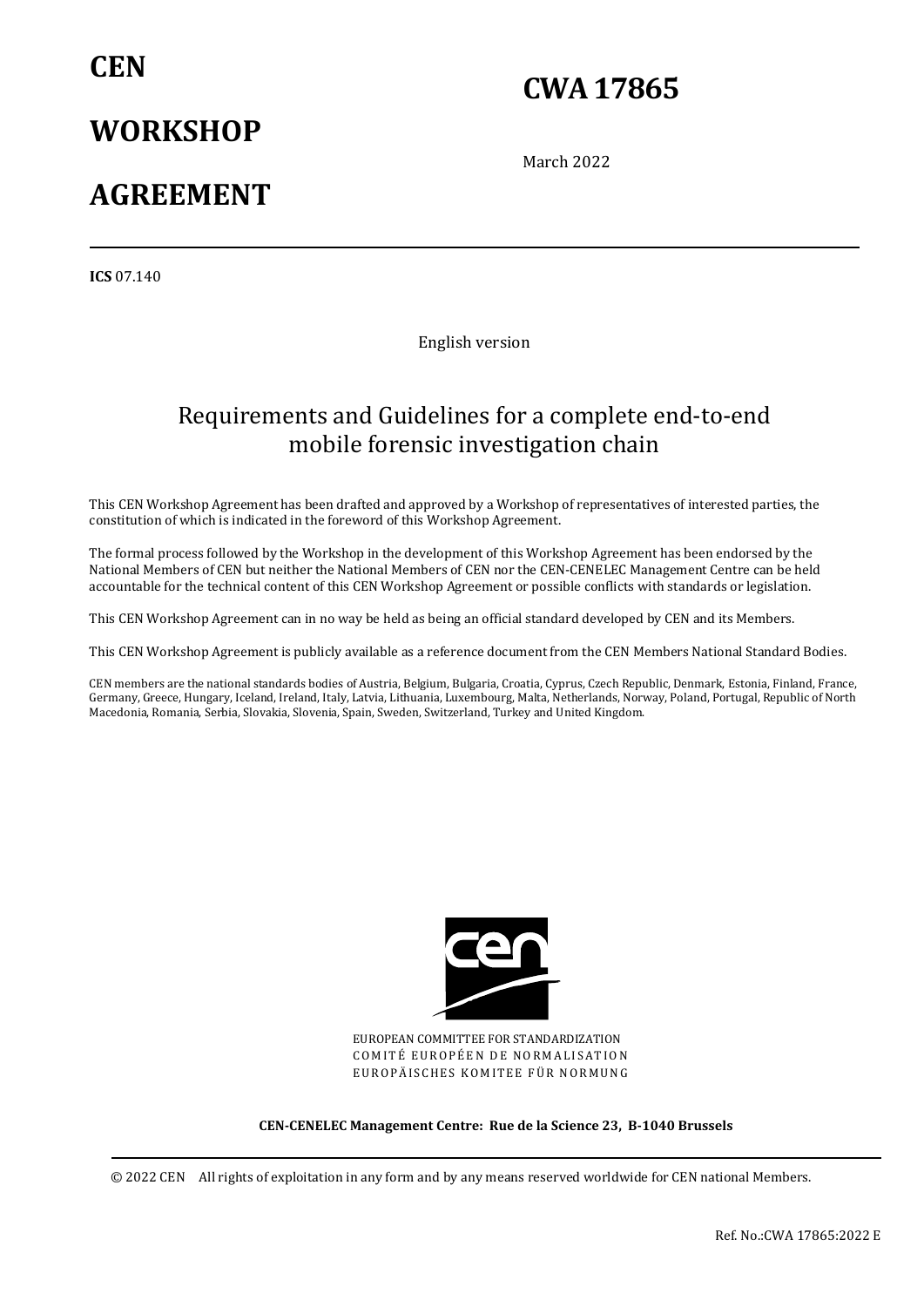## **Contents**

## Page

| 1            |                                                                                     |  |
|--------------|-------------------------------------------------------------------------------------|--|
| $\mathbf{2}$ |                                                                                     |  |
| 3            |                                                                                     |  |
| 4            |                                                                                     |  |
| 5            |                                                                                     |  |
| 5.1          |                                                                                     |  |
| 5.2          |                                                                                     |  |
| 5.3          |                                                                                     |  |
| 6            |                                                                                     |  |
| 6.1          |                                                                                     |  |
| 6.2          | Overarching Principles related to the selection and use of Mobile Forensic Tools 15 |  |
| 6.3          |                                                                                     |  |
| 6.4          |                                                                                     |  |
| 6.5          |                                                                                     |  |
| 6.6          |                                                                                     |  |
| 6.6.1        |                                                                                     |  |
| 6.6.2        |                                                                                     |  |
| 6.6.3        |                                                                                     |  |
| 6.6.4        |                                                                                     |  |
| 6.7          |                                                                                     |  |
| 6.8          |                                                                                     |  |
| 6.9          |                                                                                     |  |
| 6.10         |                                                                                     |  |
| 6.11         |                                                                                     |  |
| 6.12         |                                                                                     |  |
| 6.13         |                                                                                     |  |
| 7            |                                                                                     |  |
| 7.1          |                                                                                     |  |
| 7.2          |                                                                                     |  |
| 7.2.1        |                                                                                     |  |
| 7.2.2        |                                                                                     |  |
| 7.2.3        |                                                                                     |  |
| 7.2.4        |                                                                                     |  |
| 7.2.5        |                                                                                     |  |
| 7.2.6        |                                                                                     |  |
| 7.2.7        |                                                                                     |  |
| 7.3          |                                                                                     |  |
| 7.4          |                                                                                     |  |
| 7.5          |                                                                                     |  |
| 7.6          |                                                                                     |  |
| 7.7          |                                                                                     |  |
| 7.8          |                                                                                     |  |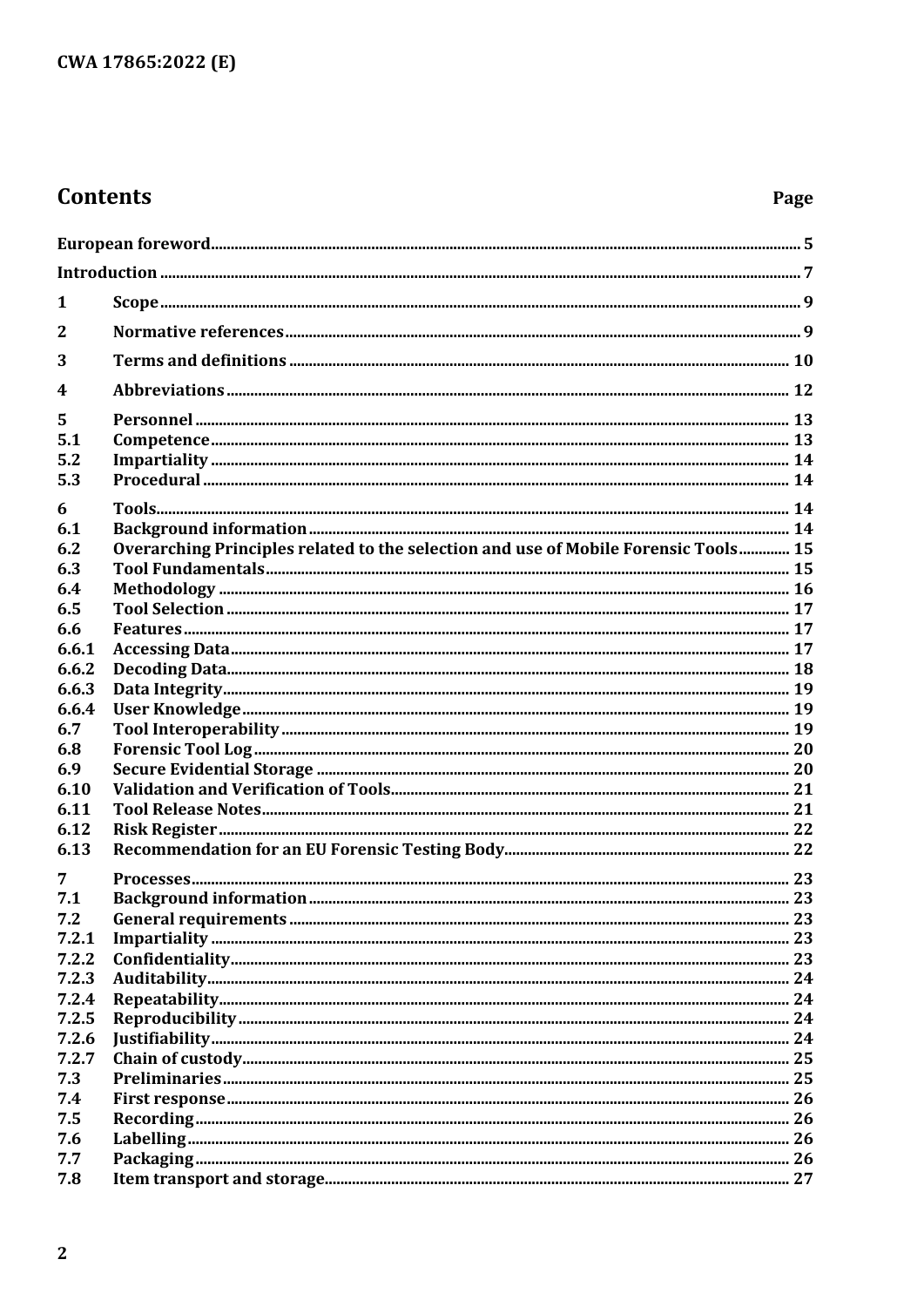| 7.9        |                                                                                    |  |
|------------|------------------------------------------------------------------------------------|--|
| 7.9.1      |                                                                                    |  |
| 7.9.2      |                                                                                    |  |
| 7.9.3      |                                                                                    |  |
| 7.9.4      |                                                                                    |  |
| 7.9.5      |                                                                                    |  |
| 7.10       |                                                                                    |  |
|            |                                                                                    |  |
|            |                                                                                    |  |
|            |                                                                                    |  |
| 7.11       |                                                                                    |  |
|            |                                                                                    |  |
|            |                                                                                    |  |
| 7.12       |                                                                                    |  |
|            |                                                                                    |  |
|            |                                                                                    |  |
| 7.13       |                                                                                    |  |
|            |                                                                                    |  |
| 8          |                                                                                    |  |
| 8.1<br>8.2 |                                                                                    |  |
| 8.3        |                                                                                    |  |
| 8.3.1      |                                                                                    |  |
| 8.3.2      | Criteria to be met when accessing messages, cloud and sensitive documents. 38      |  |
| 8.3.3      | Importance of the different roles in the criminal procedure - suspect, witness,    |  |
|            |                                                                                    |  |
| 8.3.4      | Scrutinizing tools and review tools and documenting what tools were used 39        |  |
| 8.3.5      |                                                                                    |  |
| 8.3.6      | Using accessible language to all parties involved in the criminal procedure 40     |  |
| 8.3.7      |                                                                                    |  |
| 8.3.8      |                                                                                    |  |
| 8.4        |                                                                                    |  |
| 8.5        |                                                                                    |  |
|            | Annex A (informative) A Good Practice Guide for Mobile Forensic Tool Selection  44 |  |
| A.1        |                                                                                    |  |
| A.2        |                                                                                    |  |
| A.3        |                                                                                    |  |
| A.4        |                                                                                    |  |
| A.5        |                                                                                    |  |
| A.6        |                                                                                    |  |
|            |                                                                                    |  |
|            |                                                                                    |  |
|            |                                                                                    |  |
|            |                                                                                    |  |
| D.1        | Step 1: Determine all possible extraction methods for the search authority 49      |  |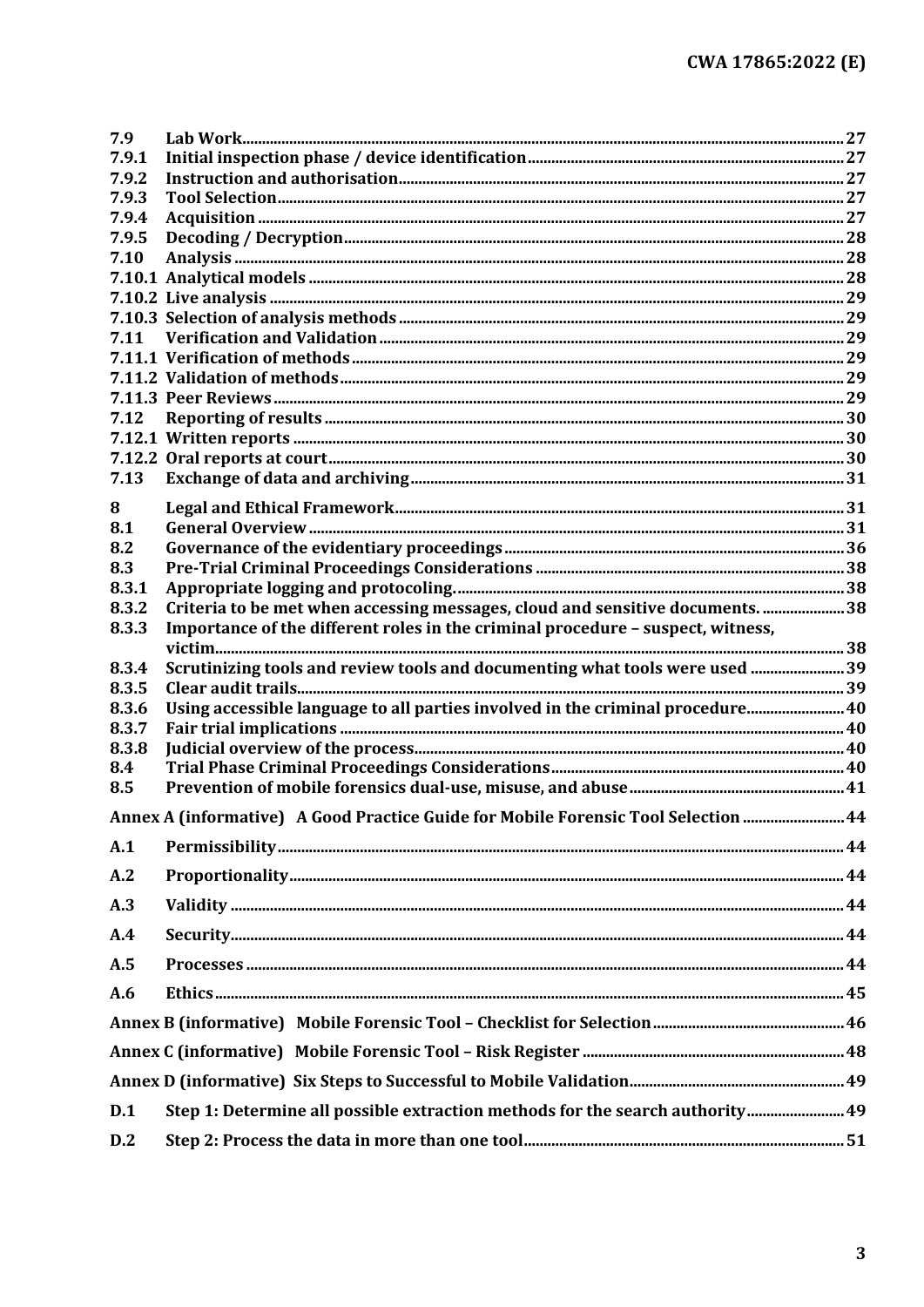| D.3 | Step 3: Deep dive forensics: Where the push button stops and forensic examinations     |  |
|-----|----------------------------------------------------------------------------------------|--|
| D.4 | Step 4: Validation (Types: Visual, cross-tool, call detail records, CCTV, carving,     |  |
| D.5 |                                                                                        |  |
| D.6 |                                                                                        |  |
|     |                                                                                        |  |
| E.1 |                                                                                        |  |
| E.2 |                                                                                        |  |
| 7.3 |                                                                                        |  |
| 7.4 |                                                                                        |  |
|     | Annex F (informative) Governance implications of the use of Artificial Intelligence in |  |
|     |                                                                                        |  |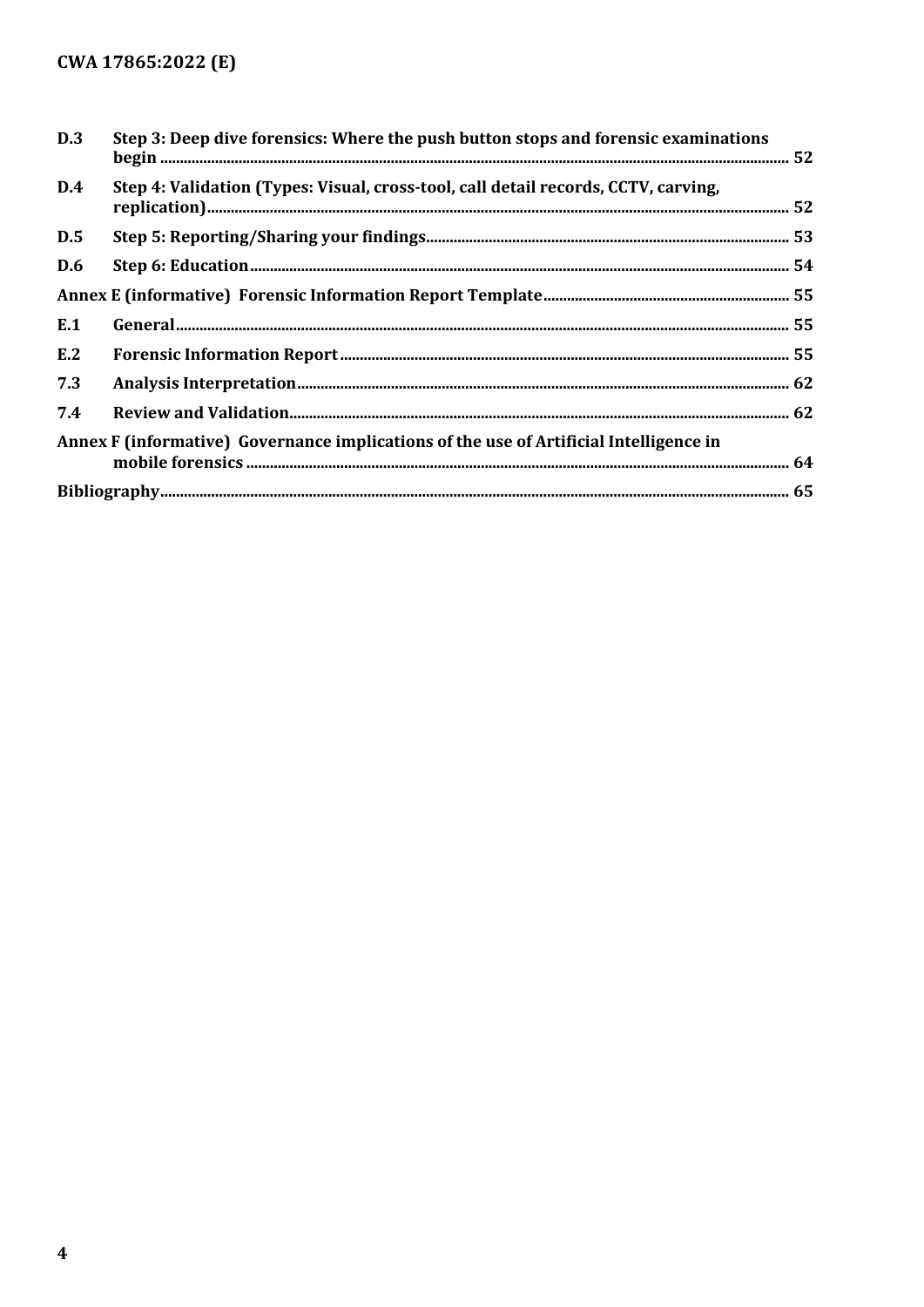## <span id="page-4-0"></span>**European foreword**

This CEN Workshop Agreement (CWA 17865:2022) has been developed in accordance with the CEN-CENELEC Guide 29 "CEN/CENELEC Workshop Agreements – A rapid way to standardization" and with the relevant provisions of CEN/CENELEC Internal Regulations - Part 2. It was approved by a Workshop of representatives of interested parties on 2022-02-22, the constitution of which was supported by CEN following the public call for participation made on 2021-01-28. However, this CEN Workshop Agreement does not necessarily include all relevant stakeholders.

The final text of this CEN Workshop Agreement was provided to CEN for publication on 2022-03-01.

Results incorporated in this CWA received funding from the European Union's Horizon 2020 research and innovation programme under grant agreement No 832800 (project FORMOBILE).

The following organizations and individuals developed and approved this CEN Workshop Agreement:

- 1. Agentur für Innovation in der Cybersicherheit (Germany)
- 2. APWG European Union Foundation (Spain)
- 3. Athena Research Centre (Greece)
- 4. CCL-Forensics Ltd (UK)
- 5. Cellebrite (Israel)
- 6. Central Office for Information Technology in the Security Sector (Germany)
- 7. COMISARIA GENERAL DE POLICÍA CIENTÍFICA DIRECCIÓN GENERAL DE LA POLICÍA (Spain)
- 8. DigiFors GmbH (Germany)
- 9. Dr. Malvika Mehta (consultant)
- 10. East Midlands Special Operations Unit (UK)
- 11. Europol
- 12. Foundation for Research and Technology Hellas (Greece)
- 13. Home Office (UK)
- 14. International Justice Analysis Forum (Germany)
- 15. Kriminalistika OÜ (Estonia)
- 16. Law and Internet Foundation (Bulgaria)
- 17. Magnet Forensics (Canada)
- 18. Malta Police Force (Malta)
- 19. Mittweida University of Applied Sciences (Germany)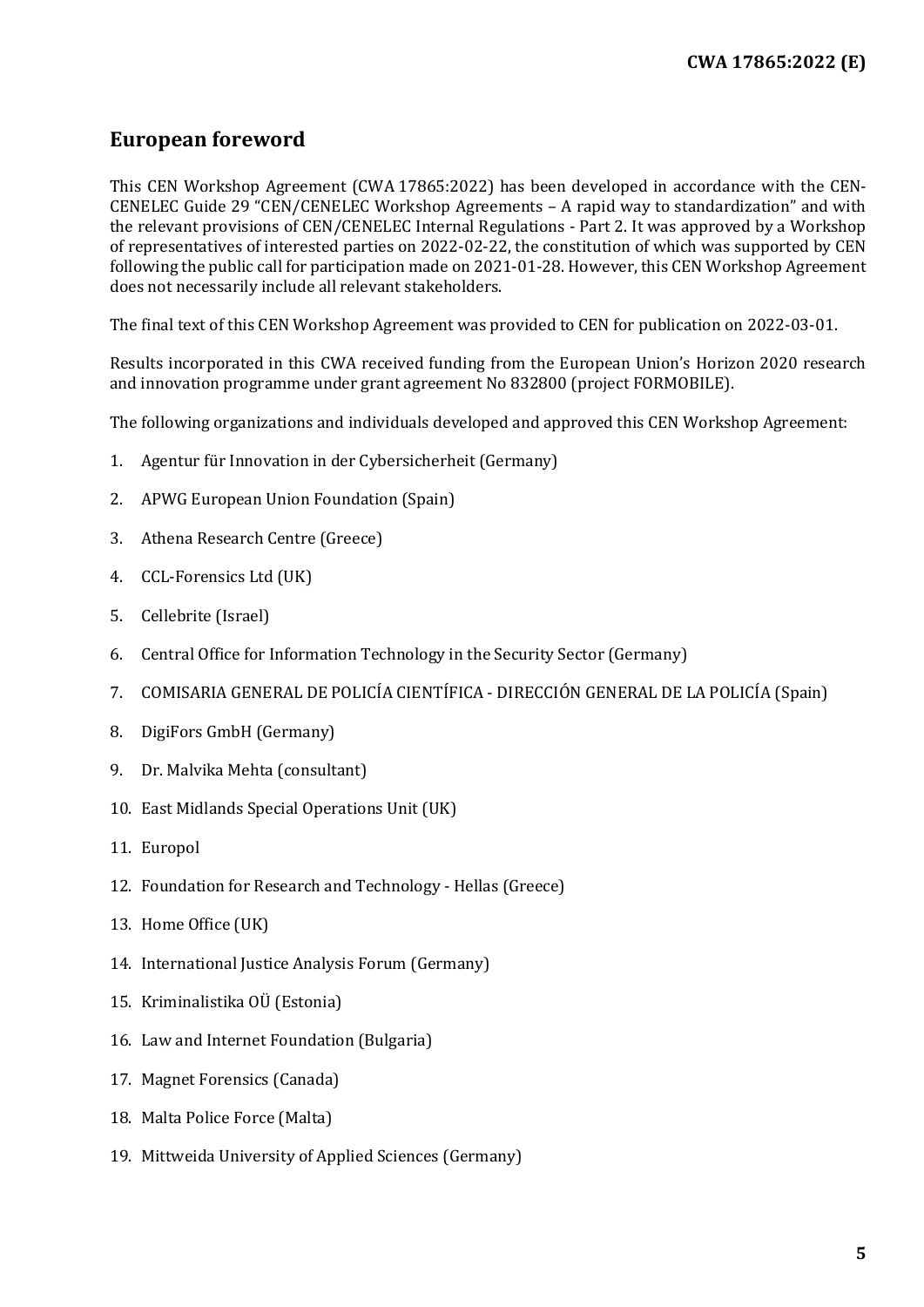- 20. MSAB (Sweden)
- 21. Netherlands Forensic Institute (The Netherlands)
- 22. Norwegian Police University College (Norway)
- 23. Polish Platform of Homeland Security (Poland)
- 24. Stadtpolizei Zürich (Switzerland)
- 25. StAG srl (Italy)
- 26. Timelex (Belgium)
- 27. University of Adelaide, School of Electrical and Electronic Engineering (Australia)
- 28. University of Lausanne, Ecole des Sciences Criminelles (Switzerland)
- 29. University of South Wales, Faculty of Computing, Engineering and Science (UK)
- 30. University of Zagreb, Faculty of Transport and Traffic Sciences, Department for Information and Communication Traffic (Croatia)

Attention is drawn to the possibility that some elements of this document may be subject to patent rights. CENCENELEC policy on patent rights is described in CEN-CENELEC Guide 8 "Guidelines for Implementation of the Common IPR Policy on Patent". CEN shall not be held responsible for identifying any or all such patent rights.

Although the Workshop parties have made every effort to ensure the reliability and accuracy of technical and nontechnical descriptions, the Workshop is not able to guarantee, explicitly or implicitly, the correctness of this document. Anyone who applies this CEN Workshop Agreement shall be aware that neither the Workshop, nor CEN, can be held liable for damages or losses of any kind whatsoever. The use of this CEN Workshop Agreement does not relieve users of their responsibility for their own actions, and they apply this document at their own risk. The CEN Workshop Agreement should not be construed as legal advice authoritatively endorsed by CEN/CENELEC.

This CWA has been proposed by the FORMOBILE European Project (funding from the European Commission's Horizon 2020 – The Framework Programme for Research and Innovation (2014 - 2020) under Grant Agreement No 832800).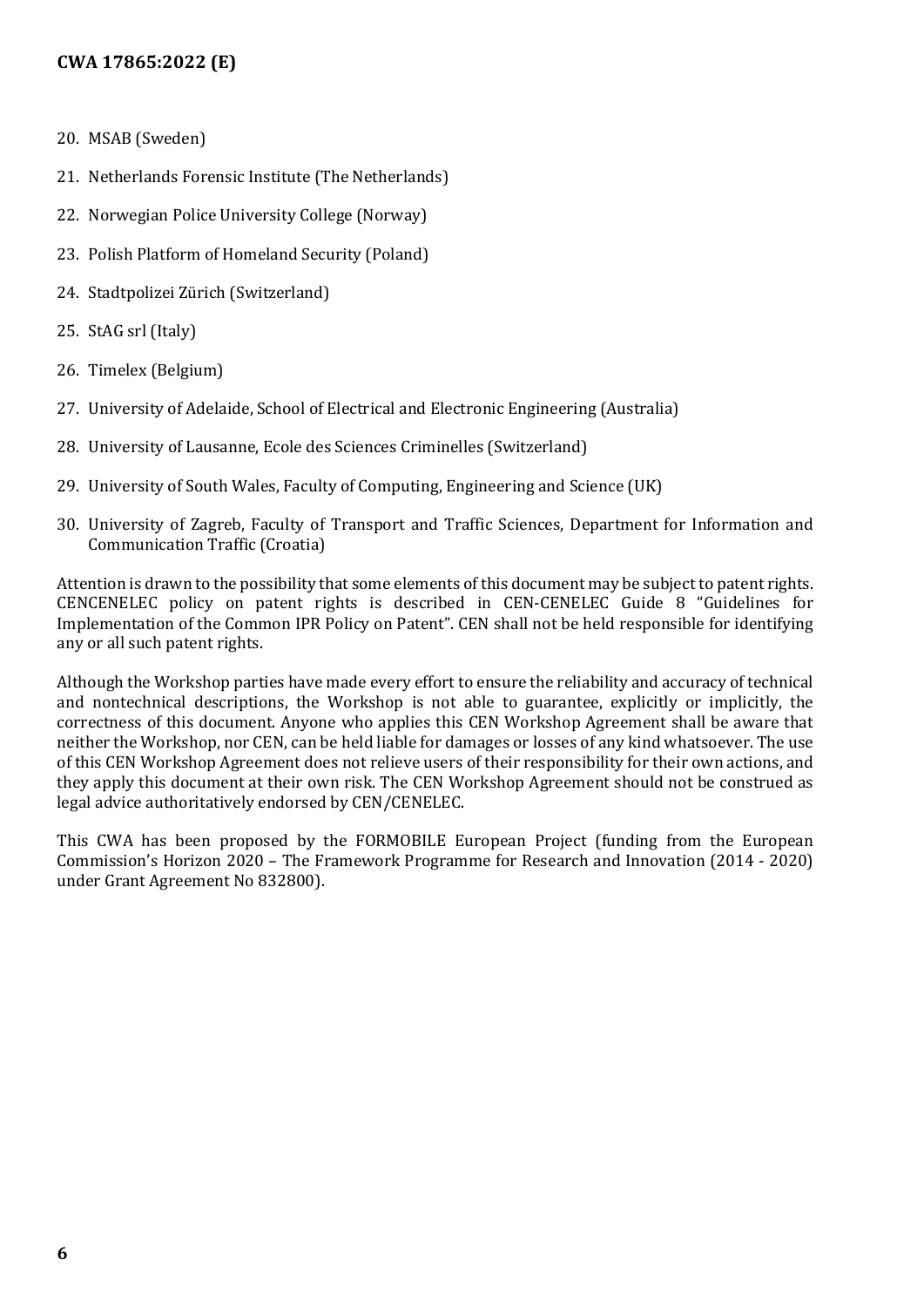## <span id="page-6-0"></span>**Introduction**

I

Mobile devices, especially smartphones represent a unique challenge for law enforcement. Due to their wide use, they underpin many criminal investigations. For instance, one may find critical evidence in a smartphone of a victim who is in no position to unlock the device. Moreover, criminal offenders, organised crime and terrorist organisations use mobile devices for various purposes, which introduces many challenges for criminal prosecution. Determining how the data got onto the mobile device is not always simple as these devices often sync and share data with other digital media and cloud services. Law enforcement need not only to access the data stored on mobile devices, but also provide it as court evidence in a trustworthy and reliable manner.

The overarching objective of Horizon 2020 project FORMOBILE is to establish a complete end-to-end forensic investigation chain that targets mobile devices and includes an appropriate standard. Adherence to the standards during all steps of investigation in this field is of critical importance for the evidence being regarded as reliable and acceptable to the court. Development of such a standard is of the utmost importance to secure the successful outcome of an investigation. Despite the relatively large number of standards and non-formal standardisation documents, relevant for IT security and digital investigation, there is a lack of specific standards for mobile forensics in general and especially in the areas, relevant for the FORMOBILE project.

Several European and international standardisation bodies work on the standardisation in the area of digital forensics, including ISO and  $IEC<sup>1</sup>$  $IEC<sup>1</sup>$  $IEC<sup>1</sup>$ , NIST, ETSI and ASTM. The standards, developed by these organisations do not explicitly address the topic of mobile forensics in digital investigations. This standard is aimed to complement existing standards from these organisations. Currently, they are only partly relevant for the FORMOBILE Project and do not provide a holistic approach to the processes of mobile forensics. A significant amount of the reference documents, used as standards in mobile forensics, are best practices and guidelines.

There are current policies and initiatives at national, European as well as international level to introduce consistent and generally accepted standards for mobile forensics within the forensic community. This may benefit all users of the criminal justice system including members of the public as well as legal and forensic practitioners. This CWA can be immediately applied by Law Enforcement Agencies (LEAs) and serve as a forerunner for a new European Standard in mobile forensics.

Several European initiatives and regulations, relevant for the area of digital investigations, includes the Council of Europe's Convention on Cybercrime (The Council of Europe, 2001), Directive of the European Parliament and of the Council regarding the European Investigation Order (Council, 2014), INTERPOL Global guidelines for digital forensics laboratories (INTERPOL, 2019).

In Europe, there is no unified legal framework for the processes of acquisition, collection, processing, storage or exchange of digital data, which may result in evidence acceptable to the courts of law in different countries. Within these countries, the processes usually conform to national law and regulations, but those regulations and laws may not be consistent or enable transfer for evidential purposes between countries. Despite mutual recognition, implemented across various countries, a lot of issues remain open that allow judges to determine the admissibility of electronic data as evidence.

There is a growing need for LEAs and other organisations dealing with mobile forensics to have a consistent European standard which ensures that evidence presented for the court are regarded as reliable. This is extremely important for unification of the investigative process across law enforcement

<span id="page-6-1"></span><sup>&</sup>lt;sup>1</sup>) This includes ISO/IEC ITC 1/SC 27 Information security, cybersecurity and privacy protection, incl. ISO/IEC 27037:2012 Information technology — Security techniques — Guidelines for identification, collection, acquisition and preservation of digital evidence; ISO/IEC JTC 1/SC 37 Biometrics; ISO/IEC JTC 1/SC 40 IT Service Management and IT Governance.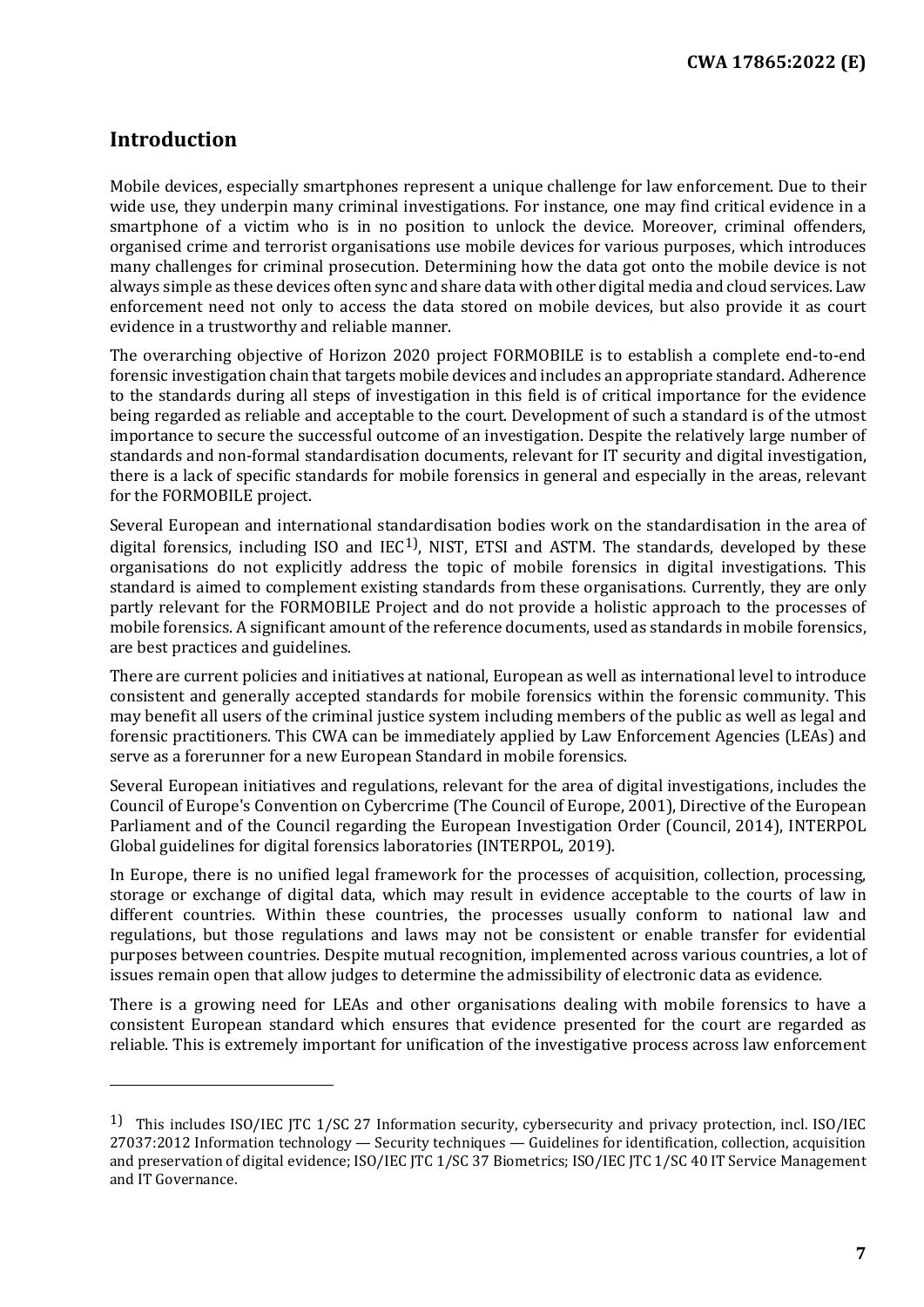in different countries and for a successful outcome of the investigation. LEAs, national and international forensic laboratories of different levels, organisations working in the area of mobile forensics as well as independent experts are among the beneficiaries of this CEN Workshop.

As such, the primary purpose of this document is to provide recommendations for a complete forensic investigation chain targeting mobile devices that covers good practices for the mobile phone forensic chain, tools for the acquisition, recovery, analysis and visualisation of data, as well as the necessary training required to effectively use the new tools and successfully follow the good practices. These broad topics are covered in the following clauses addressing the three areas of critical importance: Personnel (Clause 5), Tools (Clause 6) and Processes (Clause 7).

This CWA seeks to document good practice guidance for the correct and necessary processes, competencies and methods required to ensure the admissibility of the evidence. It provides a set of guidelines that fit within the wider context of digital forensic investigations for law enforcement in general at the level of specificity, necessary to keep these guidelines meaningful, whilst simultaneously avoiding such detail that make them quickly obsolete.

The guidance in this document is designed to specifically address the specialism of mobile forensics. It is intended to be complementary to existing related standards within the digital forensics sphere. It is not intended to replace or override existing guidance or good practice specific to other digital forensics areas.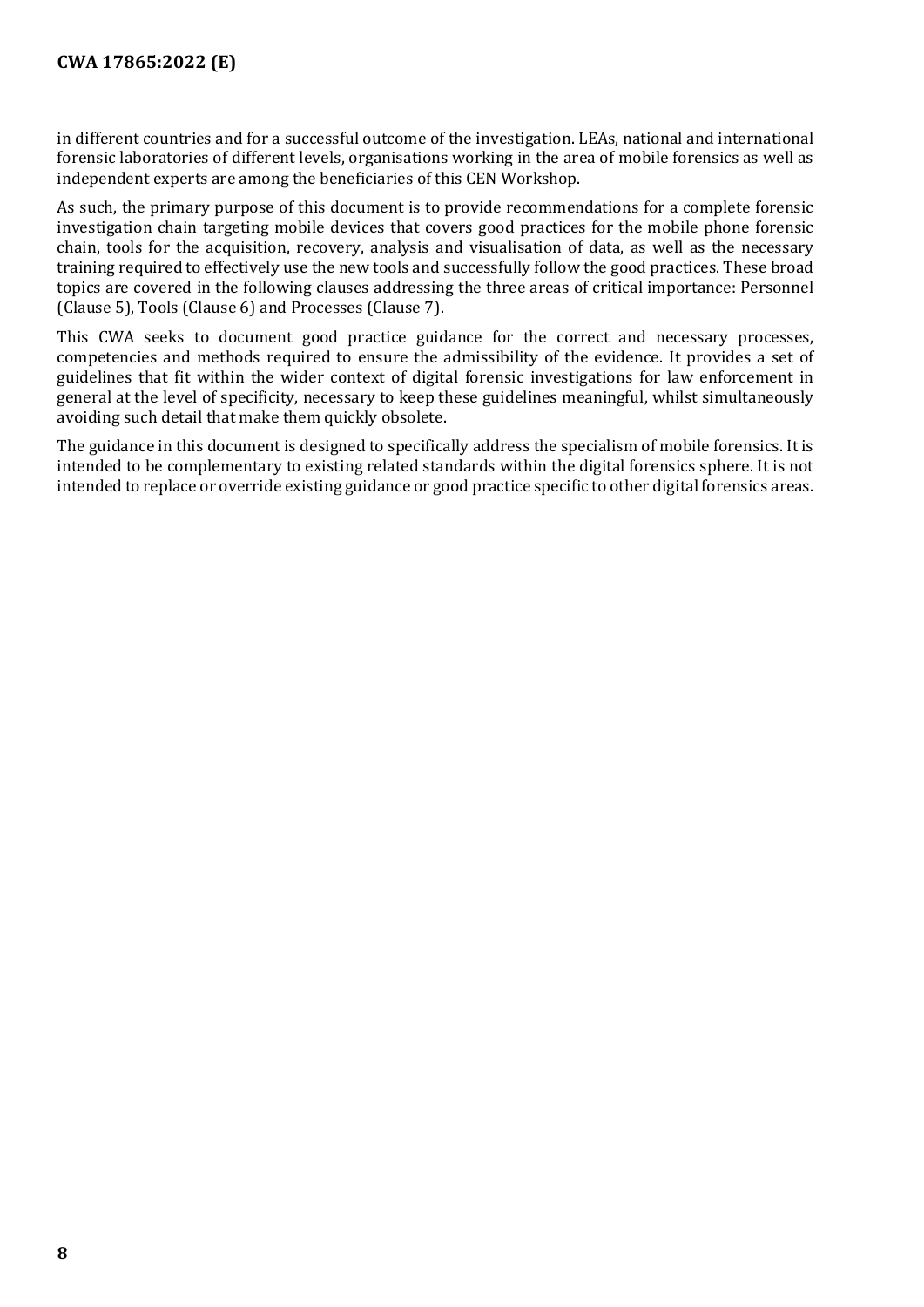## <span id="page-8-0"></span>**1 Scope**

This CEN Workshop Agreement (CWA) focuses on the Personnel, Tools, Processes and Legal and Ethical framework specific for mobile forensics and including the following topics:

- a) Competencies;
- b) device seizure;
- c) data preservation;
- d) data acquisition;
- e) data examination and analysis;
- f) documentation of all investigation steps;
- g) reporting;
- h) evaluation and sharing of information with other LEAs; and
- i) legal and ethical considerations.

In addition to the process-related issues, the document covers requirements for new curriculum for training of LEA officers, security practitioners and criminal prosecution experts to ensure that the evidence from mobile devices is court-approved across national borders.

It is recognised that national laws and good practices applied at LEAs vary not only between different European countries but also within these countries. This CWA offers a collection of building blocks covering different aspects of mobile forensics allowing for adjustments based on national laws and regulations as well as internal rules and codes of conduct. It allows LEAs from different countries to accommodate their available technical solutions, at the same time offering a standardised collection of procedures and requirements.

It should be explicitly stated that it is not possible to cover all the possible related topics for mobile forensics. Detailed subject matters and specialisms such as Cloud Forensics, Cell Site Analysis, Interception of Communications are excluded. Similarly, the rules and regulations about chain of custody in general, plus guidance for transmission of evidence across national boundaries are excluded from this standards document.

#### <span id="page-8-1"></span>**2 Normative references**

The following documents are referred to in the text in such a way that some or all of their content constitutes requirements of this document. For dated references, only the edition cited applies. For undated references, the latest edition of the referenced document (including any amendments) applies.

ISO 21043-2:2018, *Forensic sciences — Part 2: Recognition, recording, collecting, transport and storage of items*

ISO/IEC 17025:2017, *General requirements for the competence of testing and calibration laboratories*

ISO/IEC 27037:2012, *Information technology — Security techniques — Guidelines for identification, collection, acquisition and preservation of digital evidence*

ISO/IEC 27041:2015, *Information technology — Security techniques — Guidance on assuring suitability and adequacy of incident investigative method*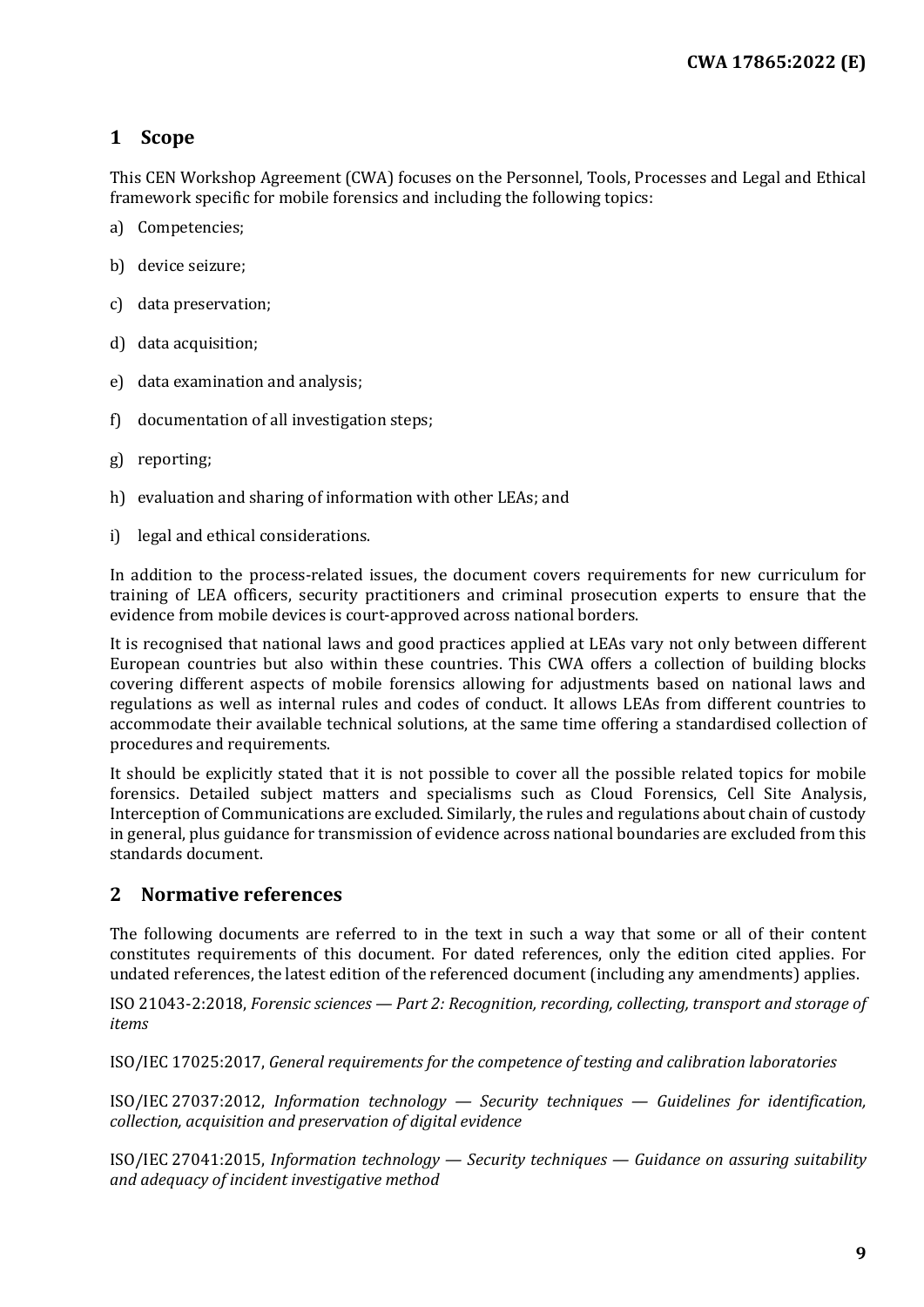ISO/IEC 27042:2015, *Information technology — Security techniques — Guidelines for the analysis and interpretation of digital evidence*

ISO/IEC 27043:2015, *I*nformation technology — Security techniques — Incident investigation principles and processes

ISO/IEC 27050 (all parts), *Information technology — Security techniques — Electronic discovery*

ASTM E2916-19 — *Standard Terminology for Digital and Multimedia Evidence Examination*

## <span id="page-9-0"></span>**3 Terms and definitions**

For the purposes of this document, the following terms and definitions apply.

ISO and IEC maintain terminological databases for use in standardization at the following addresses:

- ISO Online browsing platform: available at<https://www.iso.org/obp>
- IEC Electropedia: available a[t https://www.electropedia.org/](https://www.electropedia.org/)

#### **3.1**

#### **chain of custody**

responsibility for or control of materials and associated data as they move through each step of a process

Note 1 to entry: In NIST SP 800-72 chain of custody is defined as process that tracks the movement of evidence through its collection, safeguarding, and analysis lifecycle by documenting each person who handled the evidence, the date/time it was collected or transferred, and the purpose for the transfer.

[SOURCE: ISO 20387:2018, 3.12, modified with Note to entry added]

#### **3.2**

#### **chain of evidence**

process and record that shows who obtained the evidence; where and when the evidence was obtained; who secured the evidence; and who had control or possession of the evidence

Note 1 to entry: The "sequencing" of the chain of evidence follows this order: collection and identification; analysis; storage; preservation; presentation in court; return to owner. Rationale: Sufficiently covered under chain of custody.

Note 2 to entry: This definition is derived from CNSSI 4009 Committee on National Security Systems (CNSS) Glossary.

Note 3 to entry: This definition also relates to potential evidence, not yet accepted as evidence by court.

#### **3.3**

#### **conflict of interests**

conflict of interest arises when a person involved in the investigation has a private interest that may affect the impartial and objective performance of his or her powers or duties

**3.4**

#### **digital forensics**

use of scientifically derived and proven methods toward the preservation, collection, validation, identification, analysis, interpretation, documentation, and presentation of digital evidence derived from digital sources for the purpose of facilitation or furthering the reconstruction of events found to be criminal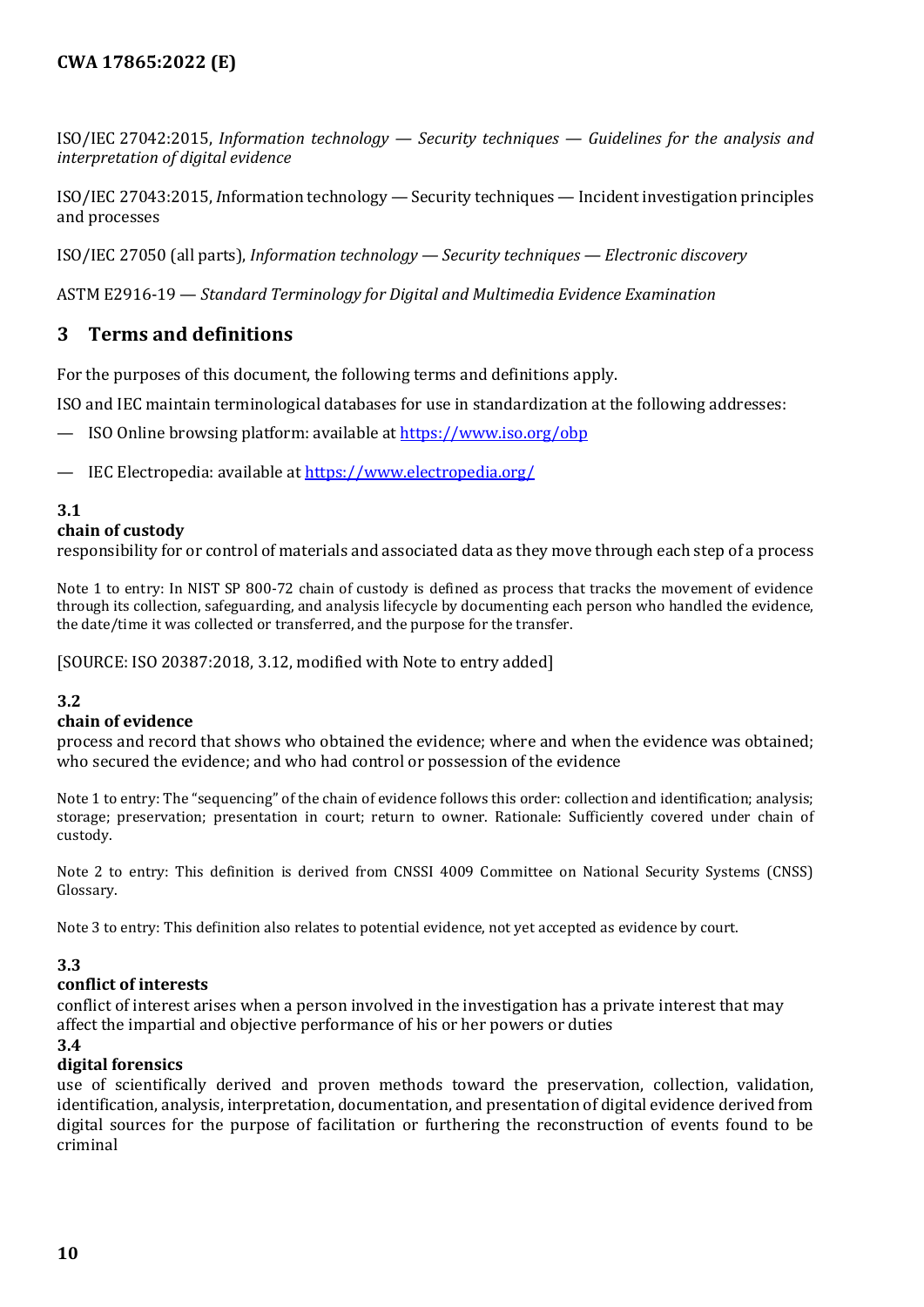Note 1 to entry: In ISO/IEC 30121:2015, 3.3 digital forensics is defined as scientific tasks, techniques, and practices used in the investigation of stored or transmitted binary information or data for legal purposes.

## **3.5**

#### **strategy**

<digital forensics> documented objectives defined for the process of proportional examination of digital evidence, in order to support investigations and prosecutions

Note 1 to entry: The strategy helps guide investigators as to the best approach in accordance with current digital forensic science, to support evidential integrity across the criminal justice system, from crime scene to courtroom.

#### **3.6**

#### **competence**

<mobile forensics> ability, knowledge or skills of people to perform successful, accurate and reliable mobile forensics, as defined by either the organization, policy, standard or accreditation scheme

Note 1 to entry: These requirements should be documented.

#### **3.7**

#### **process**

set of interrelated or interacting activities that use inputs to deliver an intended result

[SOURCE: ISO 9000:2015, 3.4.1]

#### **3.8**

#### **procedure**

specified way to carry out an activity or a process

[SOURCE: ISO 9000:2015, 3.4.5]

#### **3.9**

#### **file system**

<computer forensics> specified method for naming, storing, organizing and accessing files on logical volumes

[SOURCE: ASTM E2916-19e1]

#### **3.10**

#### **hash sum**

string of alphanumerical values used to substantiate the integrity of digital evidence or for inclusion/exclusion comparisons against known value sets or both

[SOURCE: ASTM E2916-19e1]

#### **3.11**

#### **jailbreaking (iOS)/rooting (Android)**

activity, which describes modification of an electronic device to remove restrictions imposed by the manufacturer or operator, that can provide access to more data during forensic examinations

#### **3.12**

#### **mobile device**

any handheld computer device that will have a display screen, providing a touchscreen interface with digital buttons and keyboard or physical buttons along with a physical keyboard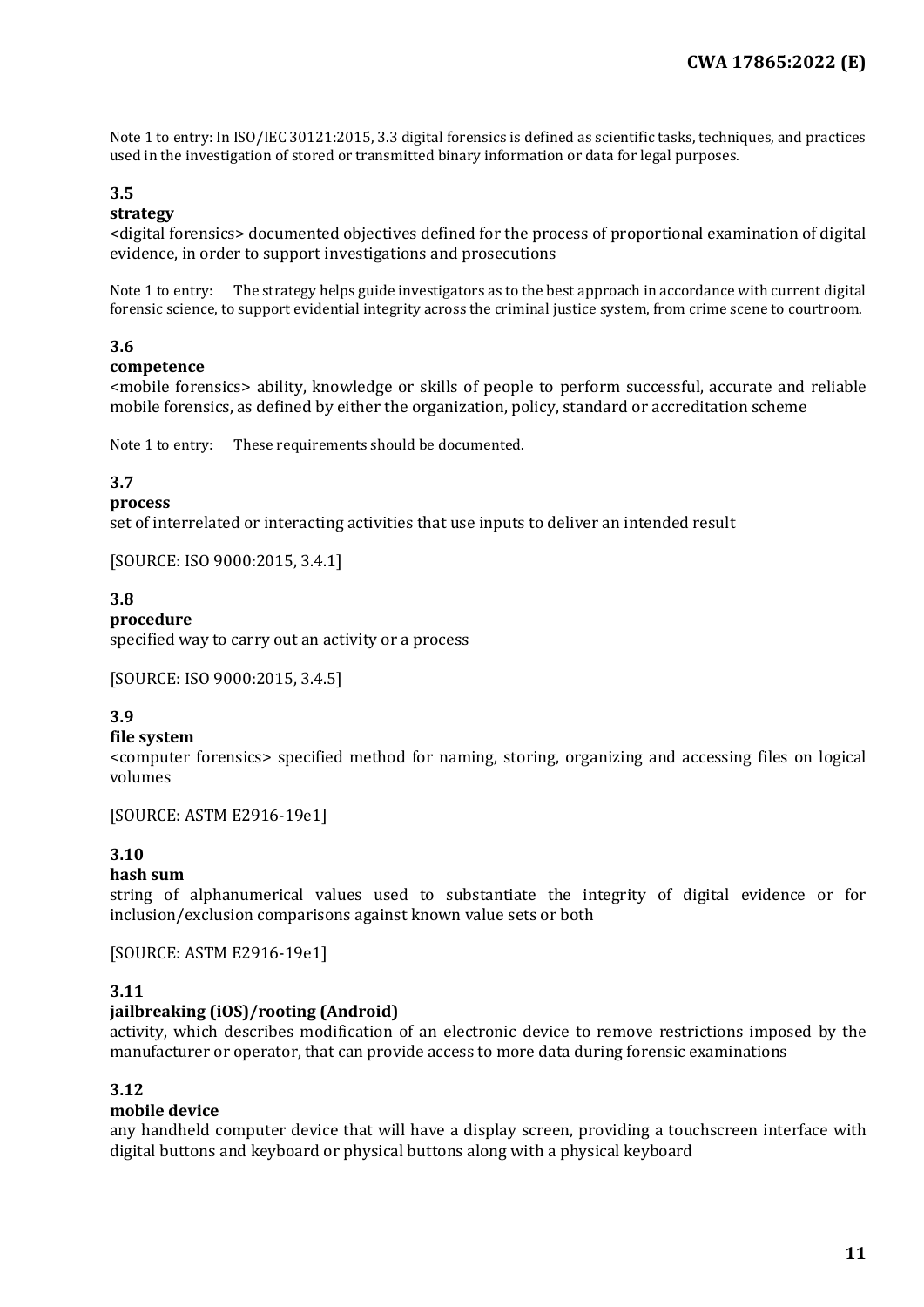Note 1 to entry: Many such devices can connect to the Internet and interconnect with other devices via Wi-Fi, Bluetooth, cellular networks or near field communication (NFC). Typical devices could be a smartphone, a tablet or wearables.

#### **3.13**

#### **mobile device forensics**

mobile device forensics is a branch of digital forensics relating to recovery of digital evidence or data from a mobile device under forensically sound conditions

[SOURCE: ASTM E2916-19e1]

#### **3.14**

#### **forensic acquisition**

forensic image is a copy of the electronic data on a device created to generate a trusted copy of the original device data, for examination by a court of law

Note 1 to entry: There are different methods to create forensic images depending on the technology involved.

#### **3.15**

#### **physical acquisition**

data extracted directly from the device storage area

#### **3.16**

#### **logical acquisition**

accurate reproduction of information contained within a logical volume (for example, mounted volume, logical drive assignment etc.)

[SOURCE: ASTM E2916-19e1]

#### **3.17**

#### **File System acquisition**

targeted active files and folders from the file system which may contain remnants of deleted data and non-user data

[SOURCE: CFRS762-Mobile Device Forensics, George Mason University]

#### **3.18**

**carve** <computer forensics> to extract a portion of data for the purpose of analysis

[SOURCE: ASTM E2916-19e1]

#### **3.19**

**parsing**

process of converting raw data into formatted data structure

Note 1 to entry: A data structure type can be any suitable representation of the information contained in the raw data.

## <span id="page-11-0"></span>**4 Abbreviations**

AFU - After First Unlock – term used to describe the state of a modern smartphone wherein the mobile device has been powered on and unlocked at least once but is locked at time of examination.

ASTM - American Society for Testing and Materials.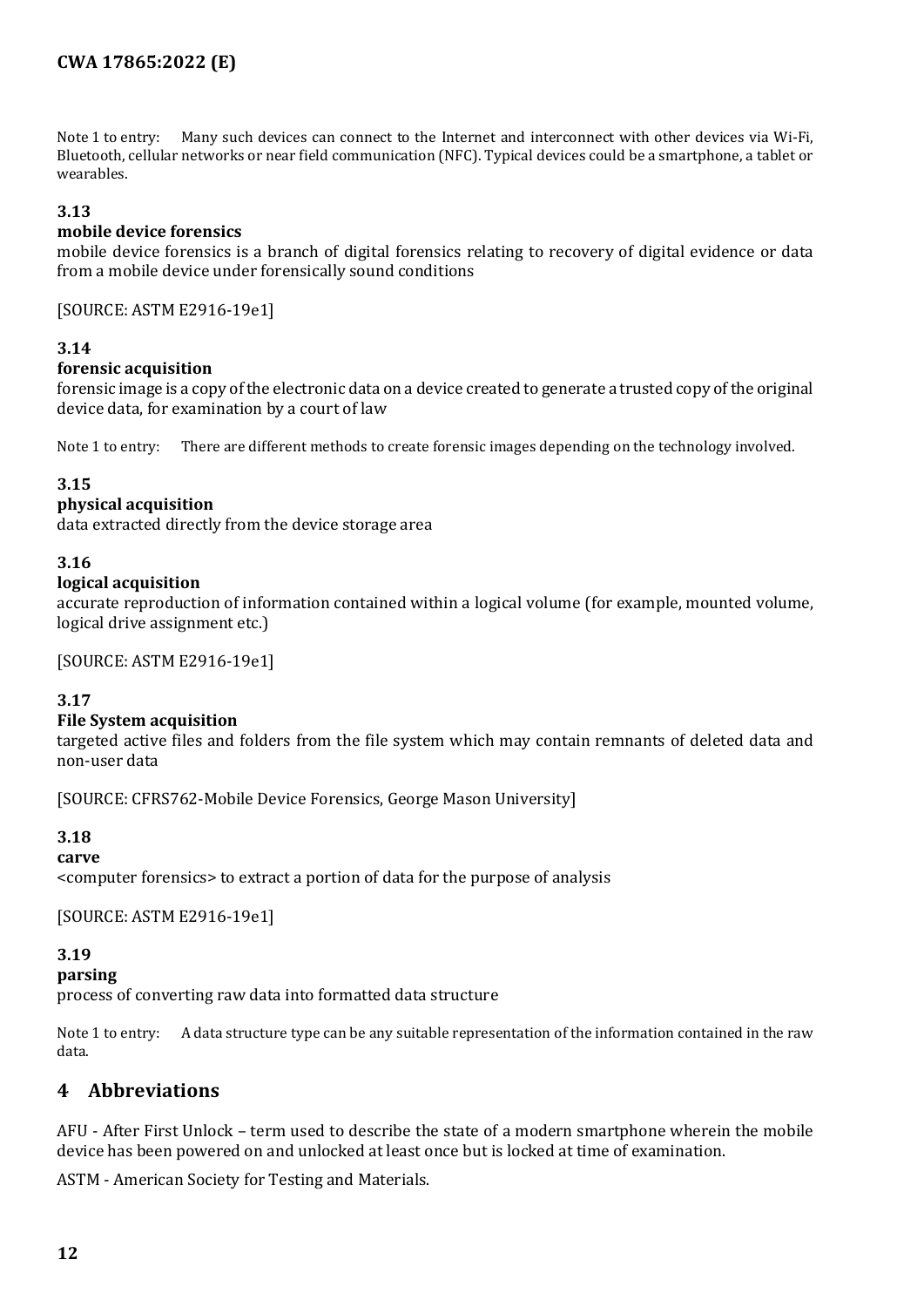BFU - Before First Unlock – term used to describe the state of a modern smartphone wherein the mobile device has been powered on, but not yet unlocked at time of examination.

CASE - Cyber-investigation Analysis Standard Expression; a community-developed evolving standard that provides a structured (ontology-based) specification for representing information commonly analysed and exchanged by people and systems during investigations involving digital evidence.

ETSI - European Telecommunications Standards Institute.

EU – European Union

FFS - Full File System

IEC - The International Electrotechnical Commission.

INTERPOL - "The International Criminal Police Organisation – INTERPOL", which is abbreviated to "ICPO–INTERPOL".

ISO - The International Organisation for Standardisation.

JTC - Joint Technical Committee.

LED – Law Enforcement Directive

NIST - National Institute of Standards and Technology. A US government department within the US Department of Commerce who specialises in digital forensic testing of tools.

SC - subcommittee

#### <span id="page-12-0"></span>**5 Personnel**

#### <span id="page-12-1"></span>**5.1 Competence**

**5.1.1** Personnel shall be competent and duly certified to use the tools and techniques used in their investigations[2](#page-12-2)). See 5.3.2.

**5.1.2** Requirements for competence should be documented<sup>[3](#page-12-3)</sup>). Reference to already established lists of competences. Requirements for competence should reflect the role of the practitioner.

**5.1.3** Training activity should be documented. Records (certificates of attendance, accreditations, etc.) of personnel should be retained.

**5.1.4** On the job training<sup>[4\)](#page-12-4)</sup> should be documented, including what is trained on, when and trained by and authorisation after training is passed, also document the expiry (date) of training. The relevance of the training should be periodically reviewed to determine its validity and suitability.

**5.1.5** Personnel should have generic Mobile Device Digital Forensic (tool agnostic) training (basic training should deal with crime-scene<sup>[5](#page-12-5)</sup>), chain of custody/evidence topics, basics about types of acquisition, analysis, reporting and court appearance). Technique and tool-oriented training should extend the basic trainings (see also Clause 6.6.4).

I

<span id="page-12-2"></span><sup>2)</sup> ISO/IEC 17025:2017, Clause 6.2.1

<span id="page-12-3"></span><sup>3)</sup> ISO/IEC 17025:2017, Clause 6.2.2

<span id="page-12-4"></span><sup>4)</sup> Like on the execution of internal procedures.

<span id="page-12-5"></span><sup>5)</sup> Like order of examination (DNA, Fingerprints, digital), bio/chemical hazards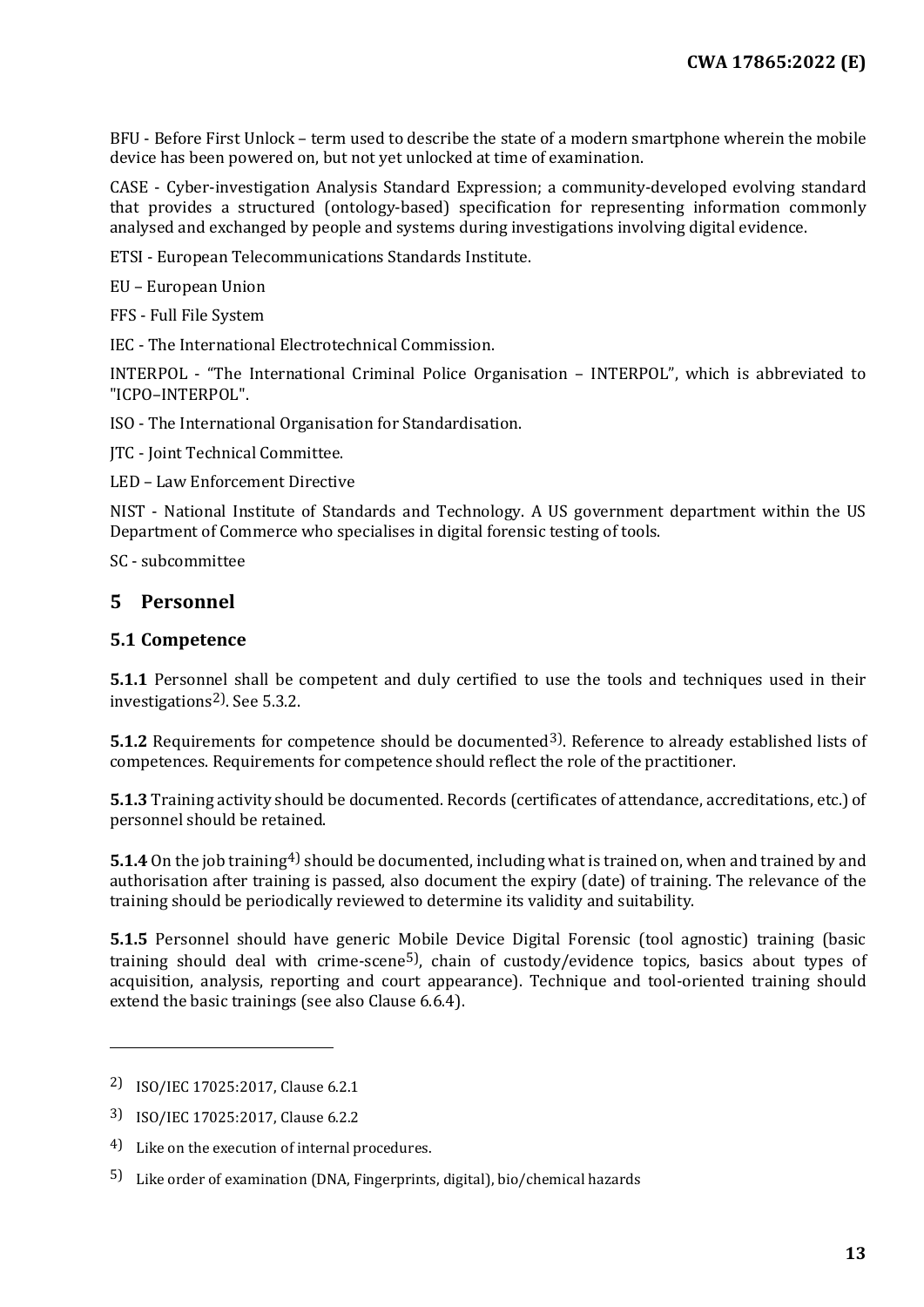**5.1.6** Expiry date of competences should be documented. Some basics of digital forensics do not change very fast. However, the more specific a training is on hardware brands, Operating System specifics, Apps, the more volatile the knowledge is (due to the fast-moving technology in mobile phone devices).

#### <span id="page-13-0"></span>**5.2 Impartiality**

**5.2.1** At all times, agencies procedures on impartiality and avoidance of conflict of interest shall be followed.

**5.2.2** If none exist:

- a) Personnel should not work on cases where there is a (semblance of a) conflict of interest.
- b) When (semblance of a) conflict of interest appears during investigation, work should be transferred to a co-worker or another laboratory<sup>6</sup>).

#### <span id="page-13-1"></span>**5.3 Procedural**

**5.3.1** Procedures and work instructions should be established, documented, shared and updated. Personnel shall work according to them and ensure their correct appliance.

**5.3.2** Mobile forensic tools have a variety of capabilities to acquire data from mobile devices. See Clause 6.2, Principle 1 and Clause 7.4 for more details.

#### <span id="page-13-2"></span>**6 Tools**

#### <span id="page-13-3"></span>**6.1 Background information**

Mobile forensics is a fast-moving and rapidly evolving scientific area. The constant developments in device hardware, operating systems, apps, app versions and security protections, mean that what was good practice just a few years ago, may now be unsuitable for the latest devices.

For that reason, it is difficult to produce a set of standards with sufficient detail to be relevant, whilst simultaneously being flexible enough to remain valid for the long term. That makes the production of a fixed standard document for mobile forensics very challenging and unproductive.

This document describes good practice and guidance for the selection and use of mobile forensic tools within the wider guidance of this document for personnel and processes. This document is designed to be supplemented with local Standard Operating Procedures, Reference Guides and Work Instructions.

For a quick overview of points to consider when selecting a mobile forensic tool, see:

- Annex A: Good Practice for tool selection;
- Annex B: Checklist for selection:
- Annex C: Mobile Forensic Tool Risk Register;
- Annex D: Six Steps to Successful to Mobile Validation.

j

<span id="page-13-4"></span><sup>6)</sup> See also Clause 7.2.1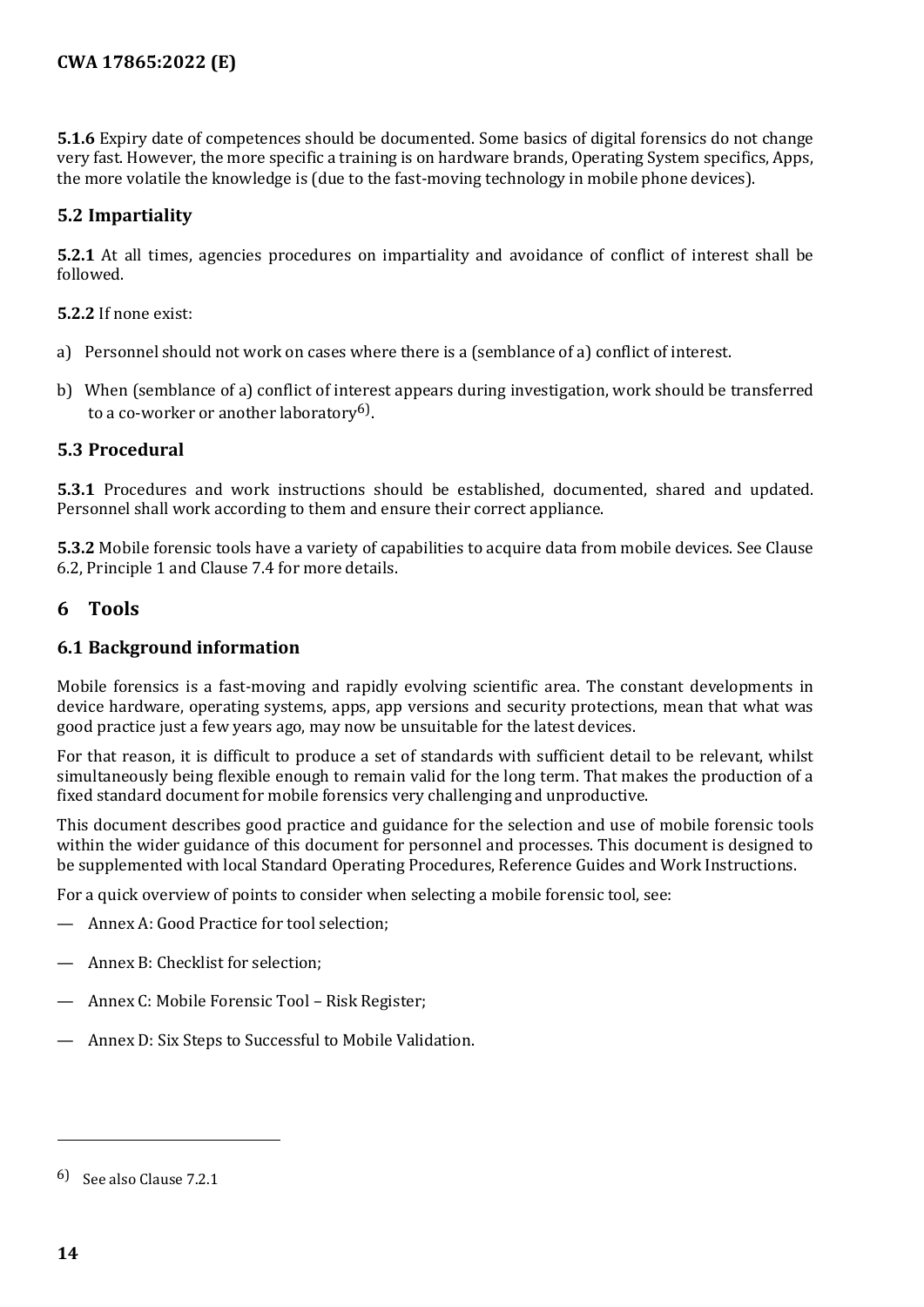#### <span id="page-14-0"></span>**6.2 Overarching Principles related to the selection and use of Mobile Forensic Tools**

**Principle 1:** *All reasonable steps should be taken to minimise the risk of changing digitally stored data on a mobile device that could subsequently be relied upon as evidence in court.*

Mobile forensic tools have a variety of capabilities to acquire data from mobile devices. For example, some methods require the installation of agents onto a device; other processes require the jailbreaking or lower level-privileged access of handsets and on occasion, the only way to get the data may require disassembling the device at the chip level. It is essential that persons involved understand the risks of these methods to manage the risk of accidentally overwriting or destroying evidence. This is why training of personnel and the documentation of it are so important to fulfil the requirements.

#### **Principle 2:** *A record of all actions taken, and tools applied should be documented and preserved and be made available to the courts if used as evidence.*

It is recommended that data recovered by forensic tools should be corroborated wherever possible, if intended to be used in court. An independent third-party should be able to replicate the processes applied to reach the same results. Such a transparent process helps to validate and verify the evidence being presented in court. It is important that users make a record of their actions and the tools (including the version of the tools) used in an open and accessible audit log trail of what actions were taken to recover the data. Moreover, a log of actions can be produced for court. to provide a definite trail of the steps followed.

#### **Principle 3:** *Digital evidence should be securely stored and protected to avoid any risk of subsequent alteration. A forensically sound method should be used to preserve and protect the chain of custody.*

Like all evidence produced in court, there is a need to establish the chain of evidence. The data secured from a mobile device shall be protected from the risk of accidental alteration or interference. The tools used should protect the data and offer a way to check the integrity of the acquired data. In addition, the Laboratory procedures should robustly provide a means to check the integrity of the acquired data. This provides reassurance that the data has not been changed to demonstrate the correct handling of digital evidence. See Clause 8.1 and Clause 8.2.

#### **Principle 4:** *Tool users shall be competent to use the tools and able to explain their actions and the implications of those actions on the digital evidence to a court.*

The use of non-forensic tools, such as mobile phone repair tools may be justified if they are the only way to get the data off the device or defeat security protection mechanisms. However, users shall be aware of the risks associated with each technique and be suitably qualified, so that they can adequately explain their actions and defend the processes under cross-examination. Tool users should make investigators and prosecutors aware of the limitations of the digital evidence, as well as its strengths.

#### <span id="page-14-1"></span>**6.3 Tool Fundamentals**

The scope of work to find truth in data, both exculpatory and inculpatory needs to be defined and undertaken in the context of what is both proportional and reasonable in the circumstances. E.g., in a case that revolves solely a round of abusive chat messages in the last month it would be reasonable to recover all chat messages from the last month. There would be no need (at this point) to recover data from before that date.

Acquisition and analysis of data from devices is often a process of back engineering, either partially or fully automated by a variety of tools. Mobile device operating systems, software, security updates and user applications are regularly modified and keeping up with these changes is a constant challenge for the tool developers.

Due to the volume and complexity of data stored on many digital devices, it is not always possible, nor within scope, to recover all data held on a device for review. It is, therefore, good practice to define a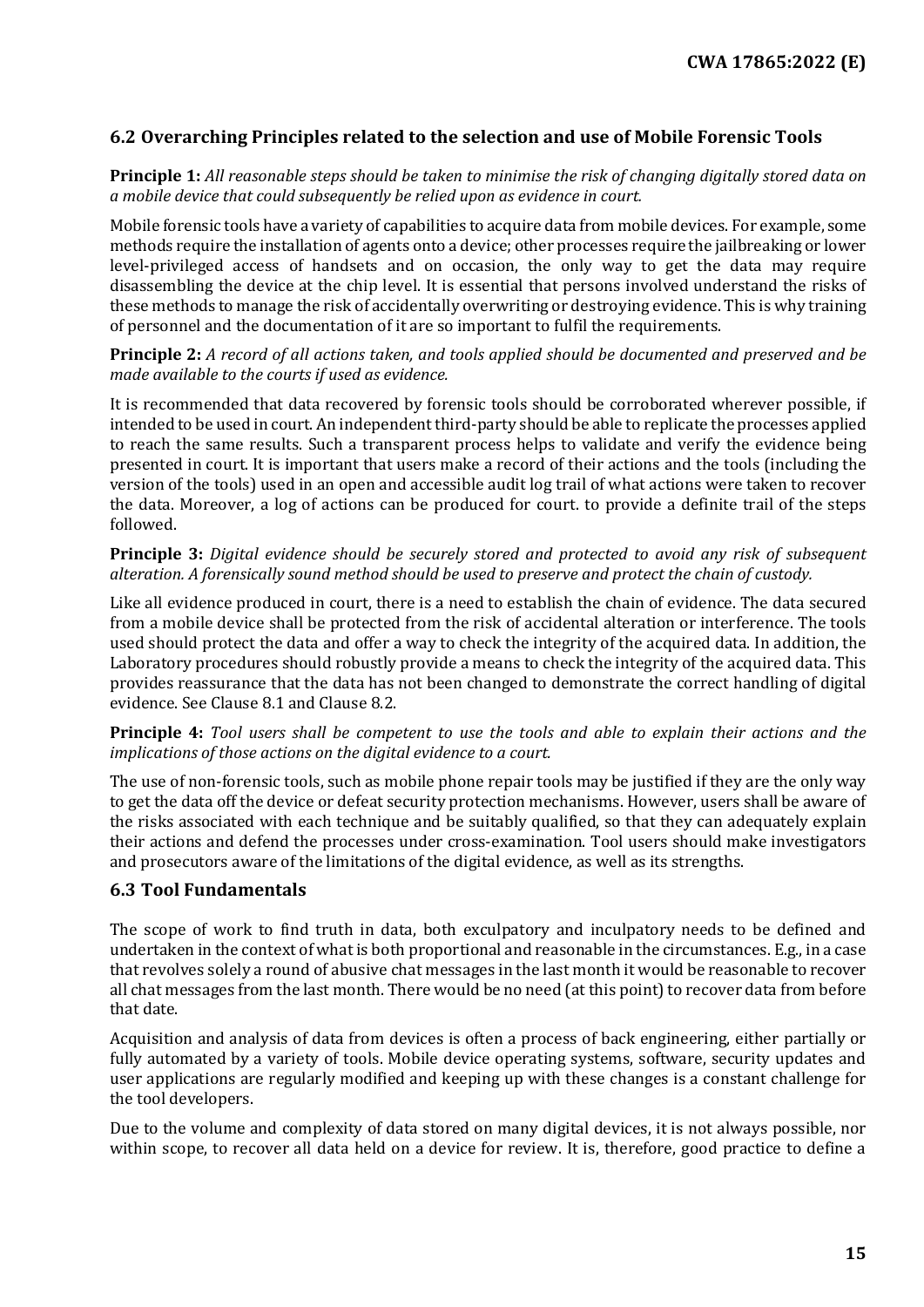strategy from the outset for each investigation based on the circumstances of the case and the necessary points to prove.

It is advisable to formulate a plan based around current known tool capabilities to enable the examination to focus on relevant data. As such users shall know and understand the current capabilities and limitations of the forensic tools, they have available at their disposal.

As the tools often extract data in ways the phone manufacturer had not intended, it is not entirely surprising that a tool on its own is unlikely to extract all data that might be present, and investigators may have to do more work to extract and verify the results.

Mobile phones are proprietary embedded electronic devices. Due to the constant volatility that exists within them; for example, memory changes, power cycling, and SSD wear leveling, multiple extractions from the same device will result in non-matching hashes. However, this does not mean that extracted data cannot be relied upon. But it does require an informed understanding of how the technology works. This underlines how essential it is that users understand the tools they are using and be sufficiently trained and qualified to operate them. Users shall be able to adequately explain how the evidence was recovered such that the digital data presented can be relied upon.

Failure to do so can result in perfectly valid mobile forensic evidence being thrown out of court, not because the evidence was unreliable or the tool inaccurate, but because the user was unable to satisfy the court of their understanding of how the tool works<sup>[7](#page-15-1)</sup>).

#### <span id="page-15-0"></span>**6.4 Methodology**

Adoption and application of standards should not prevent users from complying with national laws, local rules or agency regulations. It is not intended to replace such local guidance, but rather to complement it with a recognised baseline of good practice.

Due to the fragility of digital evidence, it is necessary and important to apply an acceptable methodology to ensure the integrity of the potential evidence. However, due to the rapid changes in the technology, it will not be possible to mandate a specific method or tool type in this guidance document. The only guaranteed factor is change, so it is important to stay up to date on what is currently deemed best practice and the reasons why.

All tools have the potential for error. This is an unavoidable reality, and no digital forensics manufacturer can guarantee their tool is 100 % perfect and accurate. This is particularly the case with mobile device forensics where there are constant and rapid industry changes. The pace of progress demands rapid software updates to cope with new innovations and users shall always satisfy themselves with the reliability of a tool to produce accurate results.

Nevertheless, mandating a prescribed testing and validation regime for every new software release from a mobile forensic tool vendor necessitates a significant burden of work on organisations, which needs to be balanced against their available resources to undertake such testing.

Ideally tool developers should assess the target user requirements when defining feature specifications and ensure that the released features meet their intended purpose. Whilst users should assess whether the methods used, including the use of tools, validate the application purpose.

It is therefore recommended, that users select tools that have been subject to some form of validation testing for accuracy, this may be balanced against risk assessments and available resources to undertake the relevant testing, whether that is through their own organisation's internal procedures or via an independent third-party organisation that can be trusted to publish impartial results. It is important for

j

<span id="page-15-1"></span><sup>7)</sup> Bevan v. The State of Western Australia [2012] WASCA 153; 43 WAR 233; 224 A Crim R 227: https://jade.io/j/?a=outline&id=269552 (Accessed on 2022-03-01)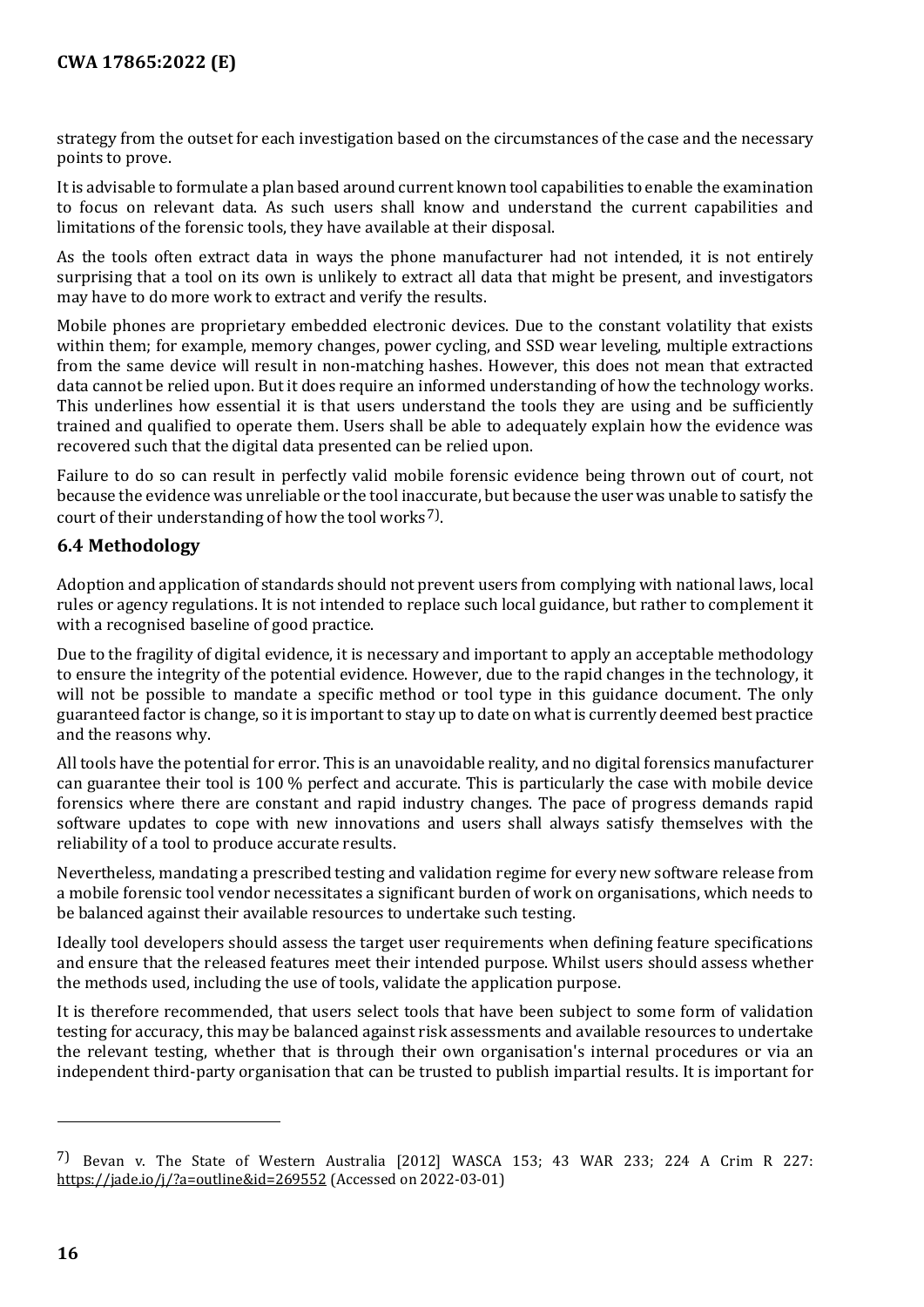organizations to consider the effects of individual environment variables and how that impacts tool use. This is something third party testing may not consider.

NOTE Ideally that would be through the creation of a new European body available for tool testing, similar to those elsewhere in the world. For example, the US National Institute for Science and Technology (NIST)<sup>[8\)](#page-16-3)</sup>.

#### <span id="page-16-0"></span>**6.5 Tool Selection**

There are some key considerations in tools selection which should be considered. Depending on the situation a variety of different tools may be used for the various stages of the process.

#### a) Features

- Accessing Data.
- Decoding Data.
- Data Integrity.

#### b) User Knowledge

- Data Sets.
- Dependencies and Limitations.

#### <span id="page-16-1"></span>**6.6 Features**

 $\overline{a}$ 

#### <span id="page-16-2"></span>**6.6.1 Accessing Data**

Naturally one of the most important considerations is whether the tool will enable users to get access to the data in the first place. This is also, very often one of the greatest determinates of the purchase price of such tools.

The cost of the tool investment should be balanced by the overall capabilities and the needs of the particular investigation. For example, if the tool is limited to just one extraction function on just one particular device type, which requires users to purchase other tools to review and analyse the data, then those total costs shall be taken into consideration to understand the overall true value and benefits of a particular mobile forensic tool.

Attention should be given that some products may assume users have access to other common digital forensic tools, so it is good practice to check exactly which tools are needed throughout the complete investigation chain, before selecting suitable products. Comparisons can be challenging due to the constant evolving nature of devices and operating systems.

Equally, it is vital that practitioners are aware of any limitations with the products, to make a fair comparison and informed decision on the best tool for the case presented. For example, certain capabilities to overcome security protocols on mobile devices and access data, are very sensitive to multiple variables such as the exact hardware model, operating system version, current state of the device (e.g., BFU/AFU) and last known security patch, to be successful. Users should ensure that they have all the necessary and relevant information available, when a tool is selected for the task.

Another consideration for tool selection is the extraction method capabilities. Logical acquisitions of mobile device data may result in limited recovery of application and user data. Physical and File System

<span id="page-16-3"></span><sup>8)</sup> US Department of Homeland Security: Test Results for Mobile Device Acquisition: US National Institute for Science & Technology (NIST)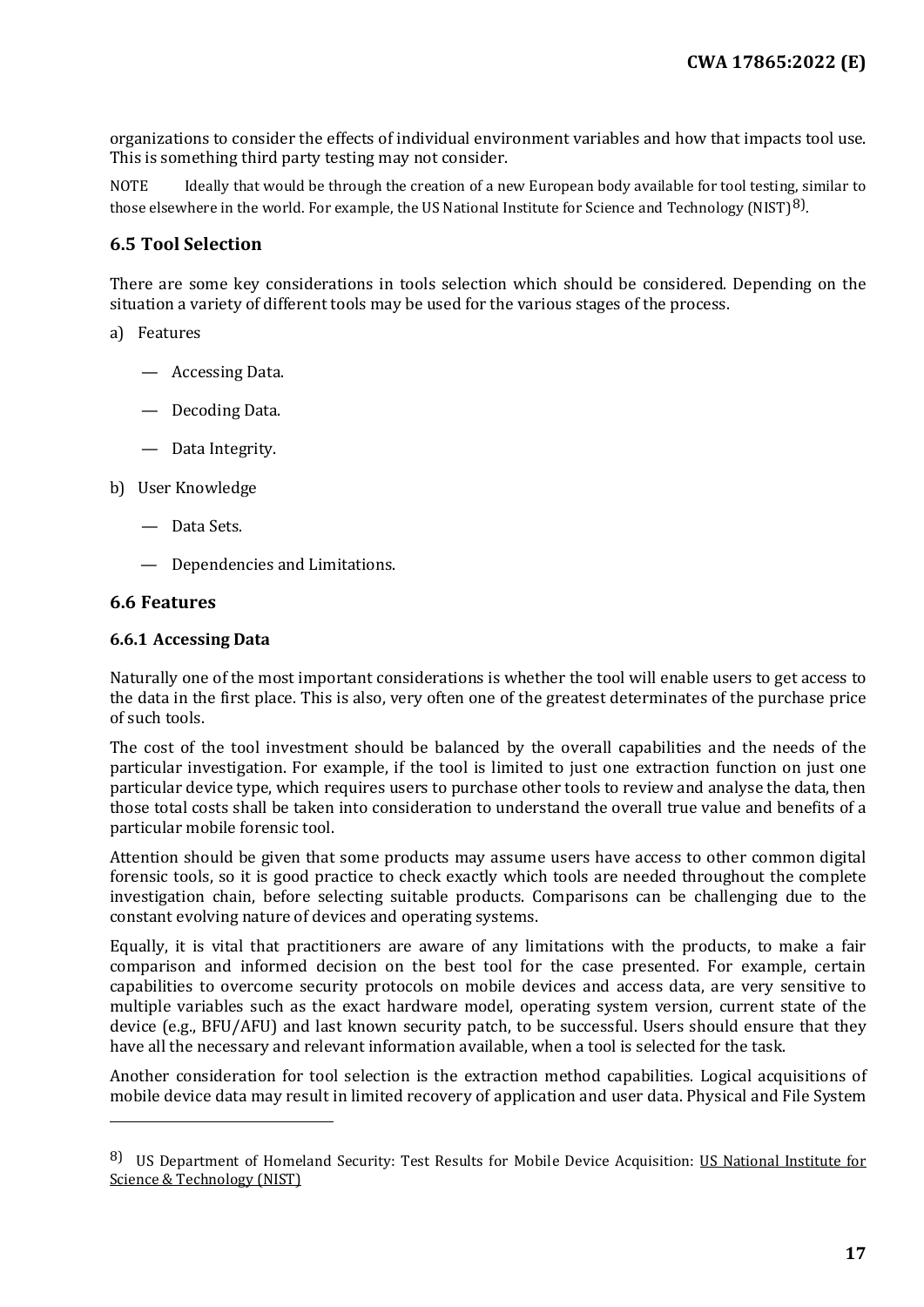acquisitions often result in a richer set of collected data and provide the examiner with the opportunity to carve additional artifacts from the device memory which may not have been automatically decoded by the tool, for example, deleted data or system log files. Practitioners should consider the risks associated with exploitation and extraction techniques via vulnerabilities such as jailbreaking, rooting, Emergency DownLoad (EDL), Joint Test Action Group (JTAG) and others (see also Clause 6.9).

Practitioners should consider the use of dedicated tools for specialist work. For example, cloud services, drones, vehicle entertainment units and game consoles may require dedicated technology or licenses. The total number of available tools continues to grow, and regular assessment of the various options is recommended good practice.

The speed of acquisition and duration of the extraction is another important factor to take into consideration and balanced against the type and volume of data expected to be recovered. Different extraction techniques will vary by device and tool and the impact of the time taken to extract data may be a relevant consideration for some users.

#### <span id="page-17-0"></span>**6.6.2 Decoding Data**

Accessing the raw data alone is not usually sufficient enough for mobile forensic practitioners. Tools need to balance different user requirements. Very few examiners have the necessary time to read the raw binary hex files to carve out artifacts. The vast majority of users rely on a tool to make some form of automated decoding. Therefore, the decoding capability of tools is very important, because of the data enrichment value it can offer and the time it can save users. The ability to quickly review what has been recovered and then determine whether there is anything of evidential value on the device is a significant factor for consideration in tool selection.

Many users tend to focus on accessing the data as their priority and often overlook the quality of the decoding of a tool. This is a significant oversight, given that most investigators will only have enough time to review what is automatically decoded and presented to them by the tool. It should not be assumed that the data presented by the tool will always be a complete record of everything stored on the mobile device. Equally, it should not be assumed that every mobile device extraction from the same source of mobile device will present the same data regardless of the tool used. A simple comparison test between different mobile forensic tools should soon debunk this assumption. It should be understood that mobile forensic tools often produce different results when comparing the outputs of their decoding. So, all other things being equal, practitioners should ensure that the tool of choice decodes most data in the most reliable way. Users should understand that no tool can guarantee to recover and decode all data stored on a device, practitioners should seek to ensure the relevant data artifacts have been decoded. This is why verification and validation of data recovered by tools is important.

While the recovered raw data may be the same and available in all the extraction data sets, an ability of a forensic tool to decode and present this information is a separate matter. Tools rely on the understanding of vendors' software engineers of the latest data formats and storage techniques, which are constantly changing.

Good practice is to undertake comparison tests between tools with similar capabilities on known devices, with known data for specific applications, to measure variances in the 'decoded' data presented based from the same acquisition. The speed of development and frequency of updates in smartphones means that the way in which data is recorded and stored is changing all the time and it is an endless task for tools to keep up to date.

NOTE It is for this reason that the creation of a new European Forensic Testing Body is advocated as explained in clause 6.13.

The capabilities of a forensic tool, the specific operating system present, and the type of device being examined determine what types of artifacts can be recovered and identified. The automated decoding and search capabilities of a tool can play a significant role in the discovery of relevant artifacts.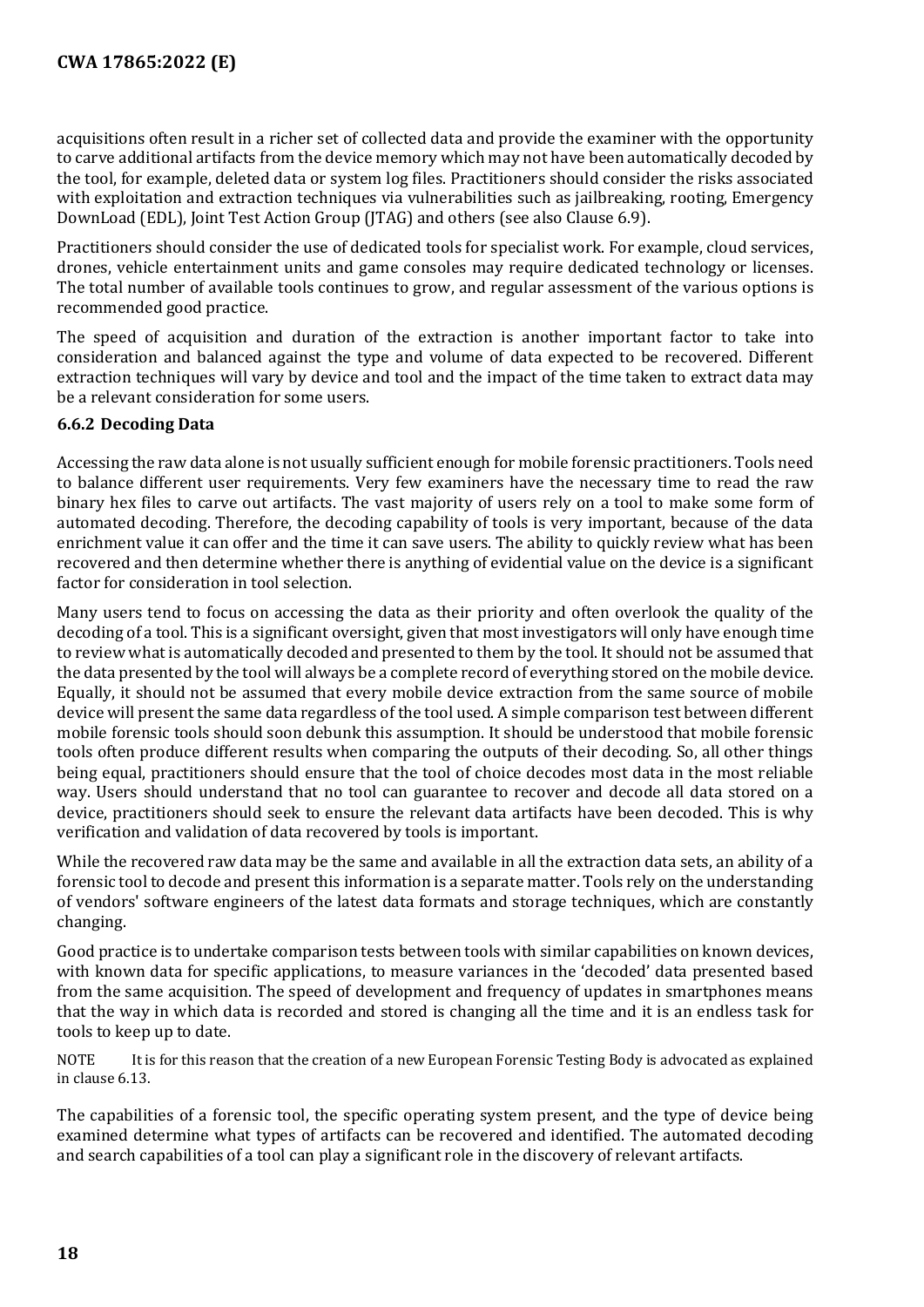Time harmonisation is another factor often overlooked during the consideration for tool selection. If users anticipate analysing the contents of several different mobile devices, it is vital to understand whether there is consistency in the way that date and time formats are decoded and presented by the tool. Many mobile devices store date and time in different formats, which are determined by hardware, operating system and regions. Normalizing variable dates and time stamps from several different mobile devices for an accurate timeline comparison is essential. On a mobile device, some timestamps may come from the device's internal clock, while other timestamps may come from the network and a good understanding of how time stamps work in each case is critical.

EXAMPLE Are these two artifact timestamps identical 2021/01/03 15:37 and 2021/01/03 15:37 UTC+02:00

#### <span id="page-18-0"></span>**6.6.3 Data Integrity**

The greater the capabilities of tools are, the more the forensic examiner benefits from all the programming experience and knowledge built into the tool. Nevertheless, regardless of how capable a tool is, users should be capable of presenting the evidence in court and producing a quality forensic report which could be subject to cross examination.

NOTE An example for a forensic information report template is provided in Annex E.

Getting past security and encryption to acquire the data is important. Equally so is the importance of good decoding, but ultimately all that effort should be geared towards producing evidence which is of a quality and reliability that is acceptable to the court.

The Chain of custody (Clause 7.2.7) for handling evidence is critical in investigations and users shall be able to prove the origin and provenance of the evidence presented. Regarding chain of evidence, it is important to demonstrate that the data has not been interfered with or altered in any way from the moment data is first acquired, until the day it is ultimately used in court trial.

If users take the time to acquire the data, decode it and then prepare a detailed report to present the evidence at court, then it is vital to ensure that the data can be relied upon to be an accurate representation of the original digital evidence stored on the mobile device. For example, visual ID of IMEI, IMEI, DNA/Fingerprint on SIM card, battery, memory card should appear in the report. Often there is an obligation of proof required on users to prove that the data has not been altered or interfered with in any way.

#### <span id="page-18-1"></span>**6.6.4 User Knowledge**

It is important to distinguish between the admissibility of mobile data as evidence and the admissibility of expert opinion about the interpretation of the digital evidence. These are two separate topics.

In relation to the use of a forensic tool, to satisfy the court that the digital evidence can be admitted – it is vital that the examiner can demonstrate competence. That competence should relate to both the use of the tool, satisfying the court that the tool was functioning correctly and that the results can be relied upon as an accurate record of data stored on the device, relevant to the case in question (See also Clause 5.1.5).

Certified training is essential, not only to ensure knowledge on the use of the tools to the examination but also to ensure credibility on court. Mobile Forensic Tools are often expensive investments, so it would be a significant oversight not to also invest in user education. More details about this can be found in Clause 5 on Personnel.

The principles detailed in Clause 6.2 act as a helpful summary guide and the sections that follow will provide further insight on how to ensure the integrity of digital evidence.

#### <span id="page-18-2"></span>**6.7 Tool Interoperability**

Tools selected for mobile forensics should, wherever possible, support the concept of openness in terms of data exchange between other forensic tools and support standard industry file formats. It is preferable,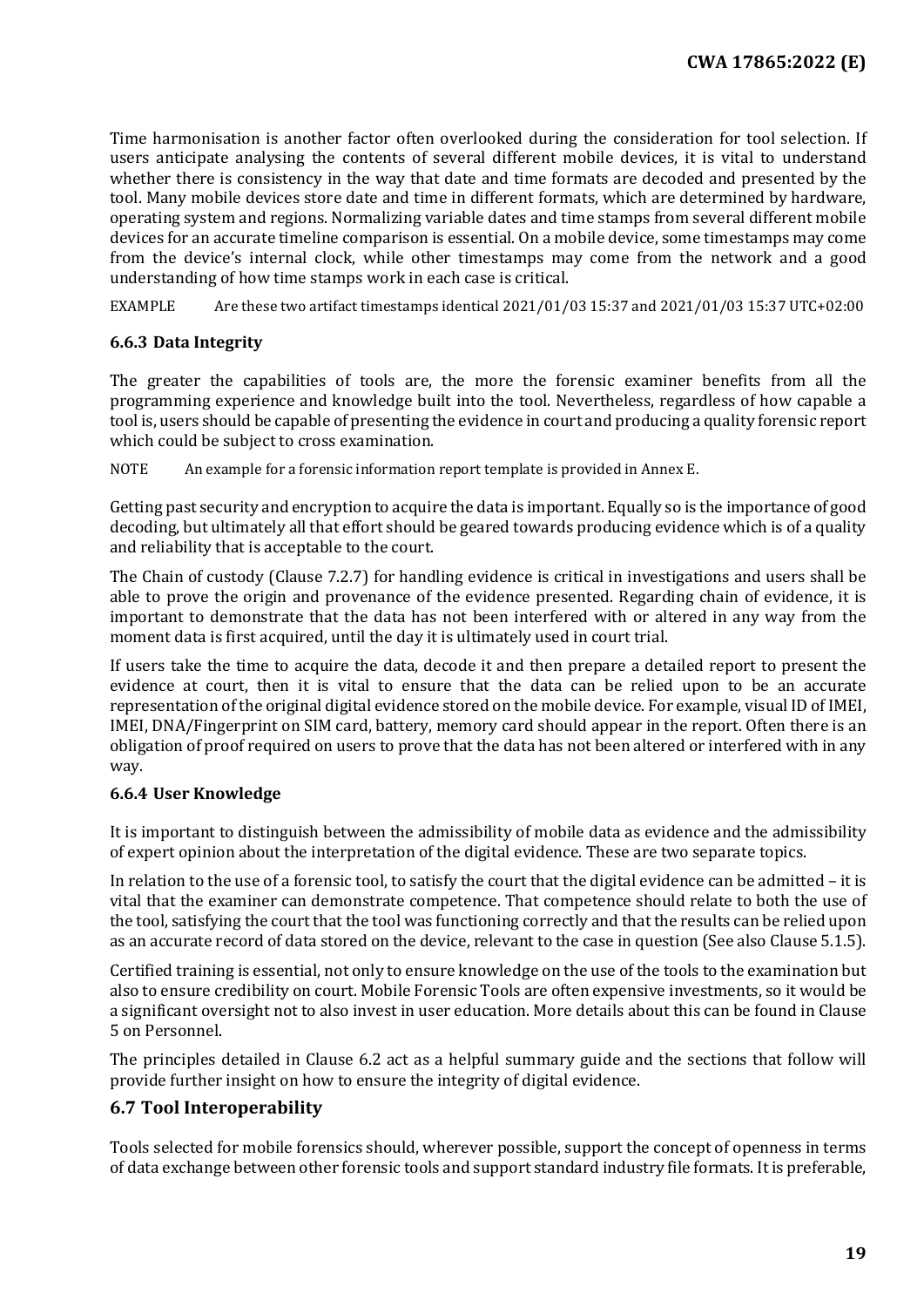where possible, to extract/decode data from the same mobile device by multiple tools due to variable support levels.

For example, the CASE file output: [https://caseontology.org/index.html.](https://caseontology.org/index.html) This aids in the verification of data that has been extracted using different forensic tools and allows for easier and clearer results comparisons (see also Clause 7.13).

Practitioners should ensure the selected tool has the required features to be able to export data to other formats for ingestion into other tools for further processing.

#### <span id="page-19-0"></span>**6.8 Forensic Tool Log**

It is recommended that tools used for forensic processes, wherever possible, maintain an automated audit secure log of the processes and procedures undertaken. Ideally, this should record (see also Clause 7.2.3):

- Tool software version used.
- Mobile device model examined.
- Details of the precise techniques applied to obtain the data (e.g., connection type, extraction process used, agent required).
- Indications of any extraction or decoding errors encountered.
- Open transparency to ensure fairness in any subsequent trial.
- Date and time of tool execution.
- Any specific hardware/platform system details
- Operator ID (where possible).

If the items above are not logged automatically by the tool, they can be recorded in a worksheet, notes or other method.

It is important that a third party can track the same processes used and achieve the same results. For this to happen, a properly documented sequence of processes needs to have been recorded contemporaneously, and those same records need to be accessible by all parties. This forensic tool log is meant to supplement all organisations local procedures, laws and chain of custody records.

#### <span id="page-19-1"></span>**6.9 Secure Evidential Storage**

There are some fundamental legal requirements applicable in most courts across the globe when it comes to digital evidence. Whilst the precise specifications vary in different jurisdictions, some general principles can be adopted internationally.

Original digital evidence in this context refers to the raw data acquired from the mobile device and excludes subsequent decoding. It is imperative to validate, using the original digital evidence that the digital signature mechanisms have not changed, and the integrity of the data remains intact. It is recommended that a working copy of the original digital evidence is used for subsequent examination.

One such principle is that of secure preservation of the digital media and devices holding the digital evidence as far as is practicably possible. Therefore, due diligence is required to ensure the tool selected for the examination process is capable of safely preserving the evidence. This can be achieved either through a secure evidential container for the data, or through verification that the data presented in court matches the original evidence, so there can be no allegation of tampering or altering the evidence produced at court. The use of logs and timestamps together with digital signature mechanisms and secure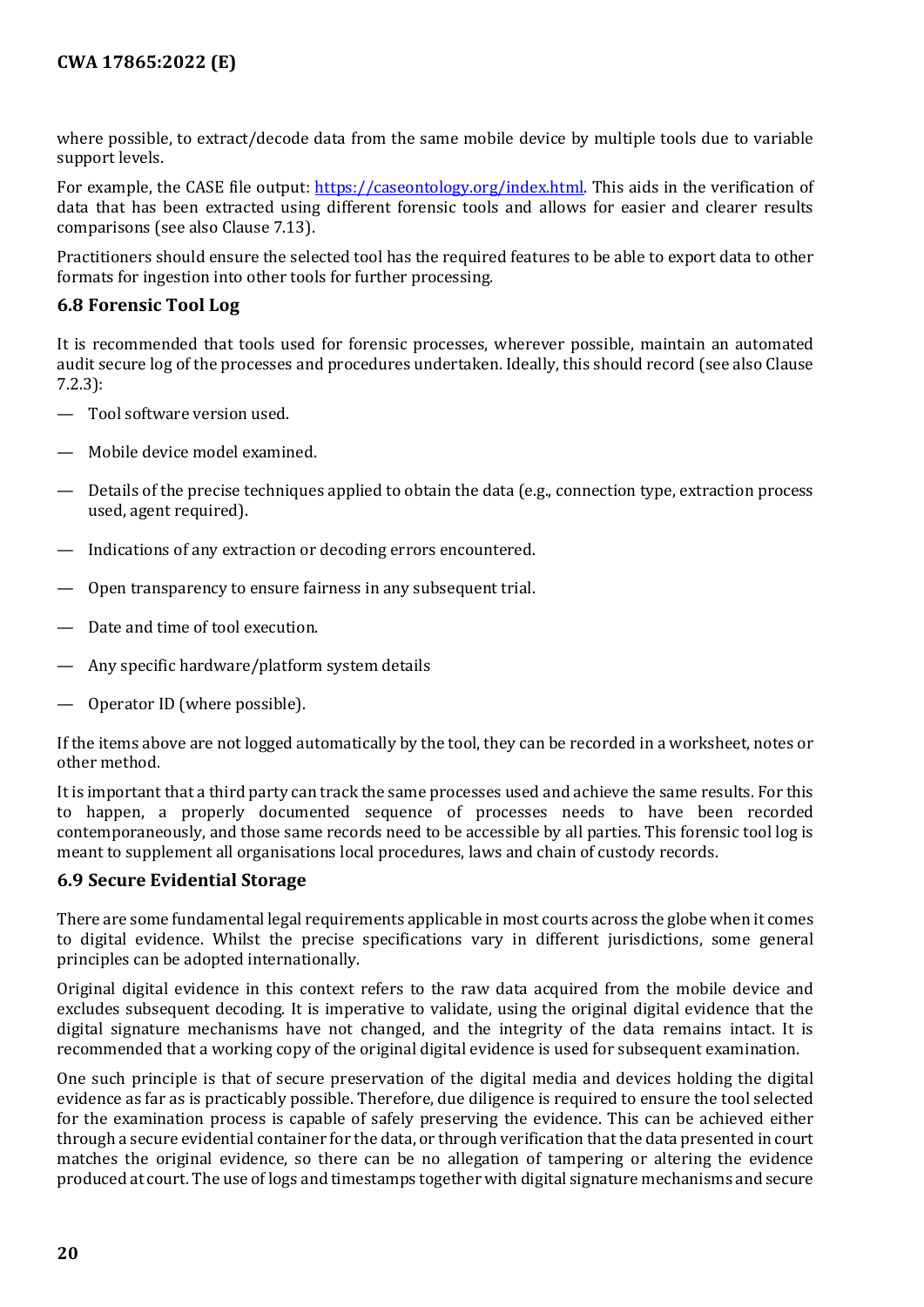hash functions (it is recommended to use SHA-256 or multiple algorithms), can all help to establish a secure chain of evidence for digital evidence presented at court.

It shall be ensured that the tool has suitable methods to protect the integrity of the evidence. Where possible, users should select a tool with a secure methodology to protect data, together with an open, accessible audit trail of forensic processes applied to the device, that can be read and understood by an independent party if necessary.

#### <span id="page-20-0"></span>**6.10 Validation and Verification of Tools**

Validation and verification testing can provide some degree of assurance that a tool performs to the required specifications. However, it can never be guaranteed that a tool will always operate with 100 % accuracy in all circumstances and instead it should be treated as an indicator of suitability for a function.

Mobile devices present special challenges for the validation of tools, techniques, and procedures. These challenges include rapid development cycles, undocumented operating and file systems, the overwhelming diversity of hardware devices, firmware revisions, and the need for narrowly specialised tools and methods.

It is not practical to test every combination of mobile forensic tool version and device type. It is best practice, at a minimum, to test those subsets of a functionality of the tools that are relevant to its expected use.

Validation testing should be performed whenever new, revised, or reconfigured tools, techniques or procedures are introduced into the forensic process.

For the validation and verification of forensic tools, this guidance refers to the definitions established in ISO/IEC 17025:2017:

- Validation Verification, where the specified requirement is fit for intended use.
- Verification Provision of objective evidence that a given item fulfils a specified requirement.

Requirements are conditions or capabilities needed to be present to use the tool for a particular purpose.

Example of verification: If the tool is being verified for support for chat messages in a specific app, then testing would involve starting with data with known results, processing that dataset with the tool, and ensuring that the results from the tool match the expected results.

Example of validation: If the organisation has a process (method) defined in their standard operating procedure, the tool will be tested to ensure that it complies with the requirements of the given procedure demonstrating that the tool functions in the use case intended by the lab.

NOTE These definitions for verification and validation differ from the definitions used in the software development process as forensic tools used in forensic labs should constitute full software releases as opposed to software in development. For tools being developed by the lab it is suggested that verification and validation using the definitions from IEEE, 1990 be followed throughout the development lifecycle.

#### <span id="page-20-1"></span>**6.11 Tool Release Notes**

Professional manufacturers should conduct thorough testing of their forensic tools.

Manufacturer release notes can be very helpful in identifying where previous issues have been solved, bugs fixed, and new or improved capabilities incorporated which may need testing. This can help users to assess the potential impact on previously extracted data and decide whether new validation testing is necessary.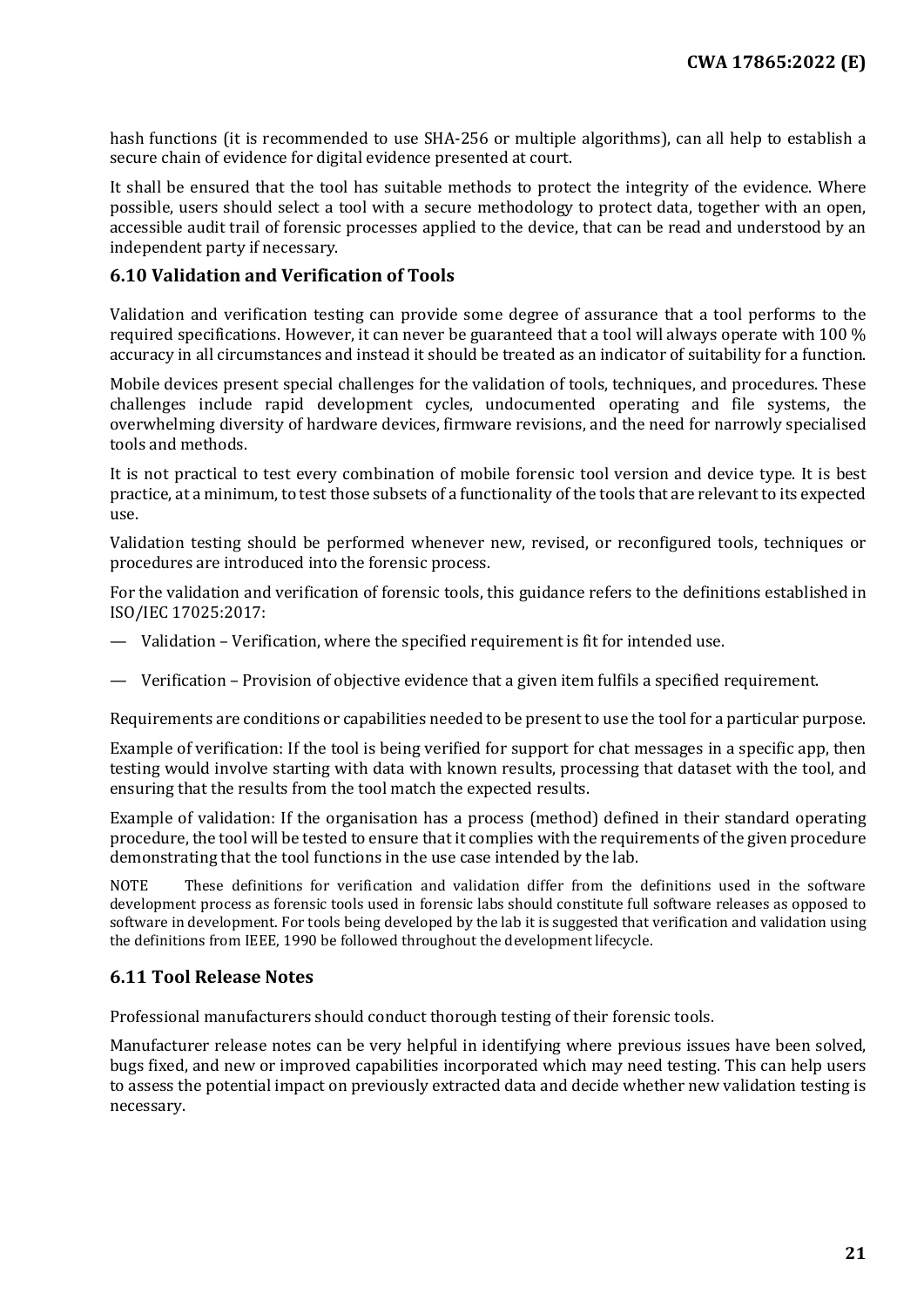Detailed records should be kept of tests undertaken including dates and version numbers for future reference in case of any challenges in court proceedings that may be raised years later<sup>[9](#page-21-2))</sup>.

#### <span id="page-21-0"></span>**6.12 Risk Register**

Vendors should provide guidance on how users can best leverage their tools during a forensic extraction.

While several tools could be used to perform a mobile forensic extraction, guidance should be provided as to how users best select the appropriate tool or extraction option within that tool as well as the expected dataset upon successful extraction.

Maintenance of a risk register which includes assessments of risk and any suspected uncertainties for available tools can assist in that process.

A tool could start with a blank entry but be viewed as a potential risk; for example, if it is brand new and has not yet been evaluated in any detail.

The risk register should also include any temporary or potentially permanent changes made to the device to include jailbreaks, roots, and software agents that may be introduced to the device during extractions. Where possible, the vendor should prompt the user with options to "opt out" of anything that could be considered a risk.

It should be noted that users may have access to a limited number of tools and the best on the market may not be available. When this occurs, a tool may be chosen because it is the only tool available that can produce any form of result or is the only tool accessible to that user. Equally, there could be situations where the only way to gain access to the data on a mobile device is to use alternative technology and tools not originally intended for the digital forensic market, for example mobile phone repair tools, flashing software, and hacker boxes to unlock devices. In such circumstances the need for tool knowledge, testing and validation still remain. Whatever tools are selected, maintaining contemporaneous detailed records of their use and risks involved is advised as good practice for any subsequent court proceedings.

#### <span id="page-21-1"></span>**6.13 Recommendation for an EU Forensic Testing Body**

Whilst independent testing of forensic tools is highly recommended, the effort and expense involved to do so should not be underestimated. This includes both software and hardware tools. It is an extremely time-consuming process that prevents law enforcement users from undertaking their primary role of investigating crime. It is also very costly to acquire a suitably wide range of representative mobile devices and populate them with sufficiently variable examples of data to test a tool across a broad range of functionality.

Given that many agencies across Europe use the same tools, it would be extremely cost-effective to avoid individual testing and process duplication within each agency, and instead centralise this function. Manufacturers issue almost monthly updates to their tools, which places a tremendous burden on agencies to conduct regular and repeated testing for each and every update.

To avoid significant duplication of effort by all the individual law enforcement agencies across Europe, it is highly recommended that the European Union considers establishing an independent test body that can be relied upon to conduct such independent testing on their behalf. The cost savings alone in terms of the time saved would surely make this a worthwhile investment.

j

<span id="page-21-2"></span><sup>9)</sup> Danish Police software tool error: https://politi.dk/rigspolitiet/nyhedsliste/orientering-om-fejl-isoftwarevaerktoej/2020/04/30 (Accessed on 2022-03-01)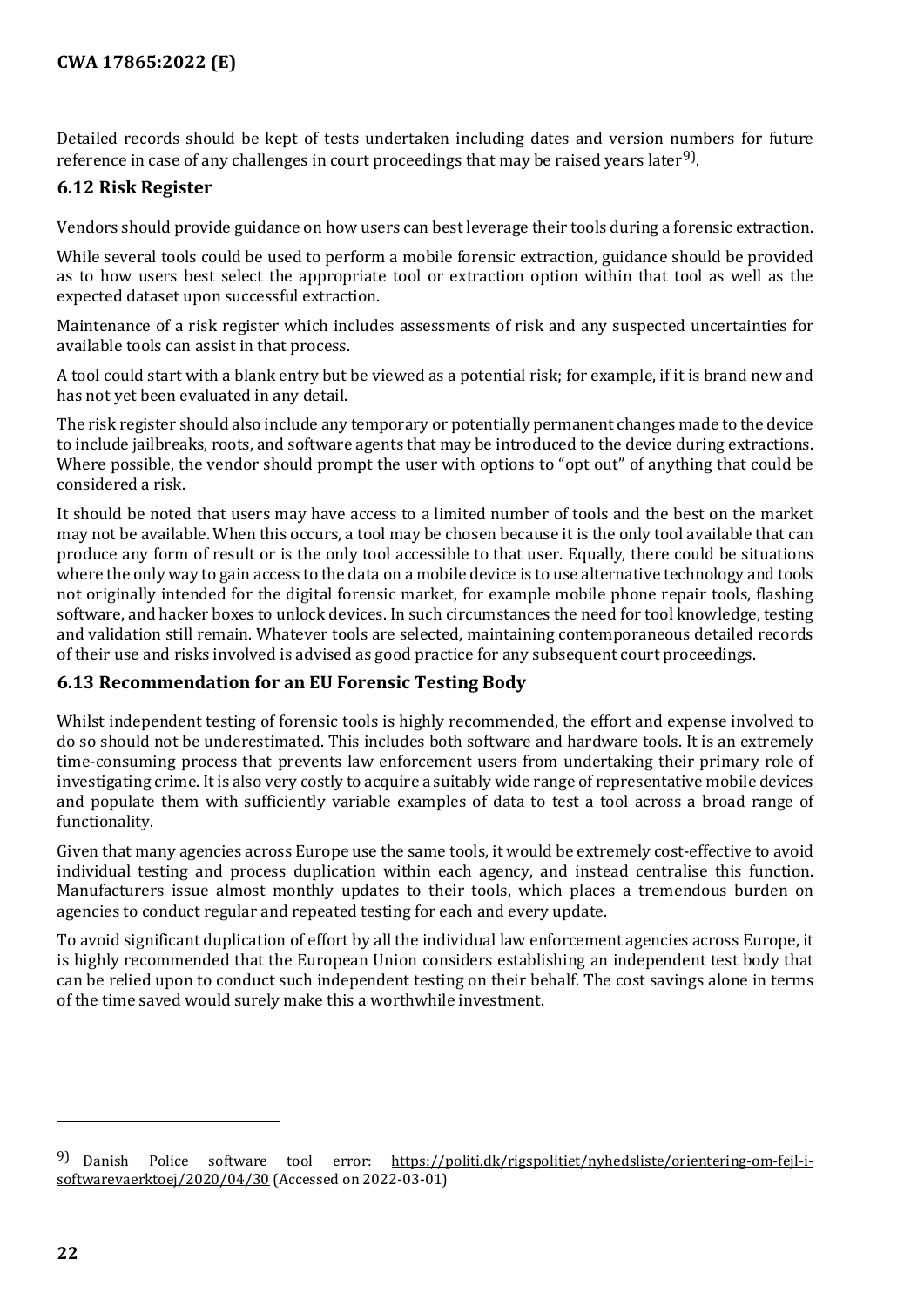## <span id="page-22-0"></span>**7 Processes**

#### <span id="page-22-1"></span>**7.1 Background information**

The rapid development of mobile devices makes this CWA a living document and has consequences for the CWA. The CWA covers the whole investigation chain from the first appearance of the mobile device as potential digital evidence until the presentation in court.

It will support quality management (as an internal structure) in the law enforcement agencies and forensic laboratories within the European Union.

#### <span id="page-22-2"></span>**7.2 General requirements**

Digital evidence shall be precise and accurate to be accepted in the court. Digital evidence is fragile in nature and shall be handled properly and carefully.

#### <span id="page-22-3"></span>**7.2.1 Impartiality**

**7.2.1.1** Within the organisation, its personnel, all activities, and any policies regarding impartiality shall be documented.

**7.2.1.2** Any information obtained during the forensic process should not influence the impartiality thereof. Information obtained during the forensic process that potentially impacts the impartiality shall be recorded.

**7.2.1.3** Any activities shall be undertaken impartially, structured, and managed to safeguard impartiality and eliminate any room for bias of results.

**7.2.1.4** Digital Forensics Management shall be committed to and responsible for impartiality.

Any pressures to compromise the impartiality of the laboratory activities like commercial, financial or other pressures shall be excluded systematically.

**7.2.1.6** The identification of any risks to impartiality shall be an on-going process. This includes risks that arise from activities, relationships of laboratories, or relationships of personnel. However, those relationships need not entail a risk to impartiality.

**7.2.1.7** In case of identification of a risk to impartiality, the laboratory shall demonstrate means to eliminate or minimise such risk.

#### <span id="page-22-4"></span>**7.2.2 Confidentiality**

**7.2.2.1** Within the organisation, its personnel, and all activities any policies regarding confidentiality shall be documented.

**7.2.2.2** Only those with lawful authority or dully authorized should be able to access evidence or pieces of evidence.

**7.2.2.3** If a release of information is required by law or authorised by contractual arrangements, the subject or individual affected shall, unless prohibited by law, be notified of the information supplied.

**7.2.2.4** With the exception of explicit requirements by law, personnel, including any committee members, contractors, personnel of external bodies, or individuals acting on behalf of the laboratory, shall keep confidential all information obtained or created during the performance of laboratory activities.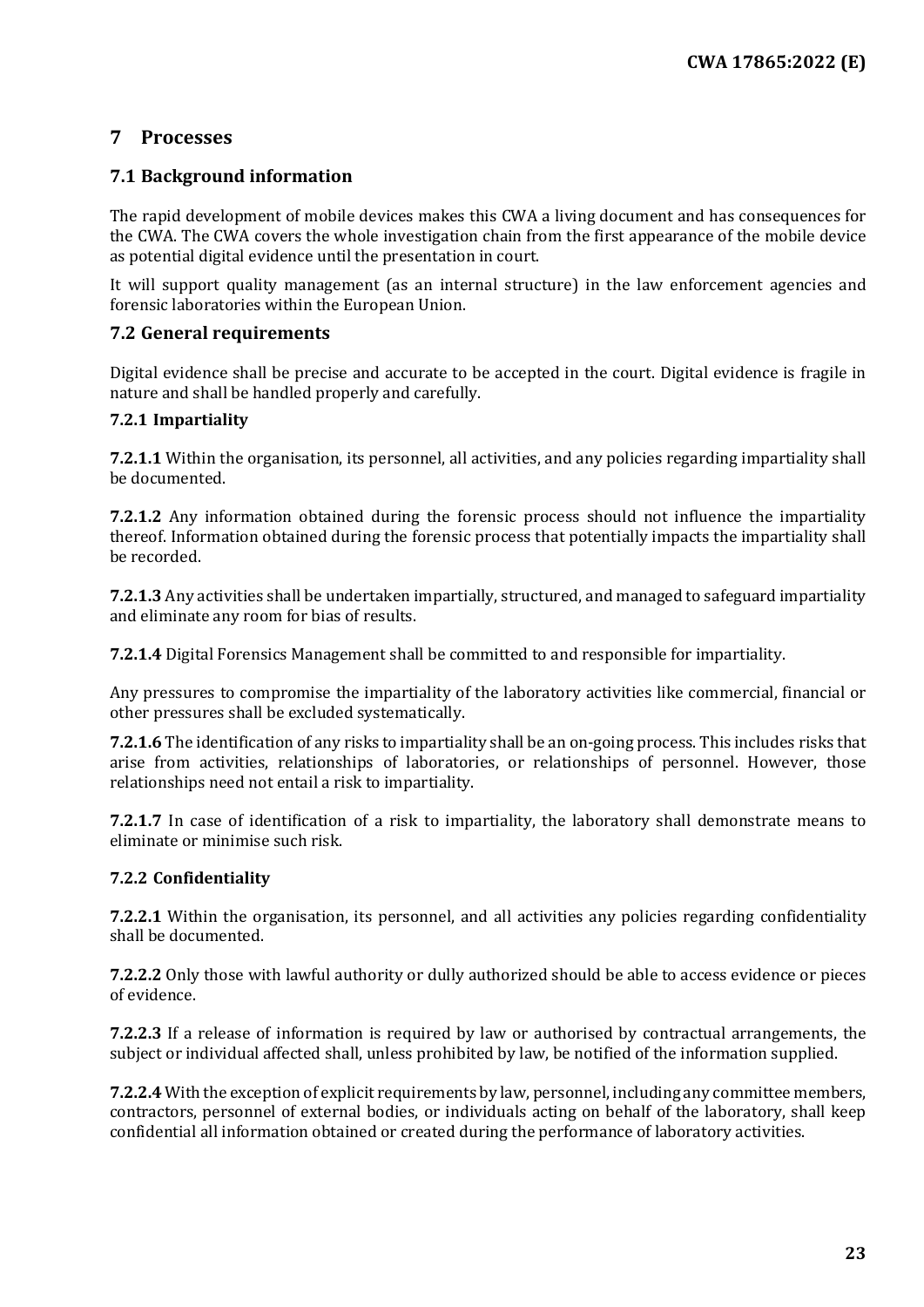**7.2.2.5** It is suggested to use standard handling codes to facilitate and simplify the practical use of information, and to enable the option of adding specific conditions on the use of information, if and when appropriate.[10\)](#page-23-4)

#### <span id="page-23-0"></span>**7.2.3 Auditability**

All processes and performed actions shall be documented in a way that an independent assessment to evaluate all activities performed is possible. Any independent assessor shall be able to justify the decision-making process in selecting a given course of action. The assessor shall be able to determine whether appropriate scientific methods, techniques or procedures were followed.

#### <span id="page-23-1"></span>**7.2.4 Repeatability**

Repeatability is established when the same results are produced under the following conditions:

- a) examining the same evidence,
- b) using the same procedure under the same conditions,
- c) at any time after the original examination.

Any trained forensic practitioner should wherever possible be able to repeat the examination described in the documentation and arrive at the same results without guidance or interpretation.

For some mobile device forensic techniques, especially in chip-off or jailbreaking, some limitations apply.

#### <span id="page-23-2"></span>**7.2.5 Reproducibility**

Reproducibility is established when the same results are produced under the following conditions:

- a) Using the same evidence to examine.
- b) Using a different procedure under different conditions.
- c) The examination can be repeated at any time after the original examination.

The individual responsible for the reproduction shall be informed about the applicable conditions. For some mobile device forensic techniques, especially in chip-off, some limitations apply.

#### <span id="page-23-3"></span>**7.2.6 Justifiability**

All actions, methods and procedures in handling and examination of potential digital evidence on mobile devices shall be justified. The justification should be documented by demonstrating that the decision was the best choice to get most potential digital evidence from the mobile device.

j

<span id="page-23-4"></span><sup>10)</sup> Europol suggests the following Handling Codes:

Code H0: "This information may only be used for the purpose of preventing and combating crimes in line with the ECD and any other applicable law"

Code H1: "This information must not be used as evidence in judicial proceedings without the permission of the provider."

Code H2: "The provider must be consulted before this information is used and/or disseminated."

Code H3: "Other restrictions and comments:" can be marked to describe all other possible restrictions, permissions or purposes of transmission. Restrictions, permissions or purposes can form part of the 'Terms of Use' as mentioned on top of this page. (legal basis: Article 14 Europol Council Decision, 2009/371/JHA)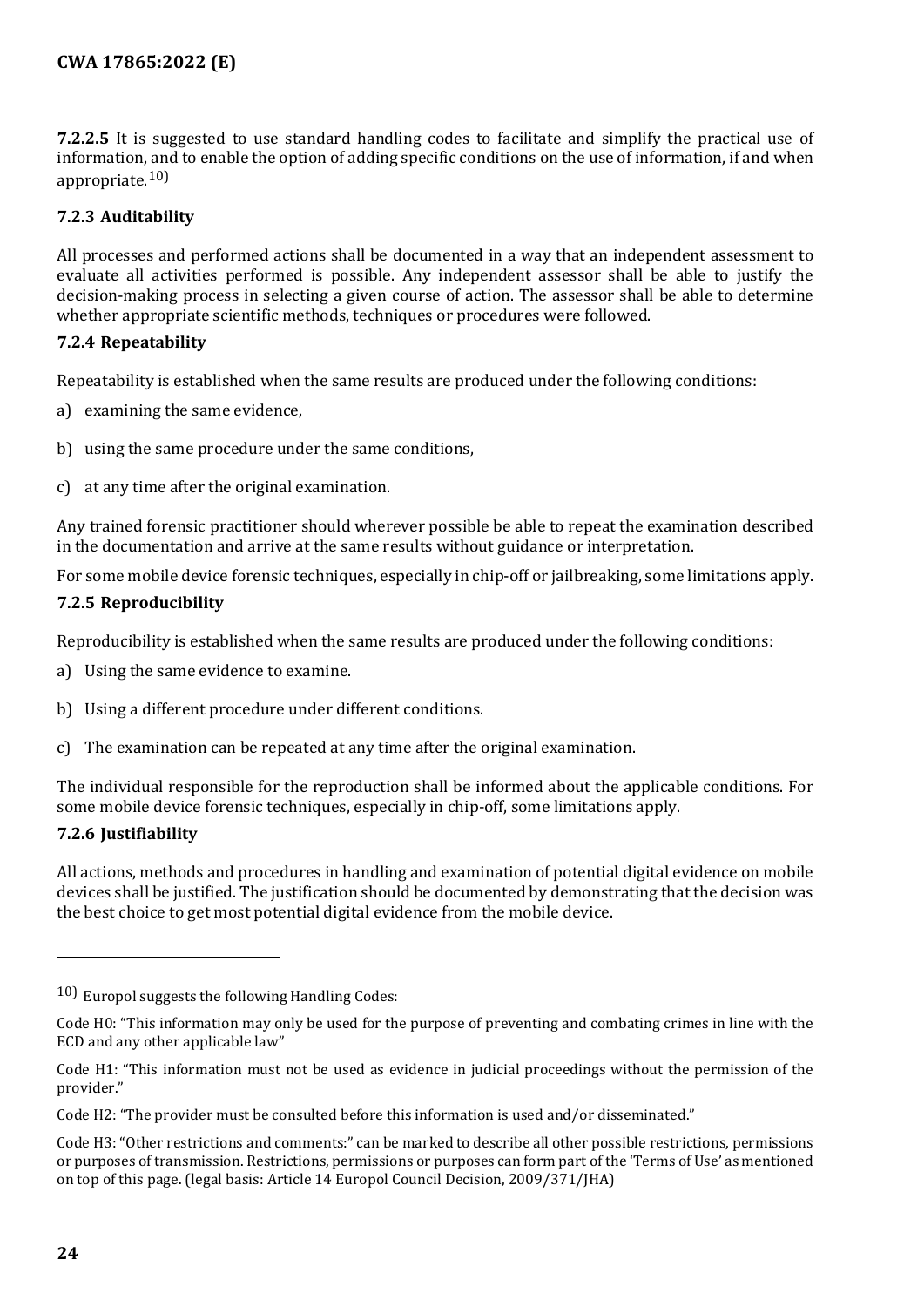#### <span id="page-24-0"></span>**7.2.7 Chain of custody**

In any forensic examination of mobile devices all persons that are in contact with the device shall be able to account for all the acquired data and the mobile device at the time it is within the custody of the agency or laboratory. The chain of custody record is a document identifying the chronology of the movement and handling of the potential digital evidence. It should also include known relevant information about the state of the device, including known changes of state (e.g., power on/off, SIM present, flight mode, battery charge level, damage, packaging, biohazard/body fluids/DNA/fingerprints/on-screen content etc/current date and time/updates to software/current running apps, etc.). The document shall be instituted from the collection of the device. This shall be accomplished by tracing the history of the item from the time it was first identified, collected and acquired up to the present status and location (see also Clause 8.3.1).

The chain of custody is a document that details and records the personnel responsible for handling the potential evidence at any point in time of the investigation. The amount of detail necessary in the chain of custody document varies per jurisdiction.<sup>[11\)](#page-24-2)</sup> The chain of custody shall be maintained throughout the lifetime of the potential evidence and preserved for an appropriate period after the end of lifetime. The document shall be protected against manipulations and data loss (see also Clause 6.3 on Tool Fundamentals).

#### <span id="page-24-1"></span>**7.3 Preliminaries**

Before a forensic examination of mobile devices starts, a request of lawful authority for service is needed. The request for service shall

- a) be documented;
- b) contain reasons for the forensic examination;
- c) contain concise, clear, and explicit questions or tasks;
- d) contain state information of the device, including operational state, physical state, hazards that may pose a risk to the examiner, and other forensic traces which shall be preserved during examination;
- e) specify whether all or only specific data is to be examined; and
- f) specify whether the destruction or modification of the device during examinations is permitted.

State law may allow exceptions such as lockout situations or threat to life, etc.

The request for service shall be carefully checked and reviewed by the forensic examiner. The check shall include the following questions:

- Are the reasons for the forensic examination reasonable?
- Are the requested procedures established and relevant?
- Is the communication with the customers ensured and rules established?

If there are severe doubts in the legality of the request of service, it shall be rejected. If there are missing information or small errors, correction or modification is permissible if the requestor agrees. Before

<span id="page-24-2"></span> $11)$  See

 $\overline{a}$ 

[https://www.interpol.int/content/download/13501/file/INTERPOL\\_DFL\\_GlobalGuidelinesDigitalForensicsLabor](https://www.interpol.int/content/download/13501/file/INTERPOL_DFL_GlobalGuidelinesDigitalForensicsLaboratory.pdf) [atory.pdf](https://www.interpol.int/content/download/13501/file/INTERPOL_DFL_GlobalGuidelinesDigitalForensicsLaboratory.pdf) (Accessed on 2022-03-01)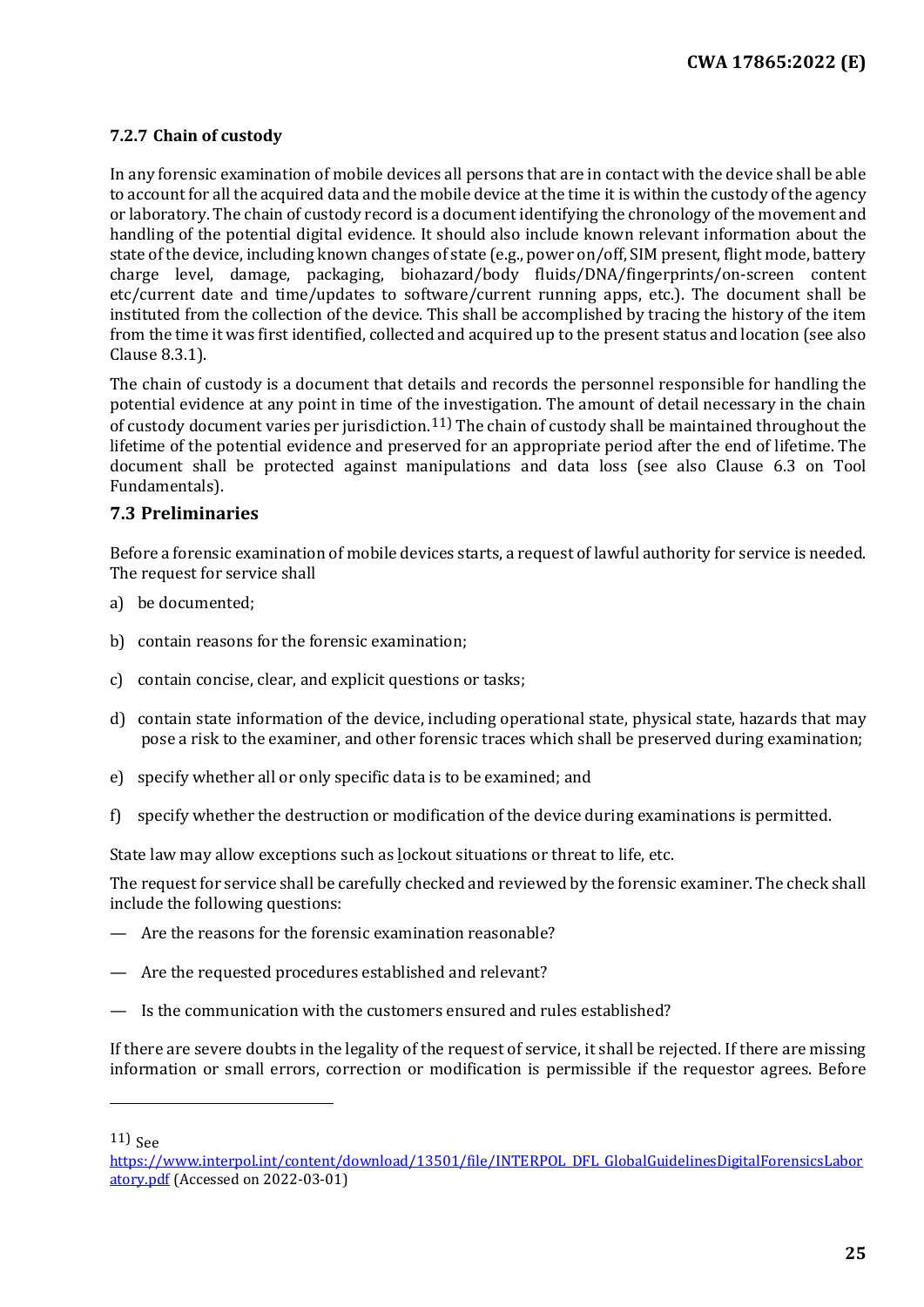starting the examination, it is recommended to contact the initiator to manage expectations and make them aware of possible risks.

#### <span id="page-25-0"></span>**7.4 First response**

The forensic value of the evidence of the mobile device shall not be reduced by the first responder and everything shall be done to preserve the evidence to minimise the impact on the investigation.

Nevertheless, while it is not possible to totally preserve all evidence for mobile phones, it is necessary to manage the risks associated to the investigations.

In any case:

- a) Damage of digital and physical evidence shall be avoided.
- b) Data changes shall be avoided where possible.
- c) The state of the device on/off should not be changed (see also Clause 7.7).

#### <span id="page-25-1"></span>**7.5 Recording**

All relevant information of the evidence shall be recorded (see also Clause 7.2.7). This includes:

- a) A unique, permanent identifier of the item.
- d) A description of the item and the in-situ situation (where appropriate photos should be included).
- e) The state of the device (on/off).
- f) The state of the connectivity of the device (flight mode on/off, connected to service and or WLAN).
- g) Lock codes if available (these shall be requested from all persons connected to the mobile device), noting that some devices have self-destructing pin codes.
- h) Any useful related accessories, SIM cards, packaging or documentation that could assist the investigation.

#### <span id="page-25-2"></span>**7.6 Labelling**

All evidence shall be uniquely, consistently labelled with a unique identifier. The label shall not be changed during the whole examination.

#### <span id="page-25-3"></span>**7.7 Packaging**

All evidence shall be packed safely for transportation.

The package shall not alter the evidence. If there is additional forensic evidence like DNA, fingerprints, etc., this shall be considered. In some cases, faraday bags or similar devices blocking connections may be useful. As the circumstances require the device shall be provided with electricity.

The use of Faraday bags shall be considered if the device has been seized in a "switched on" mode to help prevent (remote and/or external) interference to mobile devices; an alternative approach is switching the device to flight mode, if first responder is competent to do this.

NOTE Information about the use of Faraday bags is available at [https://www.staff.hs](https://www.staff.hs-mittweida.de/%7Eengler/FORMOBILE/CWA/FORMOBILE_LIVEFLOW.pdf)[mittweida.de/~engler/FORMOBILE/CWA/FORMOBILE\\_LIVEFLOW.pdf.](https://www.staff.hs-mittweida.de/%7Eengler/FORMOBILE/CWA/FORMOBILE_LIVEFLOW.pdf)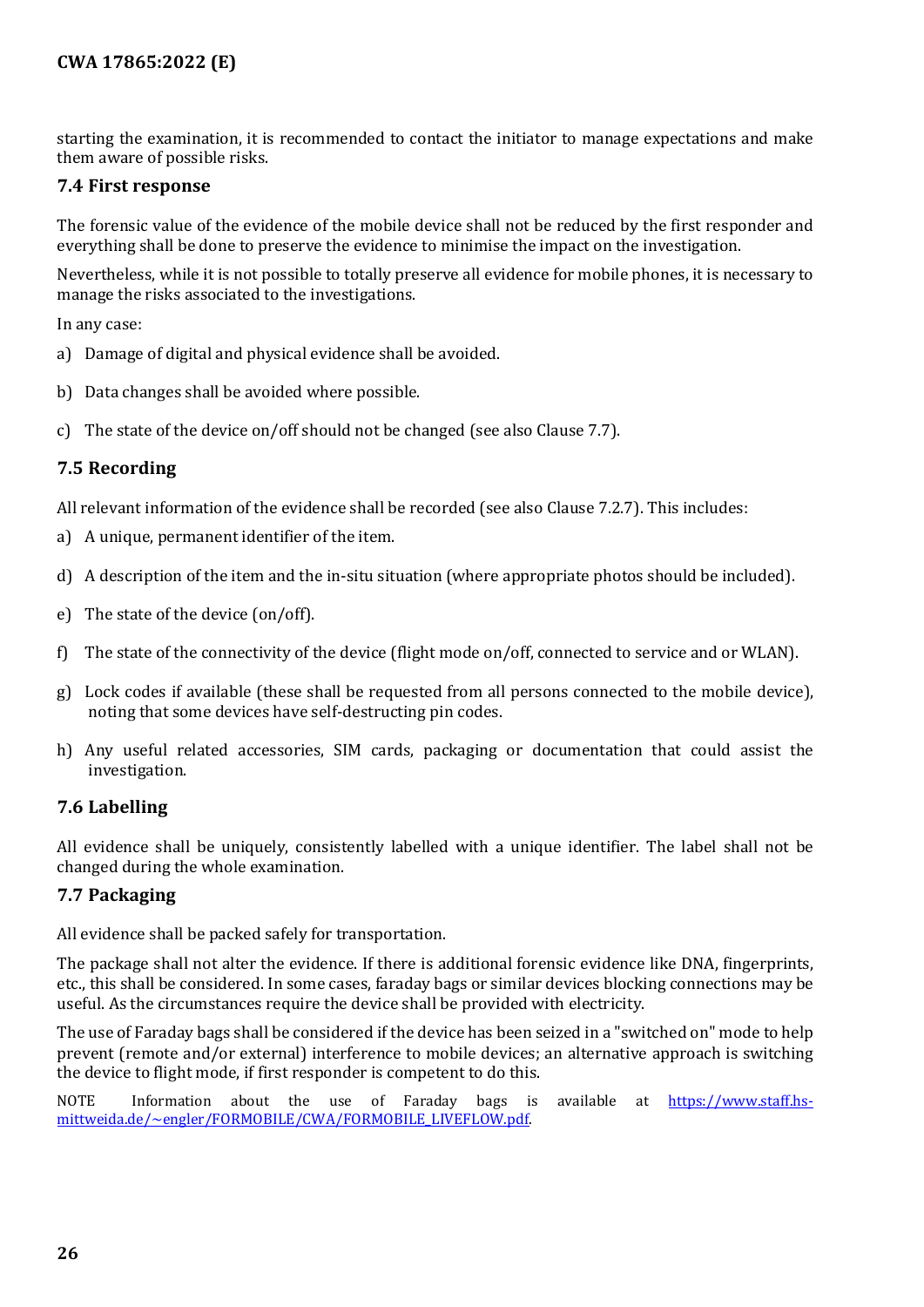#### <span id="page-26-0"></span>**7.8 Item transport and storage**

All evidence shall be transported and stored safe. There shall be provisions to prevent access of third parties to the evidence.

The evidence shall be preserved and protected to avoid alteration by any influences.

As the circumstances require, the device may require power, and controlled or blocked connections to networks.

Procedures for handling operating devices and controlled connection of devices shall be in place.

#### <span id="page-26-1"></span>**7.9 Lab Work**

The forensic examination of mobile device evidence starts with an initial inspection phase, an authorisation phase, the selection of appropriate tools, then the process of acquisition, decoding and data analysis.

#### <span id="page-26-2"></span>**7.9.1 Initial inspection phase / device identification**

The first step of the lab work is an initial inspection phase. In this phase, the mobile device shall be identified. This can be done:

- a) via the IMEI (considering the possibility that some devices, especially clones can have fake IMEI stickers printed on them which do not match the electronic IMEI stored in the device).
- b) by comparing the device to reference devices.

Identification can be difficult with fake phones (counterfeit products) or very new devices. In addition to the type of the device, also the operating system and the OS version and the Firmware version should be determined where possible. The process of identification shall be documented (model, serial number, and any other valid information, including taking pictures of the device and checking the quality of the pictures right after taking them).

Furthermore, this initial inspection phase serves to preserve the evidence. It should include the detection of defects and potential device manipulations. The forensic experts shall determine whether there are vulnerable data, volatile data or expiration periods. They shall decide whether the device has to be examined immediately or whether the device can be examined later.

#### <span id="page-26-3"></span>**7.9.2 Instruction and authorisation**

The handling of the device including the reporting should be discussed in agreement with the requestor of the examination. A forensic strategy shall be selected and authorised by the requestor.

#### <span id="page-26-4"></span>**7.9.3 Tool Selection**

Before examination, the tools to be used in the process shall be identified Tool restrictions can be

- a) defined by external regulations and legal permission;
- b) dependent on the request of service;
- c) dependent on the device to be examined.

In any case, the tools selection criteria need to be justified and documented (see also Clause 6.5).

#### <span id="page-26-5"></span>**7.9.4 Acquisition**

The quality of the forensic image of the mobile device evidence is of outstanding importance for the evidential value of the complete forensic examination (see also Clause 6.6.1). The following guidance is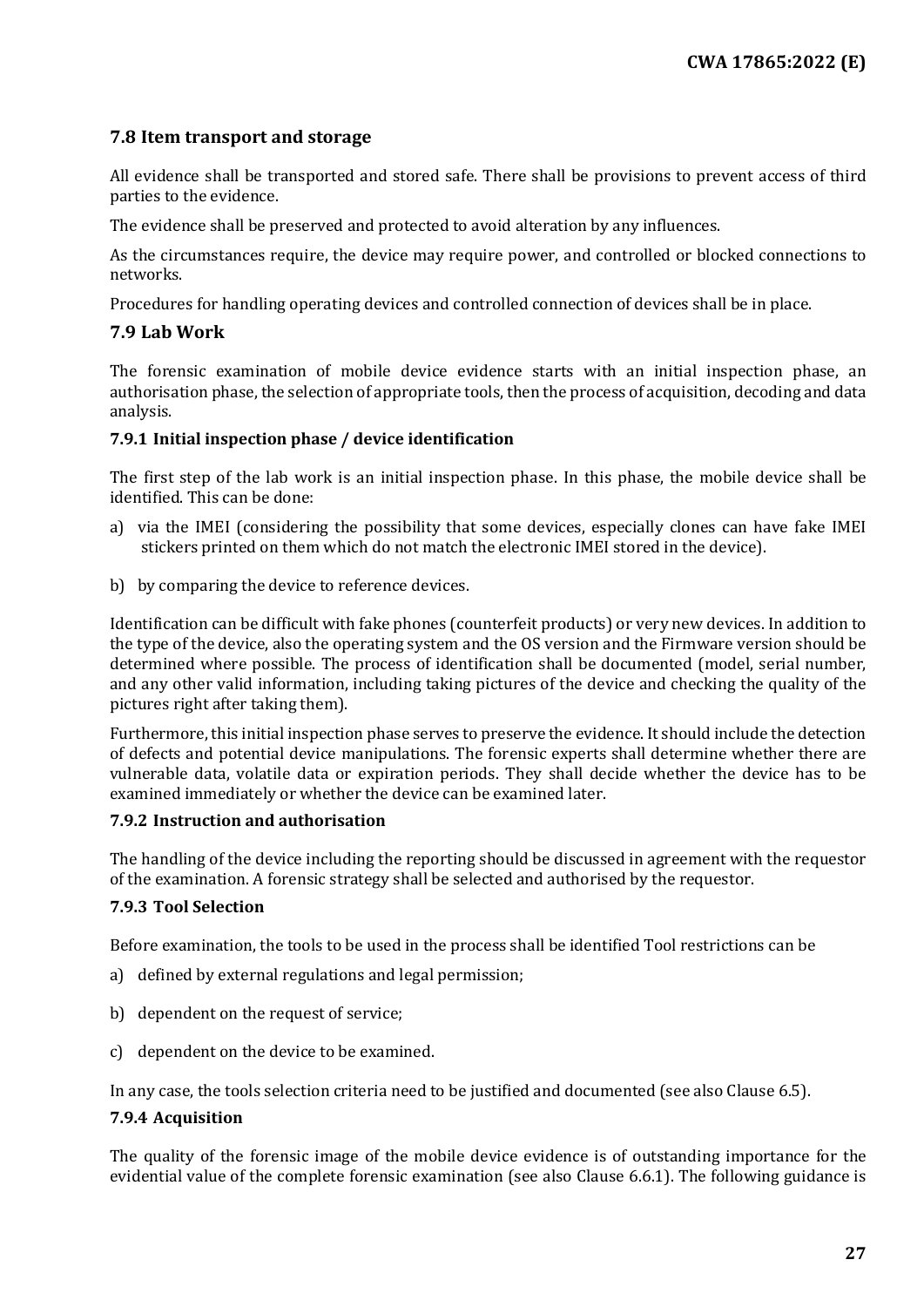recommended to secure the maximum amount of potential evidence, that supports the defined strategy (see Clause 6.3). Different considerations should apply for victims and witness devices to balance data privacy (see Clause 8). Therefore, there are the following requirements to the forensic acquisition:

- a) Physical image: Whenever feasible a physical image of the mobile device should be acquired. This means that every sector of the non-volatile memory of the mobile device is duplicated.
- b) The possibility of acquiring volatile memory (RAM) should be considered.
- c) File system/logical Images should be acquired if a physical acquisition is not possible or only limited data is to be examined.
- d) Error handling: All read errors during acquisition should be recognised and documented.
- e) Completeness of the image: The forensic image should be complete. This includes that all persistent memories built into the mobile device or connected to the mobile device should be acquired as completely as possible.
- f) Prevention of alteration: The forensic image shall not be altered after acquisition (for example by making image read only and calculating a cryptographic hash). All decoding or analysis work should be performed on a copy of the image.

In many mobile devices, some of the user data is stored on cloud servers or physically separated from the device itself. It shall be ensured that this data is acquired appropriately too, if legally permissible and feasible. If backups of the device are legally available and accessible on cloud servers or external storage these should also be acquired.

#### <span id="page-27-0"></span>**7.9.5 Decoding / Decryption**

In many mobile devices, the stored user data or part of the data is encrypted. Before analysis, the data shall be decrypted with appropriate tools if possible.

Other data is plain text but encoded in various ways; this is for example true for time stamps. Encoded data shall be decoded properly to be analysed (see also Clause 6.6.2).

#### <span id="page-27-1"></span>**7.10 Analysis**

After acquisition, decryption, and decoding, the user data shall be analysed appropriately, to extract evidence from the mobile device. All evidence shall be evaluated objectively to determine its meaning and relevance to the case. Errors and oversights that may have already been made shall be identified. Evidence gathered by others shall be assessed regarding its reliability and significance before being relied upon.

Basic goals of forensic analysis of mobile devices address fundamental issues such as where the device came from, who used it in the past, how it was used, what data it contained, whether a password was necessary, or whether other access restrictions apply.

#### <span id="page-27-2"></span>**7.10.1 Analytical models**

Forensic analysis requires reliable and scientific analytical models. Otherwise, mobile device forensic analysts face the challenges of unjustified forensic conclusions or that the findings are speculations without concrete scientific support. In the absence of a scientific analytical model there is a risk that forensic results will vary from analyst to analyst.

All evidence shall be reviewed by qualified personnel before being submitted to a court (see also Clause 5.3.2 and ISO 9001:2015, Clause 7.2).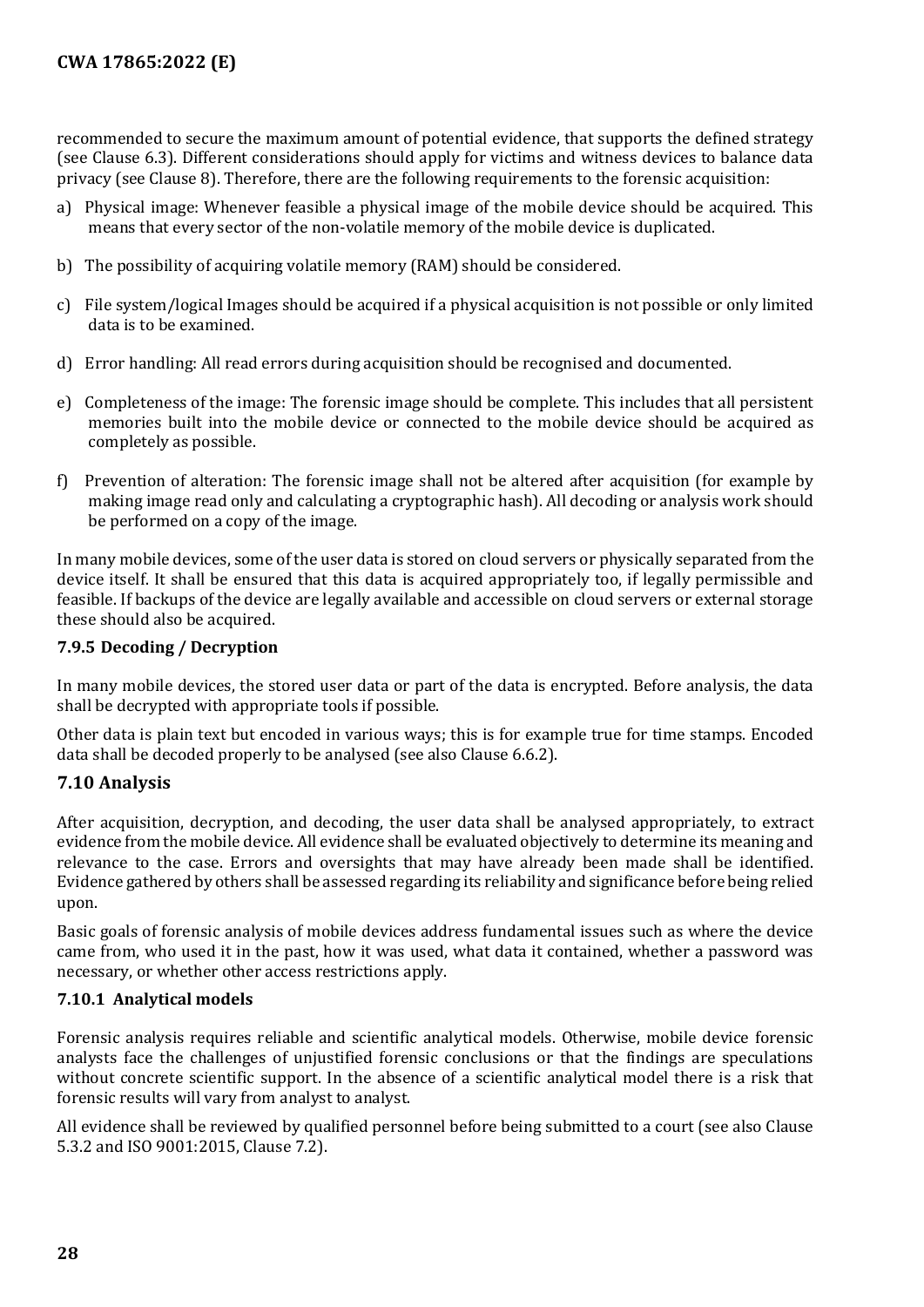#### <span id="page-28-0"></span>**7.10.2 Live analysis**

In some cases, it is necessary to analyse the mobile device live; this means there is no acquisition or decryption step, but data is analysed on the running device itself. Live analysis bears the danger that the data on the device is altered; therefore, a post-acquisition analysis is preferable. If live analysis is used every step on the device shall be documented carefully including an exact time stamp. The documentation shall contain photos or ideally a video recording of the displayed preferences and results. Modifications on the device shall be limited to a minimum and appropriately documented.

#### <span id="page-28-1"></span>**7.10.3 Selection of analysis methods**

Selected methods and procedures shall be appropriately defined, established, and kept up to date. If necessary, a laboratory may choose to utilise a procedure that is not specified where no alternatives are available. In such a case, the usage shall be documented and justified. New methods shall be properly developed.

#### <span id="page-28-2"></span>**7.11 Verification and Validation**

All laboratories shall use only appropriate methods and procedures for all laboratory activities.

All supporting documentation, such as manuals, standards, instructions, or reference data, which is relevant for the methods or procedures shall be kept up to date and shall be available to the personnel.

#### <span id="page-28-3"></span>**7.11.1 Verification of methods**

All laboratories shall verify that methods can be properly performed before introducing them. Records of the verification shall be retained. If the method is revised, the verification shall be repeated.

Deviations from methods for any laboratory activity shall occur only if the deviation is documented and technically justified.

#### <span id="page-28-4"></span>**7.11.2 Validation of methods**

All laboratories shall follow a deviation process for non-standard methods used, ensuring the impact on the evidence can be documented, justified, verified and validated. This is also necessary for laboratory developed methods and standard methods used outside their intended scope or otherwise modified. If the method is altered, the validation process shall be repeated. All known limitations of methods shall be documented and communicated to the customers and the court.

The performance of the laboratory shall be compared with other labs regularly.<sup>[12](#page-28-6)</sup> This can be done through proficiency tests, ring trials or interlaboratory comparison.

All validation should be performed on independent data that has been carefully created through a documented process. In addition, tool version information shall be included. Independent test data should be exchanged via the forensic laboratories within the EU. If the creation of independent test data is not possible or very time-consuming post hoc validation is possible. On occasions the validation can be actioned against the results of reverse engineering of applications.

#### <span id="page-28-5"></span>**7.11.3 Peer Reviews**

I

Not only the written reports but the whole process of the forensic analysis from the first responder to the oral presentation at the court should be peer reviewed regularly. The process can be reviewed as a whole or in segments.

<span id="page-28-6"></span><sup>12)</sup> See ISO/IEC 17025:2017, Clause 7.7.2.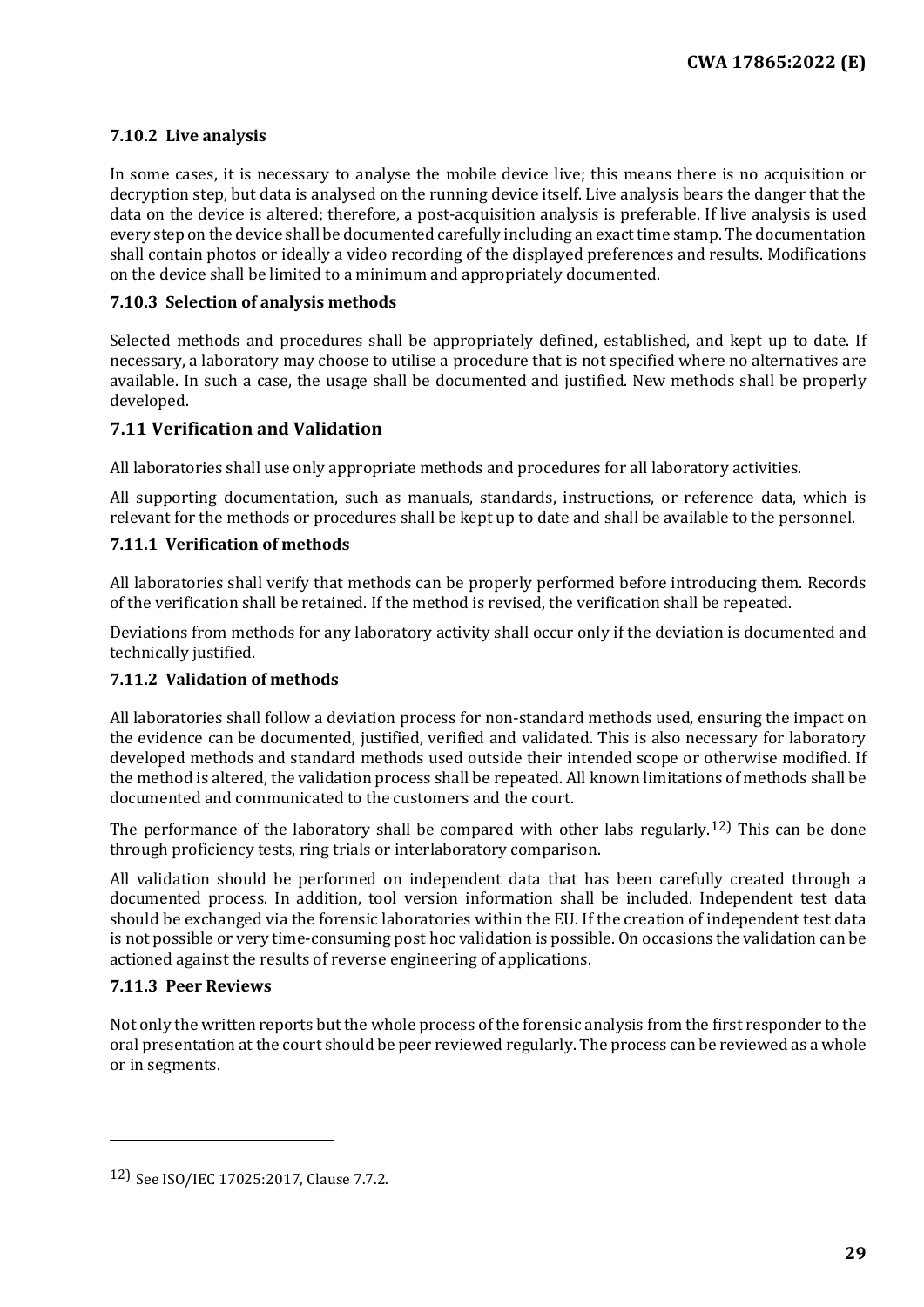#### <span id="page-29-0"></span>**7.12 Reporting of results**

No data or report should be released before review and authorisation. The review and authorisation shall be performed by a competent person other than the person who conducted the forensic analysis. For the review and authorisation process the reviewer shall gain full access to all relevant data and the examined devices itself. Records of the review should be kept. If the reporter and the reviewer do not reach a common conclusion, a documented escalation procedure shall be followed.

The report should indicate whether the findings were validated. For non-validated findings, a disclaimer should be in place.

EXAMPLE A possible disclaimer could be: "There is the possibility that there are data within the exhibit(s) which have not been extracted by the process(es) used. Further validation work of the process(es) used will not be undertaken unless the material is reasonably challenged by a party or if new information indicates that the material may be incomplete or inaccurate. Should this be the case, the issue must be brought to the attention of the laboratory. The exhibit(s) may have to be resubmitted for validation work or even a further examination."

The tool versions shall be included as they also update frequently, and the amount of data parsed may change by the time the trial arrives.

All relevant data are provided accurately in the reporting; all records are kept.

Requirements for an investigation may differ in and across member states, this can depend on the receiver of the reporting (state attorney, defence, court).

#### <span id="page-29-1"></span>**7.12.1 Written reports**

For all written reports, standard templates should be used whenever available. All fields in the template should be labelled in one official national language and English.

The written report should be stated in clear, simple and comprehensive language suitable for nontechnical experts (see also Clause 8.3.6). The language used should minimise the "digital gap" between digital evidence presented at court by technical experts on the one hand and judges, prosecutors and defence attorneys on the other hand. All technical terms used shall be explained in a glossary of terms (this glossary should also be written in one official national language and English). All technical procedures and methodologies applied shall be explained including possible limitations and data changes or modifications during the forensic investigation chain.

All laboratories shall have a standard audit process for written reports. The report shall allow the reader to independently review the reliability of methods used in the production of digital evidence, and the validity of digital evidence presented at court.

For further information see Clause 8.3 and Clause 8.4.

NOTE An example for a forensic information report template is provided in Annex E.

#### <span id="page-29-2"></span>**7.12.2 Oral reports at court**

The oral report should be stated in clear, simple and comprehensive language suitable for non-technical experts (see also Clause 8.3.6). The language used should minimise the "digital gap" between digital evidence presented at court by technical experts on the one hand and judges, prosecutors and defence attorneys on the other hand. All technical procedures and methodologies applied shall be explained including possible limitations and data changes or modifications during the forensic investigation chain.

The oral report shall allow the audience to independently review the reliability of methods used in the production of digital evidence, and the validity of digital evidence presented at court.

For further information see Clause 8.3 and Clause 8.4.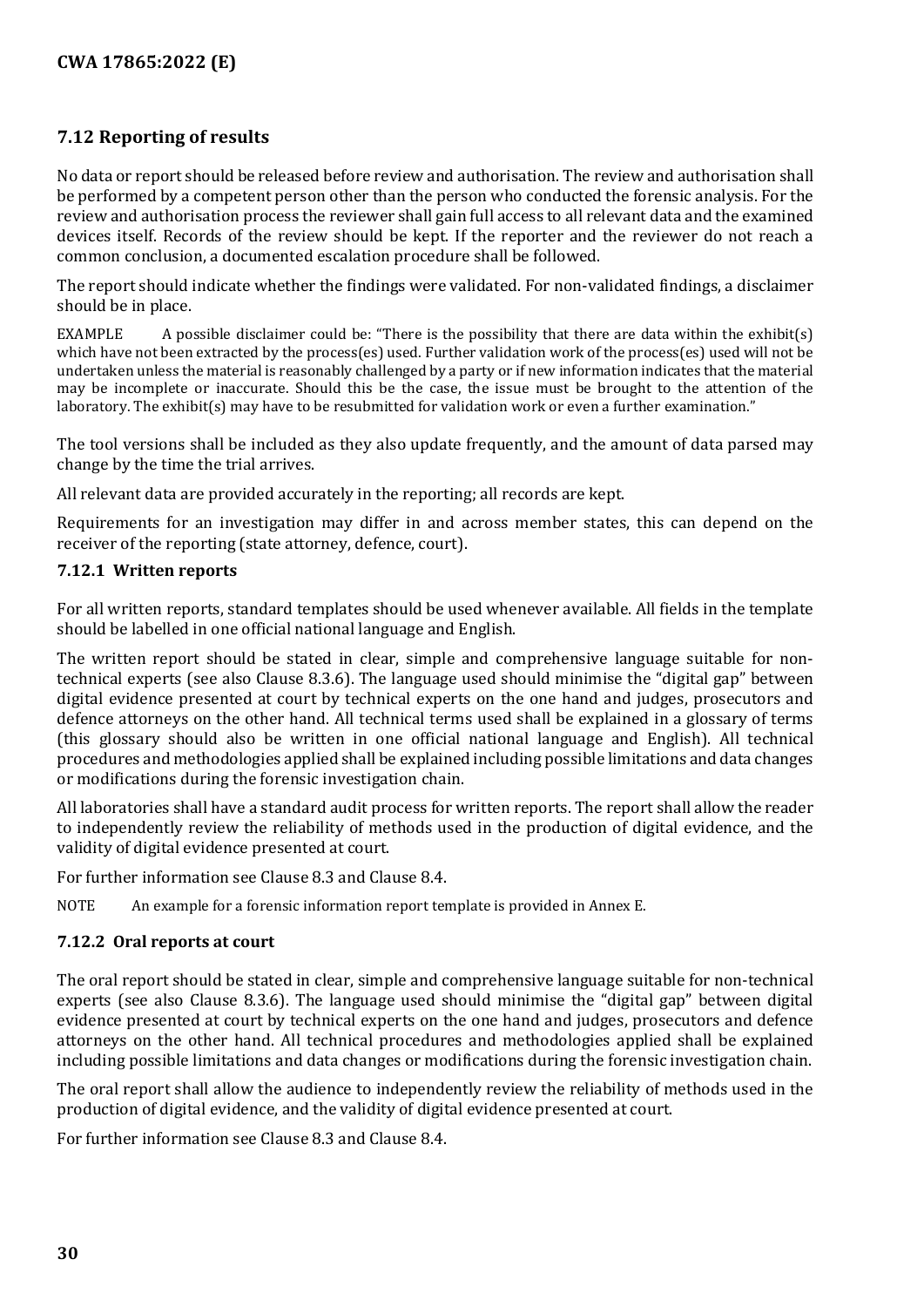#### <span id="page-30-0"></span>**7.13 Exchange of data and archiving**

All data analysed that influenced the report shall be archived. Regulations for the duration of archiving are appointed in state regulations and should allow for any appeal process periods. For every data exchange the rules of confidentiality apply (see Clause 7.2.2).

For some countries, there are also regulations for the formats to store data. If no regulations apply it is recommended to consider the Cyber-Investigation Analysis Standard Expression (CASE) as a standard digital forensic format (see also Clause  $6.7$ ).<sup>[13\)](#page-30-3)</sup>

#### <span id="page-30-1"></span>**8 Legal and Ethical Framework**

#### <span id="page-30-2"></span>**8.1 General Overview**

A general overview should be made of the legal requirements pertaining to mobile forensic investigations. Such an overview should be created in each jurisdiction by the competent authority and needs to be reviewed periodically. It is aimed at ensuring the legality and lawfulness of any actions taken. It should include:

- a) Applicable procedural rules, defined by the applicable criminal procedural law, including the practical and administrative requirements imposed by these rules, this also includes rules on jurisdiction and competence:
	- 1) Rules on seizure refers to the formal seizure of a mobile device by LEAs to secure evidence during the investigation stage of the criminal proceedings. Typically, different rules exist for devices that have been formally seized in comparison to devices that have not formally been seized. National/ Local rules also differ in scope and content, including different views on whether it is allowed to search a mobile device without its prior seizure and/or to copy data from it. Also important are the rules related to the exercise of judicial control over the seizure of a mobile device, and the existing practice and case law. This shall be mapped as well. There are likely also some limits to the seizure (e.g., personal data considerations; attorney-client privilege) that should be considered. Another aspect to be acknowledged is the notification of the concerned person about the seizure. With regard to the various parties (accused, suspect, witness, victim) of the proceeding the procedures related to seizure usually differ.
	- 2) Rules on accessing correspondence in accordance with Art.8 European Convention of Human Rights the private and family life, and the confidentiality of personal correspondence should be respected. Because of this, accessing private correspondence from mobile devices should be considered only when necessary, proportionate and relevant. Relevant national/ local rules and case law should be mapped and followed, provided they also follow this principle of proportionality. The potential involvement of third parties (e.g. persons who are not implicated) should be considered as part of the proportionality test.
	- 3) Rules on accessing data in transit/ data in the cloud clear rules should be established when accessing cloud data from a mobile device in accordance with European and International law, national and local law and practices. Rules, approaches and procedures in general, and actions in a specific case relating to the issue of accessing data in transit and data in the Cloud, especially when located outside their own jurisdiction, should be made explicit and be documented. This is particularly important during the pre-trial proceedings when investigative actions might be exercised without judicial control. Due to the deluge of information usually available on cloud

I

<span id="page-30-3"></span><sup>13)</sup> See: https://caseontology.org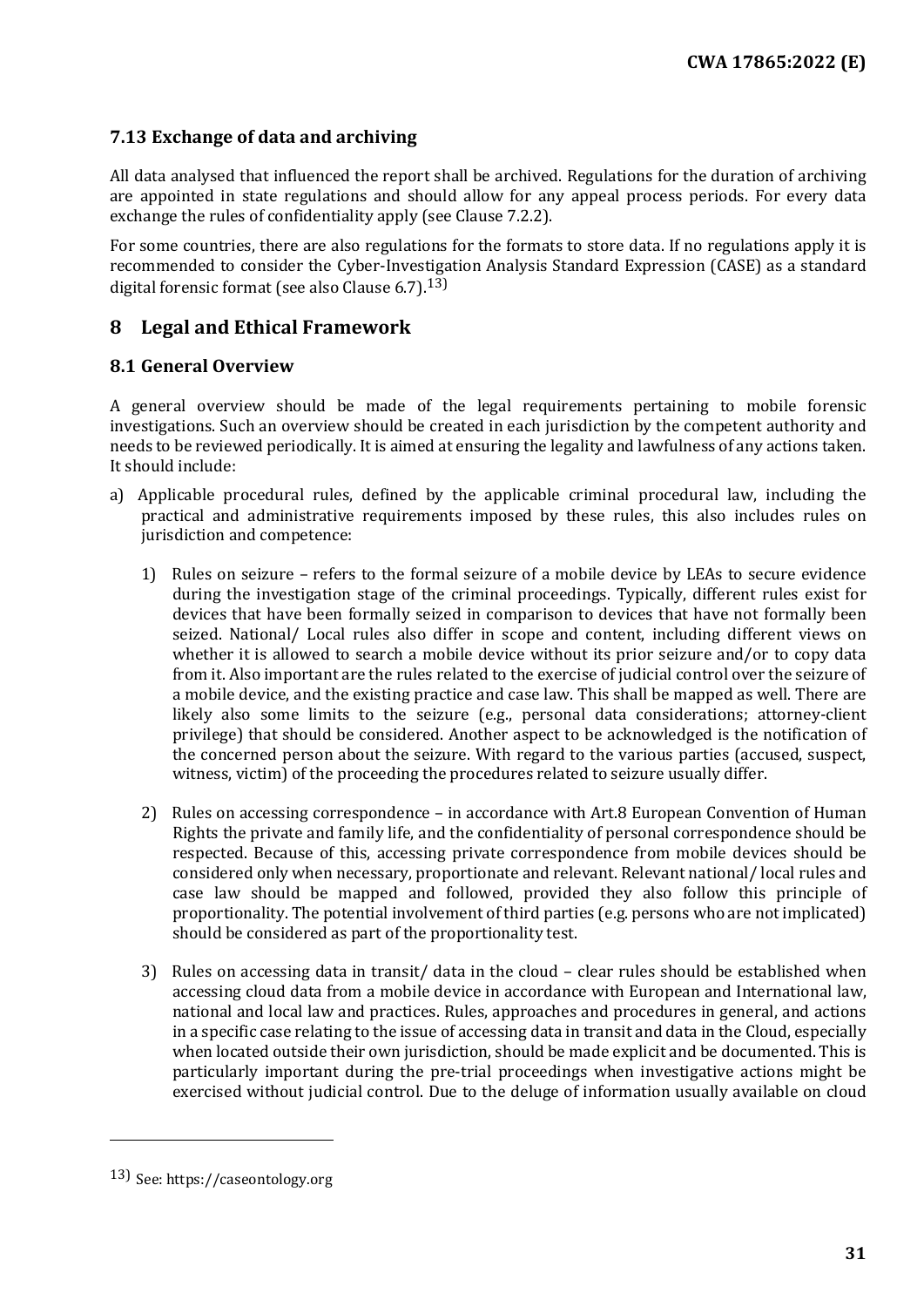services, the right to privacy, protection of personal data and principle of proportionality should be considered as most likely some amount of the data is irrelevant.

- 4) The rules of procedure when accessing information residing outside the jurisdiction the existing instruments for cross-border judicial cooperation and exchange of evidence in criminal matters (e.g. European Investigation Order & Mutual Legal Assistance Treaties) should be duly considered. The respective rules should be followed as it will facilitate the collection and transfer of evidence across borders. These rules specify the timeframe for the procedure as well as the responsible authority in each country. It should be noted that the different existing instruments apply in different situations under various circumstances.
- 5) The rules of procedure when collecting evidence to-be transferred in another jurisdiction the relevant mechanisms (mentioned above) for cooperation and mutual recognition of judicial decisions should be taken into account. Furthermore, the European Commission proposal on European Production and Preservation Orders (April 2018) aiming to facilitate and enhance the procedures of obtaining electronic evidence by judicial and law enforcement authorities from different Member States should be followed up.
- 6) Rules on reliability of the evidence –throughout Europe, there is currently little case law or specific rules on this, so likely national/ local, and case law on the matter will be limited or nonexistent. What is needed at the very least are forensic copies/back-ups to work on (to be able to prove that evidence was not altered/has not lost its integrity) and a due professional approach (audit trail etc.) to guarantee authenticity and reliability of evidence and to establish the chain of custody, including who has performed which actions, at what time, and for what purpose (explicability and auditability of actions). Courts should set some basic requirements for quality and reliability of the investigation process (including the presentation of mobile evidence, in particular). In particular, the process and its results should allow for a third party to repeat the process and reproduce the results. The right to a fair trial and the principle of equality of arms should be duly considered in this context. A clear and established process, complemented by clear, concise, complete, understandable and transparent reporting will help the defence (and the judge) to review the evidence. If guidance is present, LEAs should ensure to follow it closely. Absent such guidance, LEAs should provide for this by themselves, which can be done by adhering to other sections of this standard and making information about this available to the other procedural parties. Whether national or local guidance exists or not, any reports about mobile forensic examinations should aim to prove the reliability of the evidence by giving sufficient information so as to enable all procedural parties to review the evidence, thereby aiming to close the digital gap between forensic experts and the prosecution, judiciary and defence. Any national/ local rules falling short of this mark should be complemented by LEAs to reach this goal.
- b) Applicable human rights (right to a fair trial, right to privacy, and right to non-discrimination) and requirements flowing from those rights should be considered and specific procedures for the investigation to respect these requirements should be drawn up and use to foster an organizational culture and reflex of respect for human rights.
	- 1) To support the right to a fair trial, the tools should come with guidelines not only for IT-forensic experts but also for the legal practitioners involved (prosecution, defence and the court), which would also allow the latter to understand the major functionality and possible limits of the respective tool. Provided that the digital data from mobile phones and cloud services concerned should be understood by the abovementioned legal practitioners (usually textual data, pictures, audio, video, but also some meta data), tools used by LEAs should be accompanied with review tools which allow not only judges and prosecutors, but also criminal defence lawyers to access and research these data independently. If no review tools are available, the data shall be made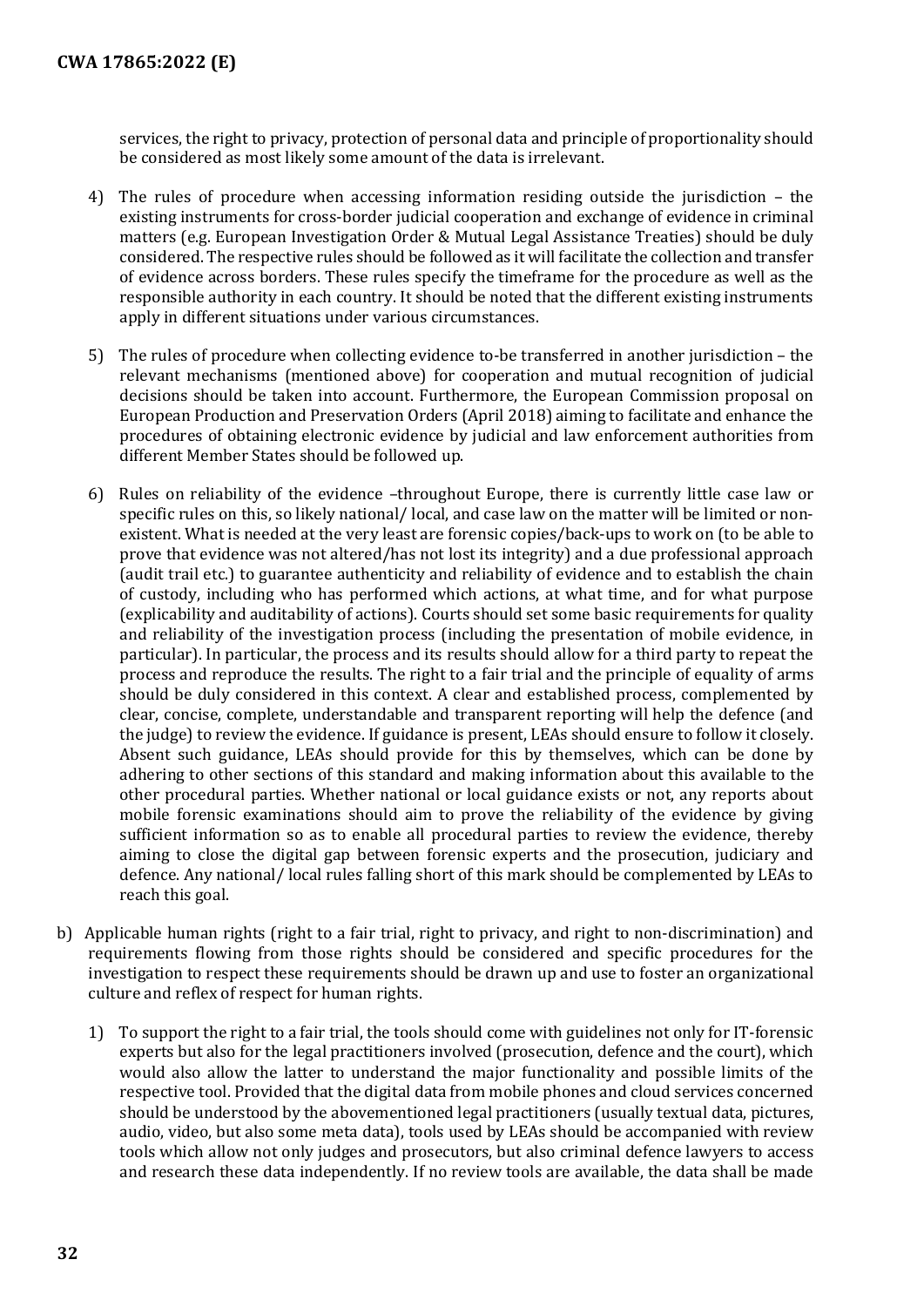available in another way, with due respect for the rights of the defence, i.e., giving them a real and fair chance to review the data. If access to all data is not feasible, the defence should at least have a say in selection relevant materials and should be facilitated in making an informed selection. In assessing whether the principle of equality of arms was respected, the resources of the defence, its level of specialization, and all other circumstances of their access (place, time, limits, accessibility, etc.) to the evidence shall be taken into account. Evidence that does not meet minimum fair trail guarantees shall be declared inadmissible.

- 2) One of the main considerations in the use of mobile forensic tools, already mentioned in relation to the legal overview above, is that of ethics and fundamental rights. The Charter of Fundamental Rights of the European Union is a source of primary law and it is legally binding on all EU Member States and the European Convention on Human Rights is binding on all states that have signed up to it including the whole of the EU. Any national/ local laws that include such provisions are also binding. The main fundamental rights that may be impacted by the use of a mobile forensic tool are mainly the right to fair trial, privacy, data protection, and non-discrimination. All these shall be duly considered. A specific point of attention relates to the potential use of Artificial Intelligence (AI) components in mobile forensics tools, e.g. for the visualization of data and advanced search and filtering options assisting the mobile forensic practitioner. Such tools may have an additional impact on human rights and shall in addition follow ethical rules and principles, such as human control and oversight, quality and accuracy assurance, security, privacy and data governance, transparency, non-discrimination and fairness, societal and environmental well-being and accountability.
- 3) By its very nature, the data recovered from a mobile device is often of sensitive nature about identifiable individuals. Thus, the use of a mobile forensic tool can present a significant intrusion of privacy due to the fact that various types of personal data are inevitably present in a mobile phone and, if the principle of data minimisation is not complied with and the data is processed beyond the purposes of the investigation, the amount of processed data is too excessive or irrelevant, and there is an unclear use of powers by the LEAs, a breach of the right to privacy can take place. While this right is not absolute, a proportionality test to balance the importance of the right to privacy with the need to conduct a successful investigation is strictly necessary before any data processing takes place. By its very nature, the data recovered from a mobile device often reveals sensitive details about identifiable individuals. Thus, the use of a mobile forensic tool can present a significant intrusion of privacy due to the fact that various types of sensitive personal data are inevitably present in a mobile phone. If the principle of data minimisation is not complied with appropriately, and data is processed beyond the purposes of the investigation (i.e., data is excessive or irrelevant to the investigation), a breach of the right to privacy of individuals can take place (both of the suspect or owner of the device, but also of others whose data is on the device). While this right is not absolute, a proportionality test to balance the importance of the right to privacy with the need to conduct a successful investigation is strictly necessary before any data processing takes place. Investigations should access data based on reasonable lines of enquiry and reasonably defined hypotheses. These may change during the investigation. For some investigations it may be needed to access all data, but for many investigations a granular approach (only certain types of data, only a given timeframe, etc.) is more appropriate. This also applies to the decision on which devices to acquire (e.g. only the mobile phone of the suspect vs. all devices from all people linked to the suspect, including witnesses or victims). Such a granular approach is also required by data protection law, in particular the data minimization principle.
- 4) Data protection is critically important to consider, including data protection by design and default and the use of data protection impact assessment to assess data protection consequences of methods, procedures and tools. The reputational damage, loss of public confidence and financial costs for violating data protection laws can be significant – which reinforces the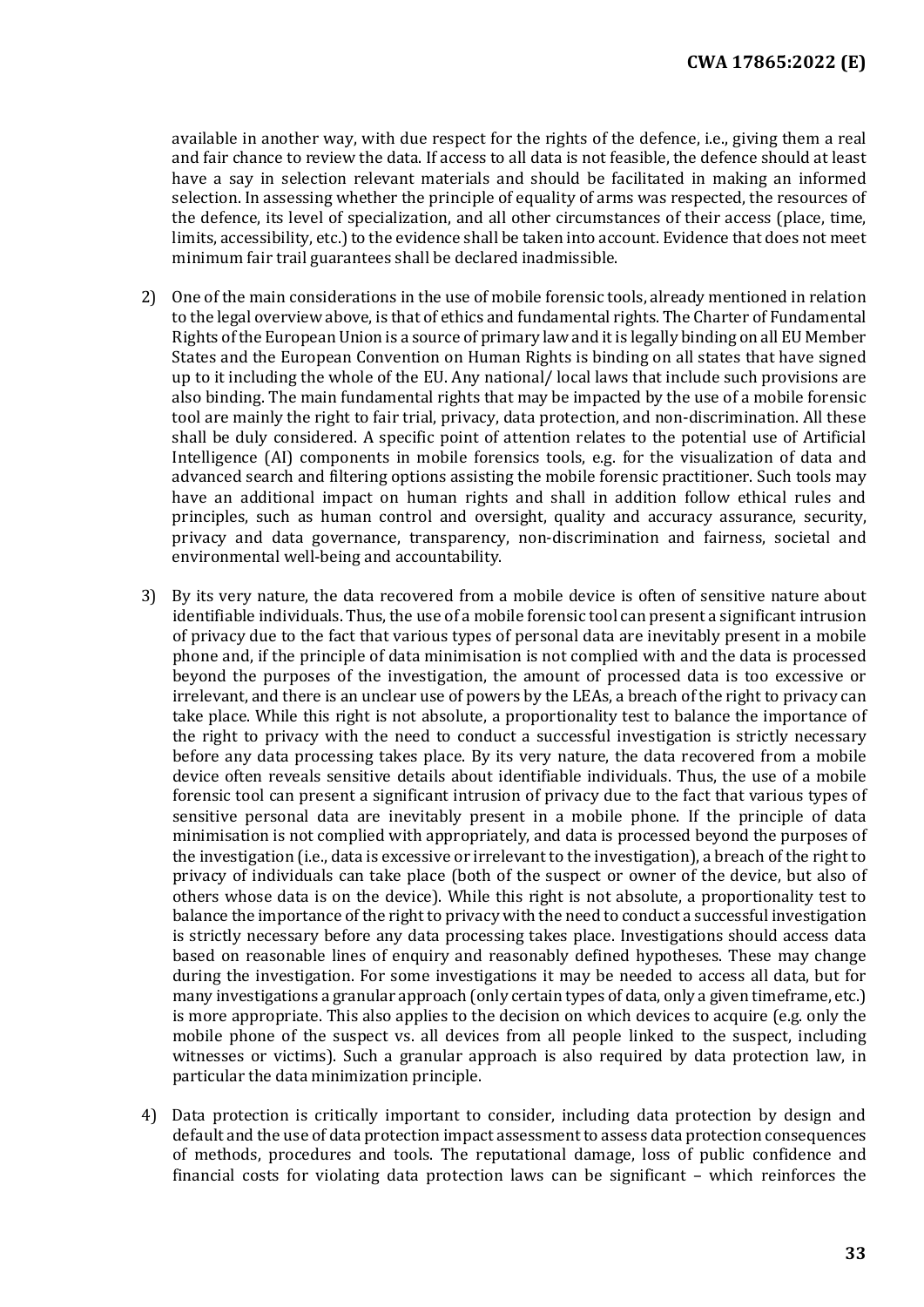importance of protecting personal privacy of individuals.<sup>[14](#page-33-0))</sup> Practitioners should be sure to check that digital forensic data is stored in a protected format at all times and not an easily accessible manner, when considering the issue of data protection and integrity for presentation in court.

- 5) Further, the implementation of the requirements and guidelines set out in this CWA in Clause 5 (Personnel), Clause 6 (Tools), and Clause 7 (Processes), are aimed at supporting the respect for fundamental rights and freedoms including the right to a fair trial and non-discrimination. Ultimately, digital forensics and forensic tools have to support these principles, otherwise the security provided by a court of law following due process will be compromised. The right to a fair trial and equality of arms in the context of access to electronic evidence in criminal proceedings has also been the focal point of the European Court of Human Rights' case of Rook v Germany.[15\)](#page-33-1) Ensuring sufficient transparency within the mobile forensic tools themselves is of primary importance to avoid the occurrence of possible bias which may produce discriminatory results based on sensitive characteristics, contrary to the European Convention of Human Rights and the Charter of Fundamental Rights of the European Union. In addition, transparency helps create the possibility for effective scrutiny and helps bridge the digital gap between forensic specialists and the courtroom participants. Thus, any mobile forensic tool should be designed from the outset as inherently objective and transparent and this should be validated by both tool providers and users, and any known issues or errors should be disclosed. Human oversight in this regard is needed.
- c) Applicable substantive rules on data protection (EU) (Law Enforcement Directive)<sup>[16](#page-33-2))</sup>, including:
	- 1) Data processing principles: legal basis (legal ground), fairness, data minimisation (data shall not be excessive to the purposes, which may impose granular extraction/acquisition of data), purpose limitation (including appropriate re-use and sharing of data), accuracy, security, storage limitation, integrity and confidentiality, data mishandling measures etc.
	- 2) Essential data protection principles and tools of the Law Enforcement Directive, such as compliance data protection by design and default and the use of Data Protection Impact Assessments (DPIA).
	- 3) Data subject rights, including right to information and any restrictions to data subject rights that might be applicable through national law.
	- 4) Law Enforcement Directive's obligation for a different treatment of data stemming out of fact and data stemming out of opinion.
	- 5) The Law Enforcement Directive's requirements to distinguish and differentiate between the different categories of data subjects -witnesses, accused, victims.

j

<span id="page-33-0"></span><sup>14)</sup> The Investigation Report by the Information Commissioner's Office on Mobile phone data extraction by Police forces in England and Wales, June 2020, emphasised that inconsistent approaches and standards of compliance by forces increase the risk that public confidence is undermined, see p. 8.

<span id="page-33-1"></span><sup>15)</sup> Rook v Germany, 1586/15, [2019] ECHR 593.

<span id="page-33-2"></span><sup>16)</sup> Directive (EU) 2016/680 of the European Parliament and of the Council of 27 April 2016 on the protection of natural persons with regard to the processing of personal data by competent authorities for the purposes of the prevention, investigation, detection or prosecution of criminal offences or the execution of criminal penalties, and on the free movement of such data, and repealing Council Framework Decision 2008/977/JHA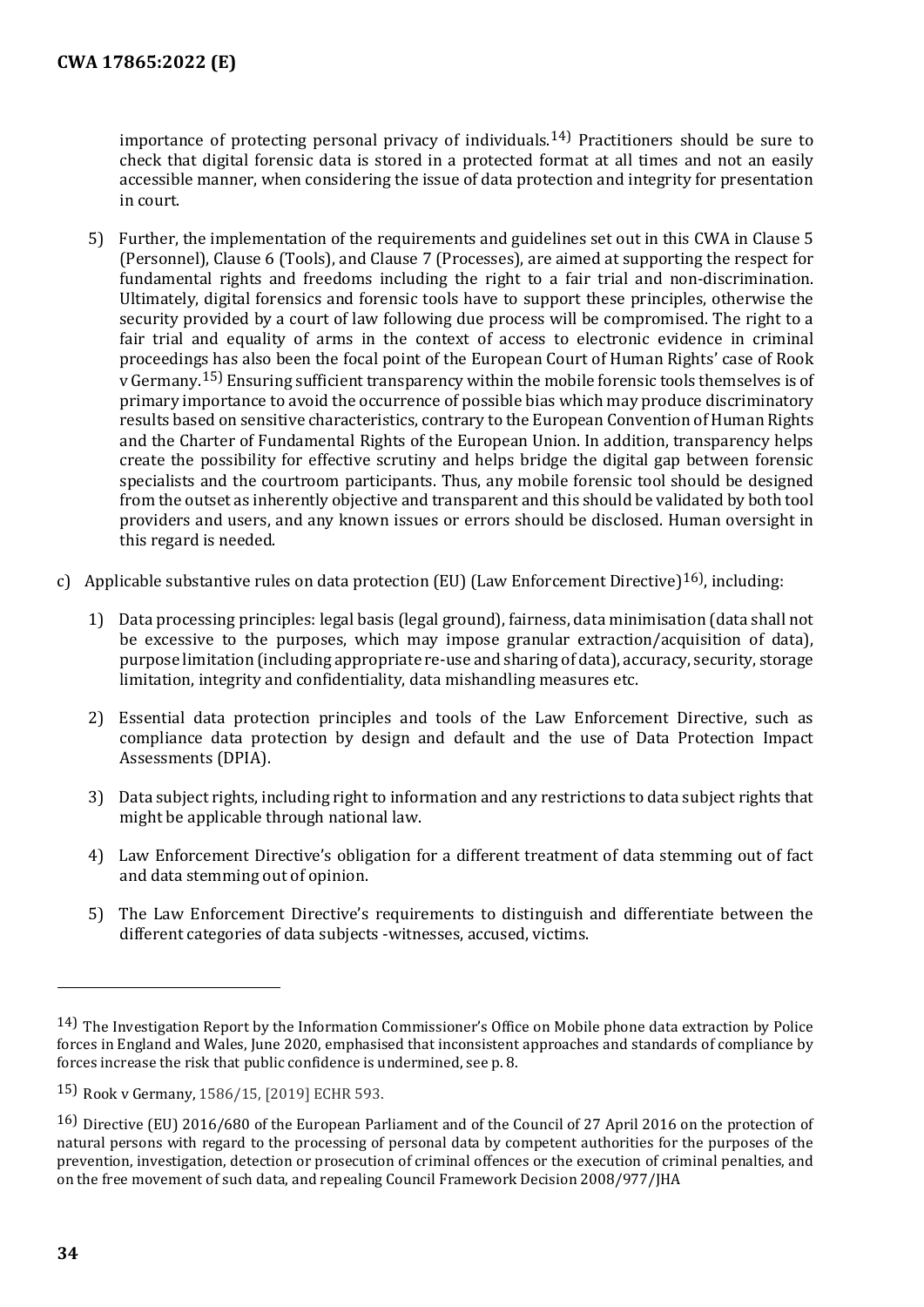- 6) The Law Enforcement Directive's obligation to log activities.
- 7) Additionally, applicable EU Member State law, e.g. in relation to the processing of special categories of data (biometric data, health data, political opinions, etc). Special safeguards may be needed here.
- d) Applicable Court of Justice of the European Union. and European Court of Human Rights case law.
- e) Applicable national/ local rules with regard to existing privilege (medical, psychological, religious, attorney-client) and the criteria when such could be overridden by the interest of the ongoing investigation.
- f) Applicable national/ local case law.
- g) Other applicable national or international law. In particular, in relation to the use of instances of Artificial Intelligence (AI) in mobile forensics, this may in the future include the AI act, as such instances may qualify as high-risk AI systems.

NOTE Classification rules for high-risk AI systems are set in the Proposal for a Regulation of the European Parliament and of the Council laying down harmonised rules on Artificial Intelligence (Artificial Intelligence Act) and amending certain Union legislative Act (COM/2021/206 final).

h) Other rules and principles of law, as applicable (proportionality as a general principle, the correct handling of indecent images and abuse materials which should not be distributed electronically etc.).

The overview should be heavily influenced by local law and hence these are only minimum principles to be included.

The overview should be applied throughout the investigation and preceding every next step (including in particular when using more intrusive functionalities, tools, methods or techniques) to ensure compliance with applicable laws and regulations and to safeguard the admissibility of the evidence before a court of law and to ensure compliance with legal and ethical rules, avoiding potential liability, unwanted legal consequences and loss of reputation. This means that before every next step a legal check shall be conducted, which means that it should be considered:

- Whether additional steps are required to comply with applicable criminal procedure, e.g., a court order.
- Whether this step is permissible under data protection law and in full compliance with the principles of data protection law, including legality, data minimisation and strict necessity for the pursued purpose (purpose limitation) "and tools used should be ensured".
- Whether there are any human rights, ethical and data privacy considerations to impact the decision.
- Whether there are any other elements to be considered that may impact the admissibility of the evidence.
- Whether other legal or ethical requirements prohibit or limit this step.
- Whether the step is proportional to the investigation and aims pursued, both in terms of investigative actions as such and in terms of privacy intrusion.

The decision, especially when deciding to move forward, should be documented.

Since legal requirements are often complex and nuanced, and may moreover vary heavily between jurisdictions (of which more than one may be relevant in any given investigation), it is highly advisable: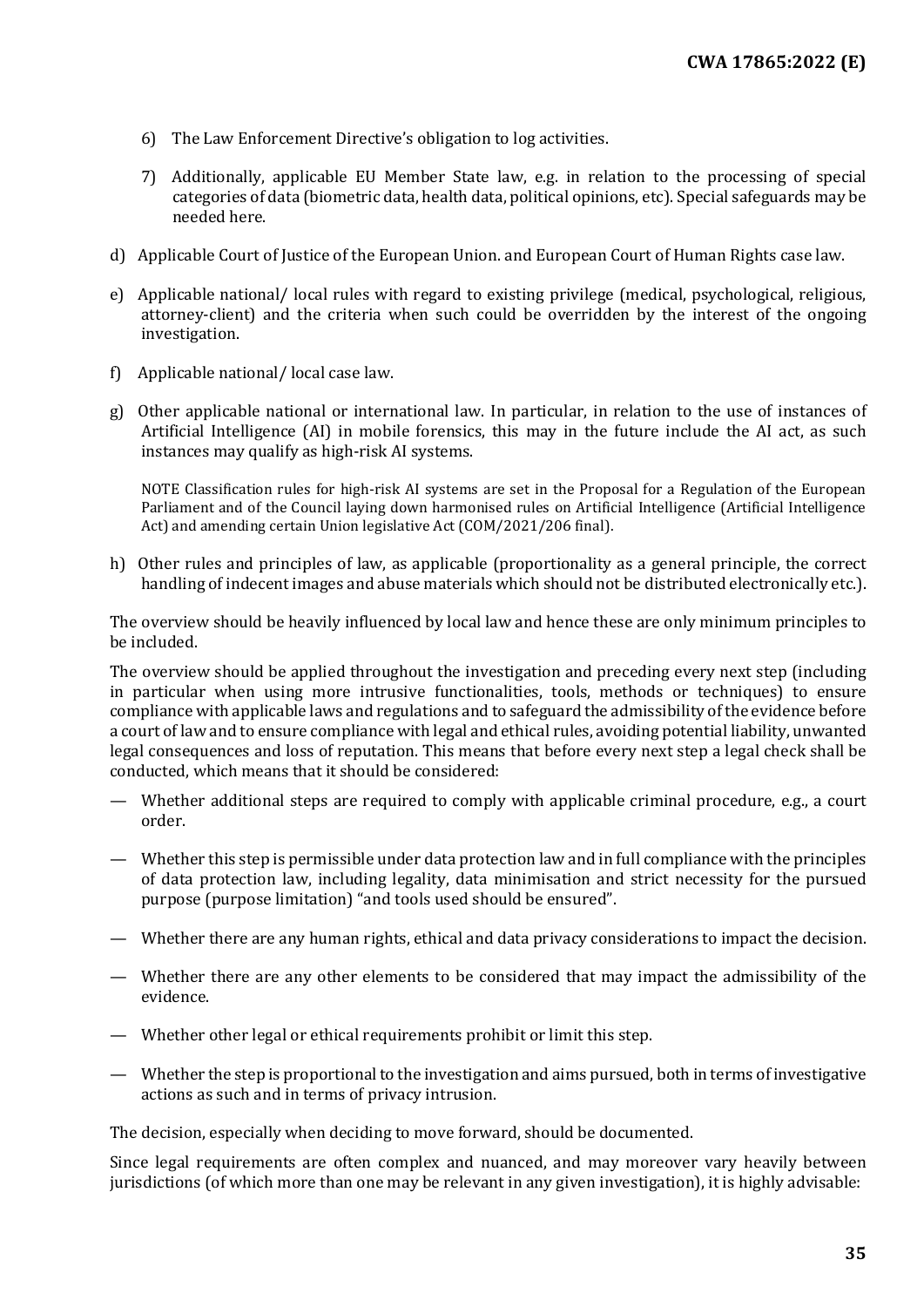- to have the overview for the own jurisdiction (especially with regards to data protection law and human rights aspects) to be drafted or at least verified by external legal experts;
- to have the international aspects of the overview drafted or at least verified by external legal experts;
- to have an overview drafted or at least verified by external legal experts for other relevant jurisdictions:
- to seek external legal advice when dealing with new issues or jurisdictions;
- to seek external legal advice whenever unsure about the course of action.

#### <span id="page-35-0"></span>**8.2 Governance of the evidentiary proceedings**

The legal overview should be complemented by or include a governance method for the evidentiary proceedings, i.e., a method relating to how information and digital evidence resulting from that information is processed and dealt with, from the moment it is gathered, to its presentation to the court, especially by means of what information is included in reports and/or expert testimonies on behalf of the prosecution, which are submitted to the court.

The evidentiary governance should encompass every step of the process of evidence gathering, processing and analysis to be fully comprehended by all involved parties and stakeholders. This means that different professionals (IT forensics experts, law enforcement officials, prosecutors, defence lawyers, judges) involved within the process should understand each other as a part of a holistic and integrated approach to the criminal proceedings, rather than as individual and independent phases. The goal should be that from the acquisition of the data on the mobile device all the way to the presentation of evidence in court, both the process and the outcomes should be transparent to all involved parties. That requires awareness of various parties involved and capability to present the acquired data and information, and the conclusion in terms of evidentiary value, in a simple and clear manner. Such governance is a necessary pre-condition to have a truly fair trial and a proper administration of justice in any country which adheres to the rule of law. The lack of understanding from any of the parties (usually the defence lawyers and judges and, to an extent, the prosecution as well), in terms of how forensic experts and law enforcement gathered and processed the evidence and what potential issues and pitfalls there could be, make them unable to review the evidence and hence there is the inherent risk of unfair and incorrect judgments. Hence, all parties shall understand the process and its outcomes and shall know what certain data is able to prove in which scenarios. All involved shall know what to look for to review the information. In practice it means:

- Be aware whether the mobile device has been lawfully seized.
- Be knowledgeable about the techniques of acquisition of data from mobile devices, including if and what measures have been taken to prevent obtaining unnecessary data (e.g., related to third parties or not relevant to the concerned case).
- Be knowledgeable about the steps of processing and analysing that data.
- Be familiar with the potential setbacks that may occur throughout the mobile forensic process, potential errors and uncertainties.
- Know how to interpret the results and their level of assurance/certainty. How reliable is the evidence and what can it prove, and to which degree of certainty?

Law enforcement and the prosecution have a prime responsibility in making this a reality as they are placed in the best position to bring about a common understanding. It may be counterintuitive to fight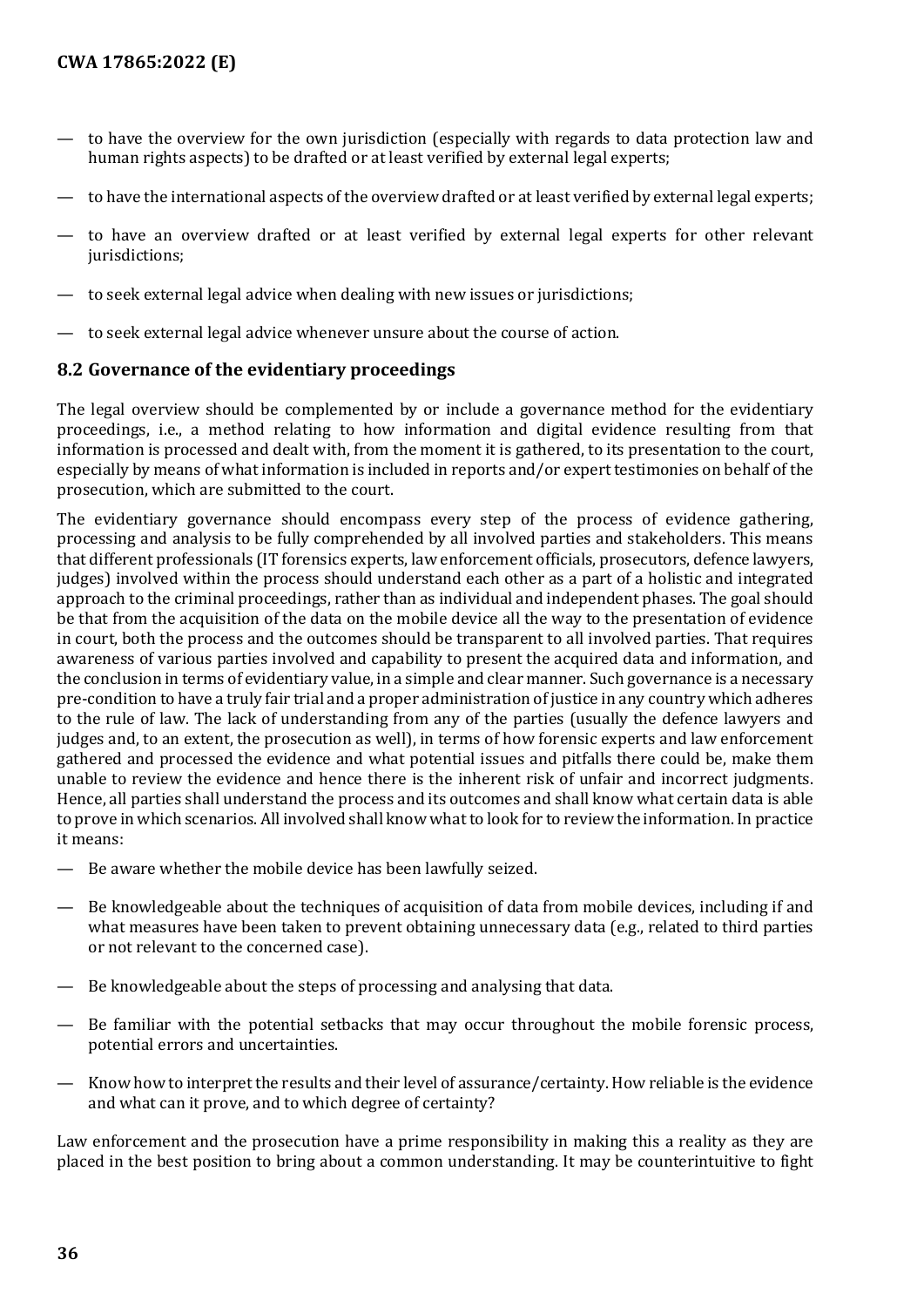for better possibilities for the court and the defence to review law enforcement's own work, but a fair trial demands this.

Information and digital evidence governance as a concept is part of this standard to help deal with the fact that mobile forensics by definition involves the processing of large quantities of digital data and complex technical processes, which are not readily understandable to non-experts, and hence leave potential issues with the right to a fair trial as explained before. Information and digital evidence governance aim to help remedy this situation by creating a shared means of control over the process and of reviewing the process followed by law enforcement afterwards in the courtroom. Such an information governance process should:

- Be holistic, encompassing both IT, legal and ethical perspectives to provide an integrated approach towards data and information processing.
- Document all steps and relevant considerations.
- Lead to an accurate, clear and concise report to be used in Court while enabling all relevant parties in the process to understand what has happened to the information, what the information seeks to prove, and what potential issues and pitfalls are, so that they can review the information presented to the Court.
- Ensure reliable and accurate, authentic and admissible evidence with good probative value.
- Ensure security of the information, which includes its confidentiality and integrity, both internally and externally (e.g., need to know basis access to guarantee internal confidentiality vs. measures to protect against unwanted disclosure to third parties and security measures to protect against accidental alteration by staff vs. intentional alteration by a maleficent third party).
- Be in line with the relevant ethical principles: accountability, responsibility, transparency, nondiscrimination, fairness, privacy, confidentiality, inclusiveness, lawfulness, compatibility and others.
- Consider big data and Artificial Intelligence as they influence digital data and information processing., especially in terms of the potential privacy and discrimination issues that may be present when using such techniques. Information about governance implications of the use of Artificial Intelligence in mobile forensics is provided in Annex F.

Thus, the governance of the evidentiary proceedings in the context of mobile forensics requires a more comprehensive and complex approach than the traditionally known chain of custody to enable full and effective judicial control. This is due to the specific digital environment, the gap in knowledge between the courtroom participants and the mobile forensics practitioners and the volatility of mobile evidence. To elaborate ethical principles enshrined within the legal framework and the deployed technological standards by experts within the criminal prosecution a clear and structured comprehension of the 'evidence lifecycle' is necessary. Particularly, for data extracted from mobile devices and the cloud a dedicated, a specific approach is needed.

Any law enforcement agency implementing this standard should implement a suitable governance method for information and digital evidence resulting from that information. Next to what has already been presented, a suitable governance method should in particular take into account also the considerations presented in Clauses 8.3, 8.4 and 8.5 below.

NOTE In the context of the FORMOBILE project, a task force has produced a guidance document aimed at the legal practitioners at a trail (the judge, defence and prosecution) to enable them to ask the right questions about the evidence governance framework and evidence gathering approach employed by the LEAs and forensic practitioners. The document is aimed more broadly at electronic evidence but has been drafted specifically with mobile forensics in mind as well. It contains elements so legal practitioners can employ a checklist of requirements to verify that the approach followed by the LEA or forensic practitioner satisfies the requirements for the proper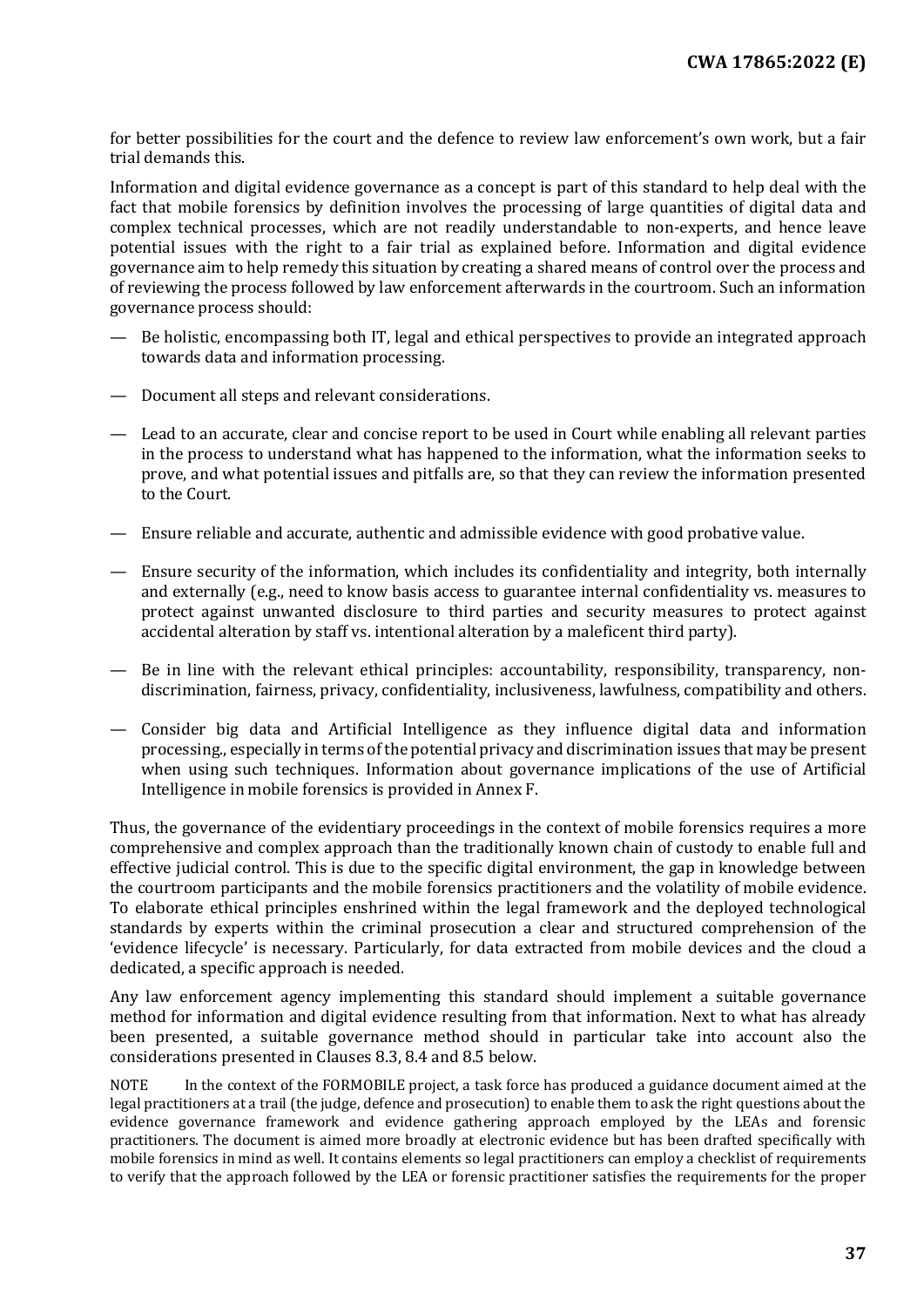administration of justice, due process and a fair trial, enabling real and effective scrutiny of specialized electronic evidence by non-experts. This document can provide useful guidance for LEAs and forensic practitioners as well, as they are the ones who shall satisfy the requirements in practice through their evidence governance framework. The document is available at [https://formobile-project.eu/.](https://formobile-project.eu/)

#### <span id="page-37-0"></span>**8.3 Pre-Trial Criminal Proceedings Considerations**

Special attention should be given to limits imposed by applicable legal requirements, which circumscribe the permissible scope of the investigation. Such limits may include confidential suspect/client communications or certain materials requiring a special warrant, for example.

#### <span id="page-37-1"></span>**8.3.1 Appropriate logging and protocoling.**

All information relevant to the case needs to be appropriately logged, stored and protocoled so that evidence can be subsequently challenged.<sup>[17](#page-37-4))</sup> More specifically, rules on data decryption, decoding, further use of the extracted mobile device contents and alteration of data during the investigation need to be established so that data extraction is appropriately and responsibly carried out. Logging and protocoling is regarded a procedural guarantee in the scope of the pre-trial phase of the investigation (see also Clause 7.2.7).

#### <span id="page-37-2"></span>**8.3.2 Criteria to be met when accessing messages, cloud and sensitive documents.**

Suitable criteria shall be set up for accessing messages, cloud data, and sensitive documents so that the right to privacy is protected and all the guarantees are in place to make sure that no excessive and disproportionate amount of private data is processed. In addition to defining the threshold for when to access these documents at all in the first place, appropriate limits shall be defined to the specific data that can be retrieved, accessed and analysed in the first place, and then included as part of the trial proceedings. Recent case law establishes that retrieval of data by the relevant authorities is to be executed only upon written request and on the respective national/ local legal basis.<sup>[18](#page-37-5))</sup> To collect the requested information, the requirement of necessity shall first be fulfilled, which means that there shall be ground for initial suspicion for the offence.[19\)](#page-37-6) Furthermore, the specific type of crime needs to be taken into account as well, as additional limitations, such as obtaining a specific court order, may need to be overcome beforehand.

With regards to limiting the amount of data, the extraction of data shall also be proportional and as granular as possible, that is, not to allow for a bulk extraction of all data but only for specific information, relevant to the case. Granularity can be expressed by only obtaining certain types of data, only acquiring certain sources (e.g. devices, accounts) or limiting the acquisition to a given time frame.

#### <span id="page-37-3"></span>**8.3.3 Importance of the different roles in the criminal procedure – suspect, witness, victim.**

Prior to accessing personal information, a balancing exercise shall be performed, taking account the right to privacy of the data subject but also their different role in the criminal procedure: suspect, witness or victim. With regards to victims and witnesses, the privacy of the data subject needs to be interpreted more strictly. In case of the suspect/accused, their rights to remain silent and not to incriminate themselves shall be respected. Furthermore, evidence cannot be obtained through coercion or oppression, and against the will of the accused to incriminate them, which would be a violation of the

j

<span id="page-37-4"></span><sup>17)</sup> Directive 2012/13/EU of the European Parliament and of the Council of 22 May 2012 on the right to information in criminal proceedings, Article 7.

<span id="page-37-5"></span><sup>18)</sup> Case 50001/12, Breyer v. Germany, [2020] ECLI:CE:ECHR:2020:0130JUD005000112.

<span id="page-37-6"></span><sup>19)</sup> Ibid.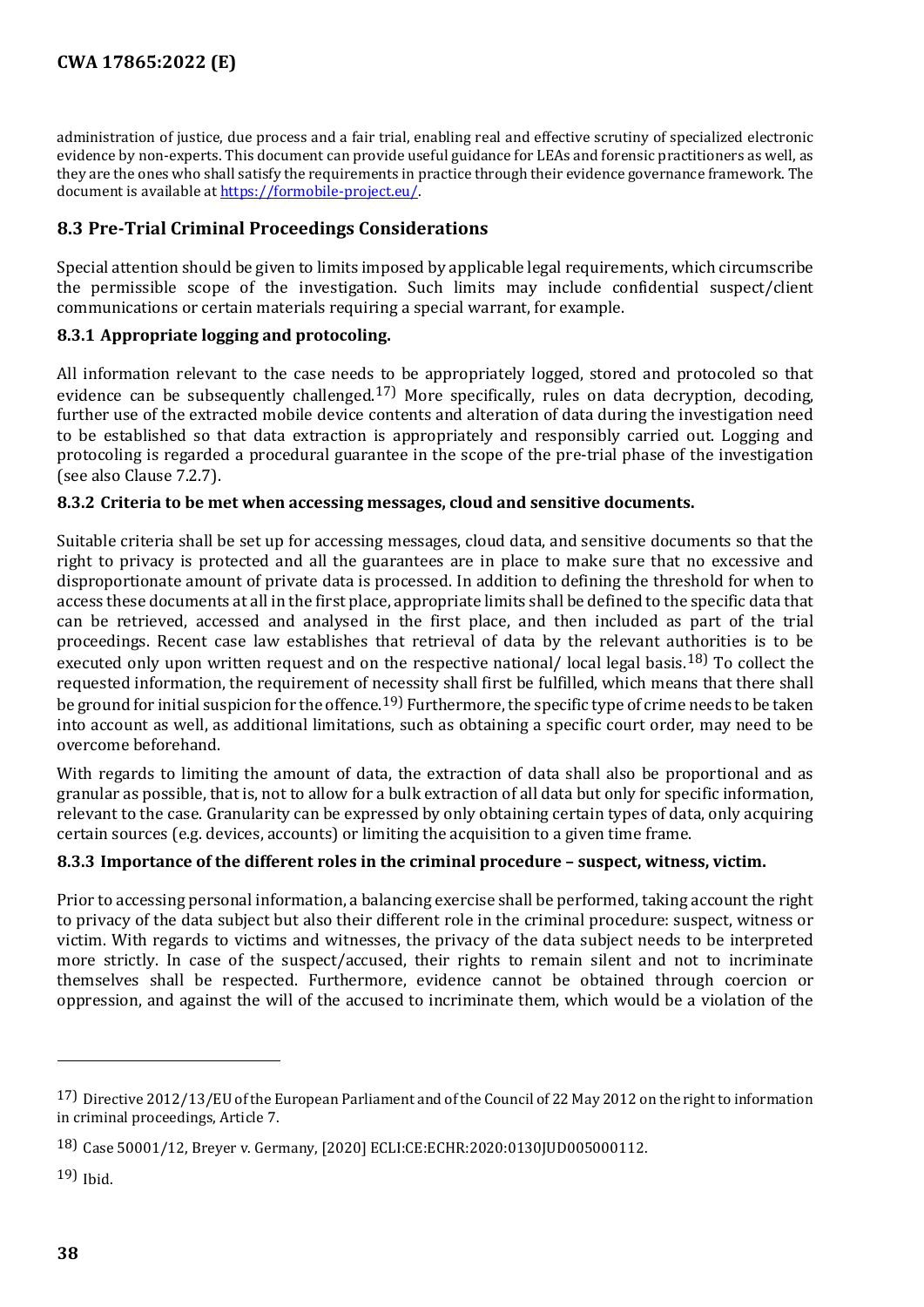right to a fair trial<sup>[20](#page-38-2)</sup>, therefore information cannot be compelled from the suspect/accused without their express consent or a warrant/judicial order.<sup>[21](#page-38-3))</sup> While the right to privacy of the suspect/accused can more easily be restricted than that of victims and witnesses, a suitable proportionality test is still necessary to determine whether the personal data in question is pertinent to the specific case. In all instances, the least intrusive measures by the relevant authorities need to be taken so that no violation of the right to respect for private and family life of the victim, defendant and any third parties concerned occurs and so that any impact remains as limited as possible.[22\)](#page-38-4) Information sharing rules

The sharing of the forensic evidence shall be first duly authorised and on a need-to-know basis. This is required for the purposes of establishing a secure chain of custody and ensuring the integrity of the evidence (that it has not been tampered with since first obtained), as well as protecting the fundamental rights of all parties to the investigation.

#### <span id="page-38-0"></span>**8.3.4 Scrutinizing tools and review tools and documenting what tools were used**

It is of primary importance to clearly take into account the purpose and scope of the specific tools used in the mobile forensic examination and for further processing the resulting digital evidence. The technical capabilities of the tools shall be examined and documented and should be validated before use. The goal is that not only the forensic experts understand capabilities and shortcomings of different tools on the market, but also the other procedural parties, enabling them to review the evidence produced by such tools by means of asking relevant questions. For this reason, reports should also mention what tools were used and any particularities relating to those tools should be shared with all procedural parties. Additionally, the output from the tools needs to be comprehensive enough so that the prosecution, the defence and the court can adequately assess the results and the relevancy/admissibility of the evidence. If there is a gap, this can be bridged through accompanying results with sufficient guidance in reports. Certain tools also offer review tools to facilitate access and understanding by other procedural parties. The presence and functionalities of such review tools should be a relevant factor in selecting which tools to use. The selection of tools thus can help create transparency, which is necessary to comply with the right to a fair trial and the corresponding principle of equality of arms.

Scrutiny of tools also generally requires the embedding of all the relevant legal and data protection considerations into the design or acquisition criteria of the tools. Next to the aforementioned allimportant transparency and information governance enabling a fair trial, tool selection should also ensure that all other legal requirements are met, e.g., enabling granular extraction of data and "need to know" access, provide detailed logging of actions, etc.

#### <span id="page-38-1"></span>**8.3.5 Clear audit trails**

I

The existence of clear auditability as an organisational accountability measure is required and it shall describe the methods and tools used for gathering the evidence and processing it, delineate the chain of custody, provide details on the general quality of the processed data, and, in the case of data sharing between entities, whether consent for sharing the relevant information was required and obtained.<sup>[23](#page-38-5))</sup> Clearly established audit trails help ensure the reliability of the overall investigation process. Audit trails also should enable that actions taken can be explained and reviewed.

<span id="page-38-2"></span><sup>20)</sup> Case 19187/91 Saunders v. United Kingdom, [1996] ECLI:CE:ECHR:1996:1217JUD001918791.

<span id="page-38-3"></span><sup>21)</sup> Directive (EU) 2016/343 of the European Parliament and of the Council of 9 March 2016 on the strengthening of certain aspects of the presumption of innocence and of the right to be present at the trial in criminal proceedings, Recital (27).

<span id="page-38-4"></span><sup>22)</sup> Case 26419/10, Saint-Paul Luxembourg S.A. v. Luxembourg [2013].

<span id="page-38-5"></span><sup>23)</sup> "Universal principles of data ethics" - 12 guidelines for developing ethics codes, [www.accenture.com/DataEthics](https://www.accenture.com/DataEthics)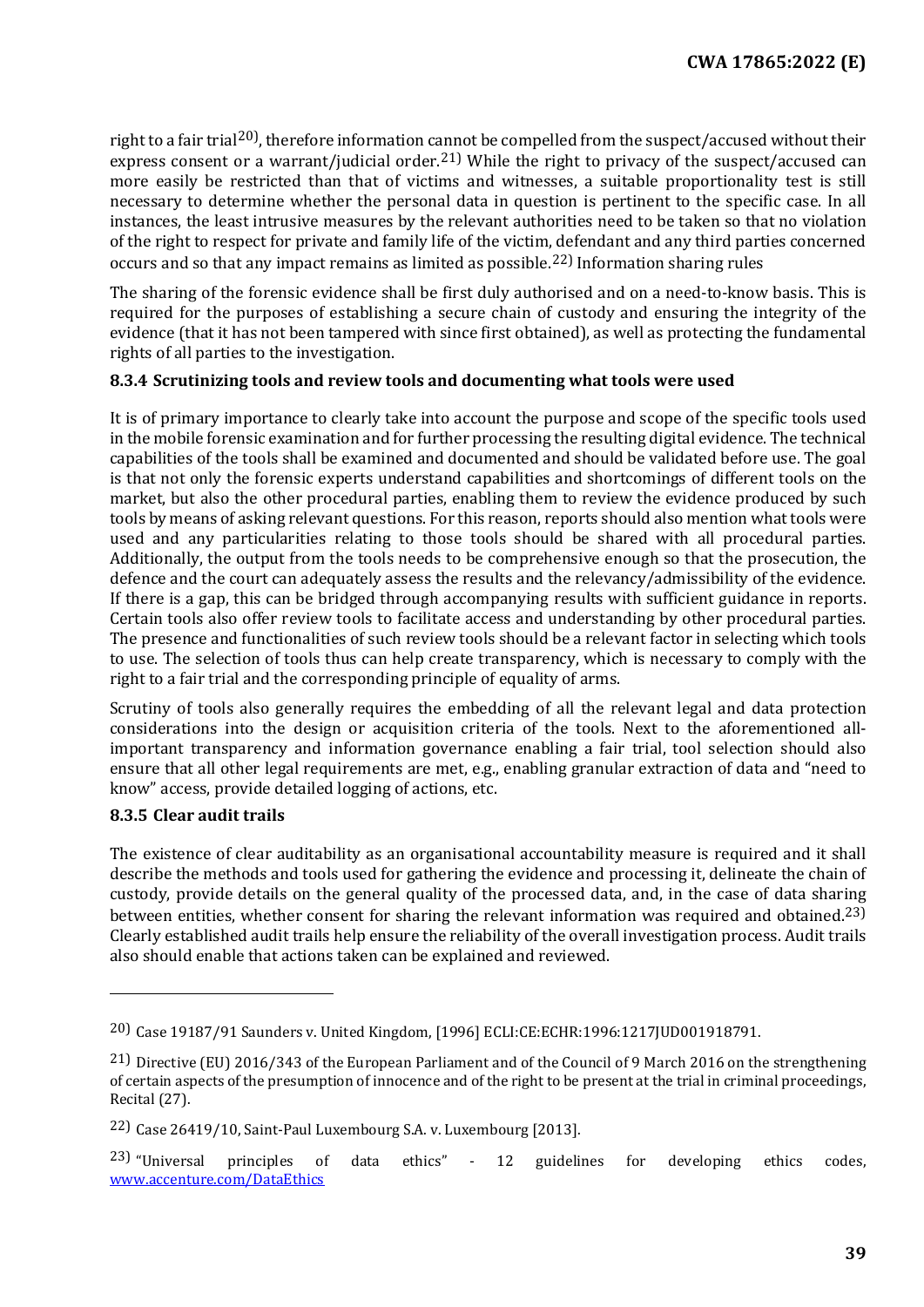#### <span id="page-39-0"></span>**8.3.6 Using accessible language to all parties involved in the criminal procedure.**

To bridge the so-called digital gap between legal practitioners (judges, prosecutors and the defence), on the one hand, and IT forensic experts on the other, as well as to ensure the rights to a fair trial (including the principle of equality of arms), presumption of innocence and defence, any findings shall be presented in accurate, clear, concise, understandable, and easily accessible language. This increased transparency will lead to better common understanding of the evidence by all involved parties, but especially by the relevant legal practitioners involved. Using such accessible language will be beneficial to the quality, relevancy and admissibility of the evidence and shall contribute to preventing miscarriages of justice. (See also Clause 7.12.1and Clause 7.12.2.)

#### <span id="page-39-1"></span>**8.3.7 Fair trial implications**

The right to a fair trial and the principle of equality of arms are protected by human rights legislation<sup>[24](#page-39-4))</sup> and entail the right to an equal opportunity of both parties in criminal proceedings to present their cases. This inevitably means that a proper access to the case file  $^{25}$ ), including to a copy of all the original forensic evidence, shall be provided to them, thus also providing better transparency and complying with the right to a defence, as well as contributing to the proper administration of justice. Furthermore, Art .7 of Directive 2012/13 also requires that all material evidence related to the specific case is made available to all suspected or accused individuals and their lawyers for the purposes of preparing a defence. Evidence should be provided in a manner that allows the defence to effectively review it, taking into account its real resources. Evidence that breaches the requirement for a fair trial risks being made inadmissible.

#### <span id="page-39-2"></span>**8.3.8 Judicial overview of the process**

Judicial scrutiny is crucial to ensure greater transparency, fair trial and the proper administration of justice. Judicial oversight is also of primary importance as it can ensure the reliability and admissibility of the digital evidence in court, and that the pre-trial criminal process has not infringed upon the data subject's rights.

A dedicated checklist that covers the whole process should thus be followed to ensure that the overall investigation has been conducted in compliance with the applicable EU and national/ local legal, ethical and data protection frameworks from beginning to end. This should be part of the jurisdictional overview. Breach of the right for fair trial has the risk of the evidence being made inadmissible.

#### <span id="page-39-3"></span>**8.4 Trial Phase Criminal Proceedings Considerations**

The legal overview and governance method shall also take into account the requirements of the trial phase of the criminal proceedings. The first important provision shall be the general rules on admissibility of evidence applicable before the relevant courts. These may depend on the jurisdiction involved but, in general such include at least:

- 1) Relevance: the gathered evidence shall be related to the facts under dispute.
- 2) Authenticity: the gathered evidence should be proven to be accurate and collected from a reliable source. This includes the fact that the evidence has been collected following the chain of custody and hence could be shown to not have been tempered with (integrity) and there should be transparency on the methods and tools used.

j

<span id="page-39-4"></span><sup>24)</sup> European Convention for the Protection of Human Rights and Fundamental Freedoms, Article 6; Charter of Fundamental Rights of the European Union, Article 47.

<span id="page-39-5"></span><sup>25)</sup> Ocalan v. Turkey, 46221/99, Council of Europe: European Court of Human Rights, 12 March 2003.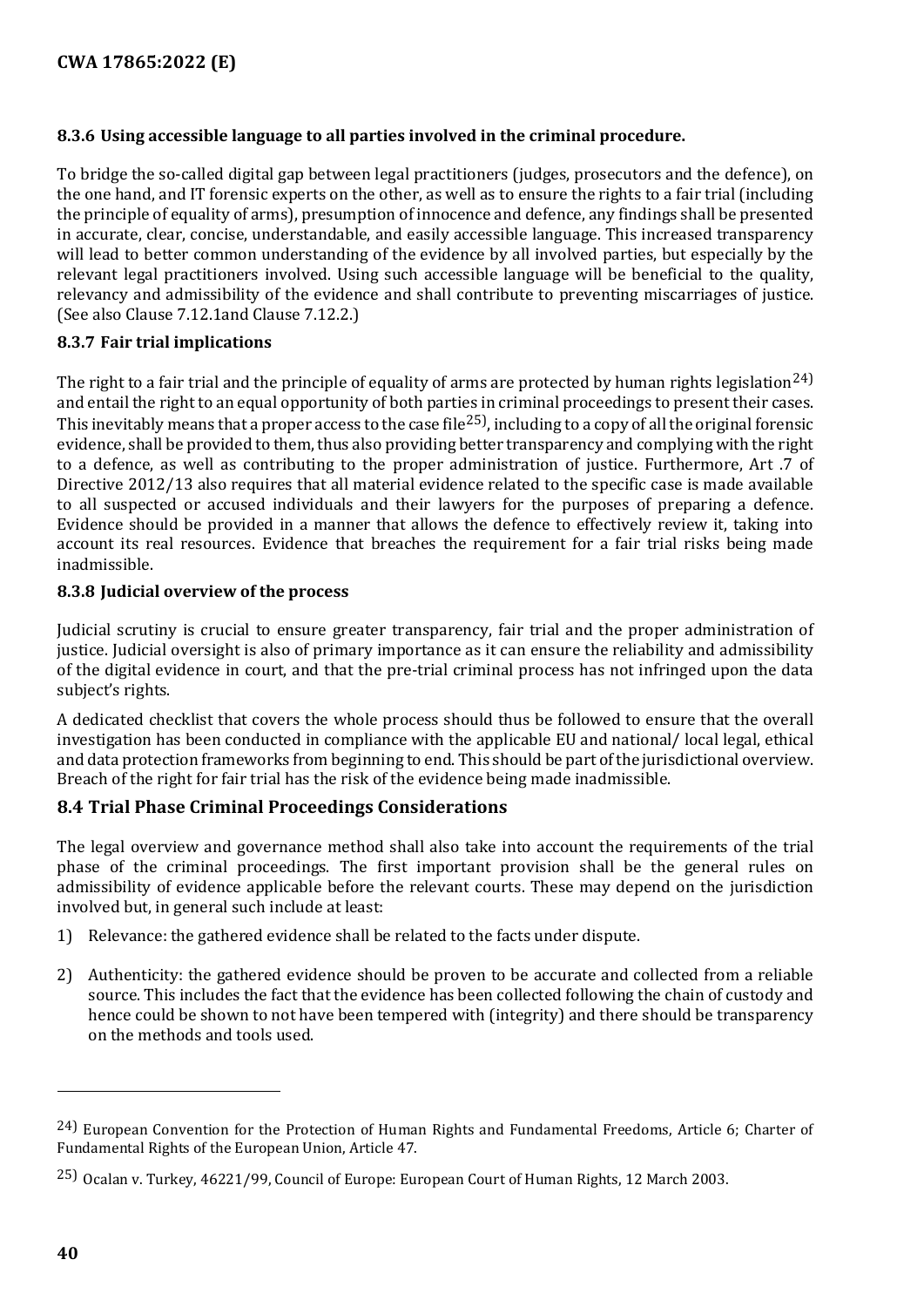The legal overview and the information governance method should also contain general requirements derived from law and good practice in terms of due diligence and reasonable care, such as the rules applicable to ensure secure preservation and transport of media, evidence, and investigation results, which may help show the value of the evidence to the court.

The processing of the forensics data shall take place on a strict need-to-know basis, with the relevant experts that access parts of the data being logged in and their access being strictly confined to the administration of justice purposes. It is recommended that the prosecution provides ad-hoc authorisations on the introduction of certain data as evidence in the trial proceedings.

In some jurisdictions the court can be assisted by experts with scientific, technical, or other expert knowledge in their assessment of the case at hand and the evidence presented before it. To ensure that the interpretation of the evidence presented by an expert witness for the prosecution will be admissible and effective, the legal overview should also list the requirements for such an expert opinion, depending on the applicable legal requirements, but at least including:

- a) Whether and how the tools, theories and techniques employed by the expert have been tested, including whether they have been published or peer reviewed.
- b) Whether there are known error rates to report.
- c) Whether the tool, theory, or technique employed is based on (internationally) recognised standards and/or whether they enjoy widespread acceptance.
- d) Any other objective limits that are relevant to understand the presented interpretation of the underlying evidence.
- e) The qualifications and experience of the expert relevant to the task at hand<sup>[26](#page-40-1)</sup>.

The legal overview should also consider obligations at the end of the process, such as the necessity of notification of the results of the investigation to the subject of the investigation, as well as what happens after the case has been tried, such as rules on data retention and on safe deletion of evidence.

It shall also contain applicable rules concerning sharing/transmitting evidence.

#### <span id="page-40-0"></span>**8.5 Prevention of mobile forensics dual-use, misuse, and abuse**

An additional, but equally important, factor to consider is the control of use and accessibility of mobile forensic tools and technology. For example, some of the tools are so powerful in their capabilities to defeat encryption and security protocols that they are defined as 'dual-use' and fall under export control regulations. This means their applications for civilian use could equally be applied in a military context and therefore need careful control as to whom has access to them and for what purpose. This highlights the seriousness of the potential for abuse and misuse of these powerful tools. Hence, even if the tools are used by legitimate and authorized users, there is still a need to ensure that the capabilities of the tools are not misused. The following risks should be taken into account to identify potential dual-use:

- communicate/exchange data in an inappropriate manner (time; relevant stakeholders);
- unclear and non-comprehensive distribution of tasks/obligations among staff members to avoid duplication of data;

I

<span id="page-40-1"></span><sup>26</sup> Daubert v. Merrell Dow Pharmaceuticals (92-102), 509 U.S. 579 (1993), https://www.law.cornell.edu/supct/html/92-102.ZS.html (Accessed on 2022-03-01)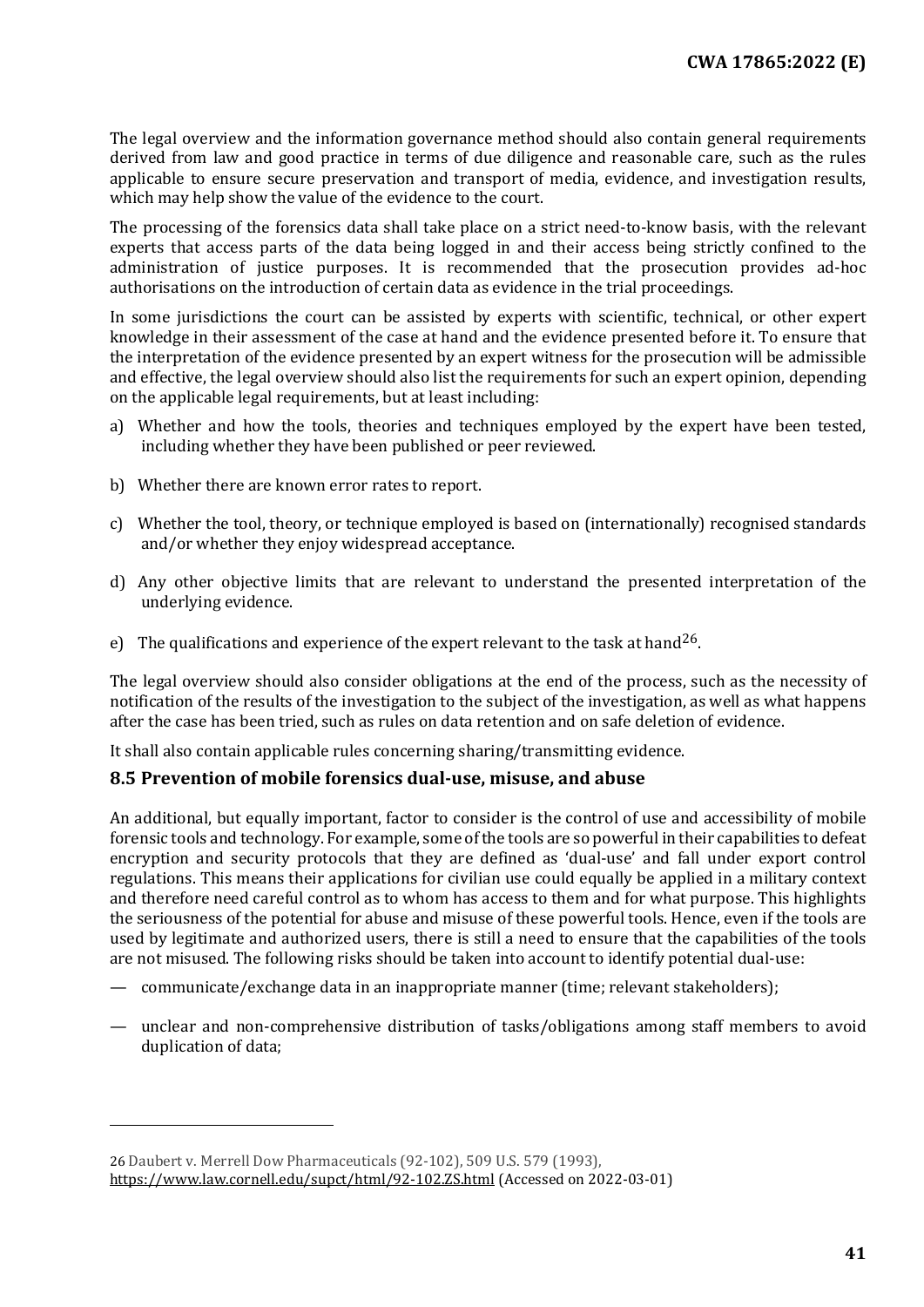- lack of pre-defined requirements about the type of data that will be collected and the ways this data will be analysed;
- inconsistent and unsystematic collection of data;
- inaccurate identification of used data:
- no specific purpose for using the data. To ensure integrity of acquired data all aspects related to data collection, ownership, storage, protection, analysis, sharing and reporting should be duly considered.

This is why, professionals should duly consider dual-use, misuse and/or abuse of mobile forensics data as specific ethical concerns. To minimise these risks some mitigation safeguards shall be put in place within the context of mobile forensics and throughout the various steps of the process. In particular, during the acquisition of data from the mobile devices (a due care of the deployed tools, techniques and proper training of professionals to be considered), when unlocking mobile devices (the used methods), decoding and analysis of mobile data which may involve materials, methods, technologies or generates knowledge that could be misused for unethical purposes.

With regard to that, certain risks should be taken into account during the research and elaboration phase of the tools for mobile forensics. For instance: disclosing data in an inappropriate way, lack of clear rules and procedures about collection and analysis of the data and/or no clear purpose for using the data. Users should check that this is appropriately covered when approving tools for use.

Export control under the applicable EU law and its implementation by the Member States plays an important role to contribute to international and regional security and stability, and to restrict that these tools and technology are used in countries where serious violations of human rights have been established or for internal repression.<sup>[27](#page-41-0))</sup> These powerful tools should be used by lawfully authorised agencies in states which have a record of respecting human rights, where the rule of law is upheld and there are remedies available in respect of an alleged breach. Further, and regardless of whether a mobile forensic tool falls under a control in the list of dual-use items published by the Wassenaar Arrangement and implementing lists<sup>[28](#page-41-1))</sup> the use and purchase of mobile forensic tools from manufactures should be preceded by vetting to ensure they regulate sales of their technology and such vetting should include an appropriate human rights due diligence ("HRDD") and ethical considerations.[29\)](#page-41-2) Mobile forensic tools should only be used by end-users complying with the aforementioned legal and ethical rules and requirements.

In addition, the misuse and/or abuse of the mobile forensics data itself is to be considered by any enduser. To do that, the following aspects should be considered: whether the data, knowledge and technologies concerned can harm people if modified, what might be the consequences if the latter (e.g. collected data) serve any other purpose than the intended one and what might happen if third parties have access to that data. Results from mobile forensics are vulnerable to misuse mainly due to the fact that it encompasses data, procedures, knowledge and materials which could be misinterpreted and/or misused to stigmatise, discriminate against, harass or intimidate people, if not handled properly.

j

<span id="page-41-0"></span><sup>27)</sup> See e.g. Article 6 of Council Common Position 2008/944/CFSP of 8 December 2008 defining common rules governing control of exports of military technology and equipment.

<span id="page-41-1"></span><sup>28)</sup> See for example Category 4 (Computers) or Category 5 (Telecommunication and "information security") in Annex 1 (List of Dual Use Items) of Council Regulation (EC) No 428/2009 of 5 May setting up a Community regime for the control of exports, transfer, brokering and transit of dual-use items.

<span id="page-41-2"></span><sup>29)</sup> Proposal by the EU Commission for mandatory human rights due diligence legislation with an enforcement mechanism is contemplated in 2021. See also Study on due diligence requirements through the supply chain - Final Report, January 2020 focusing on due diligence requirements to identify, prevent, mitigate and account for abuses of human rights.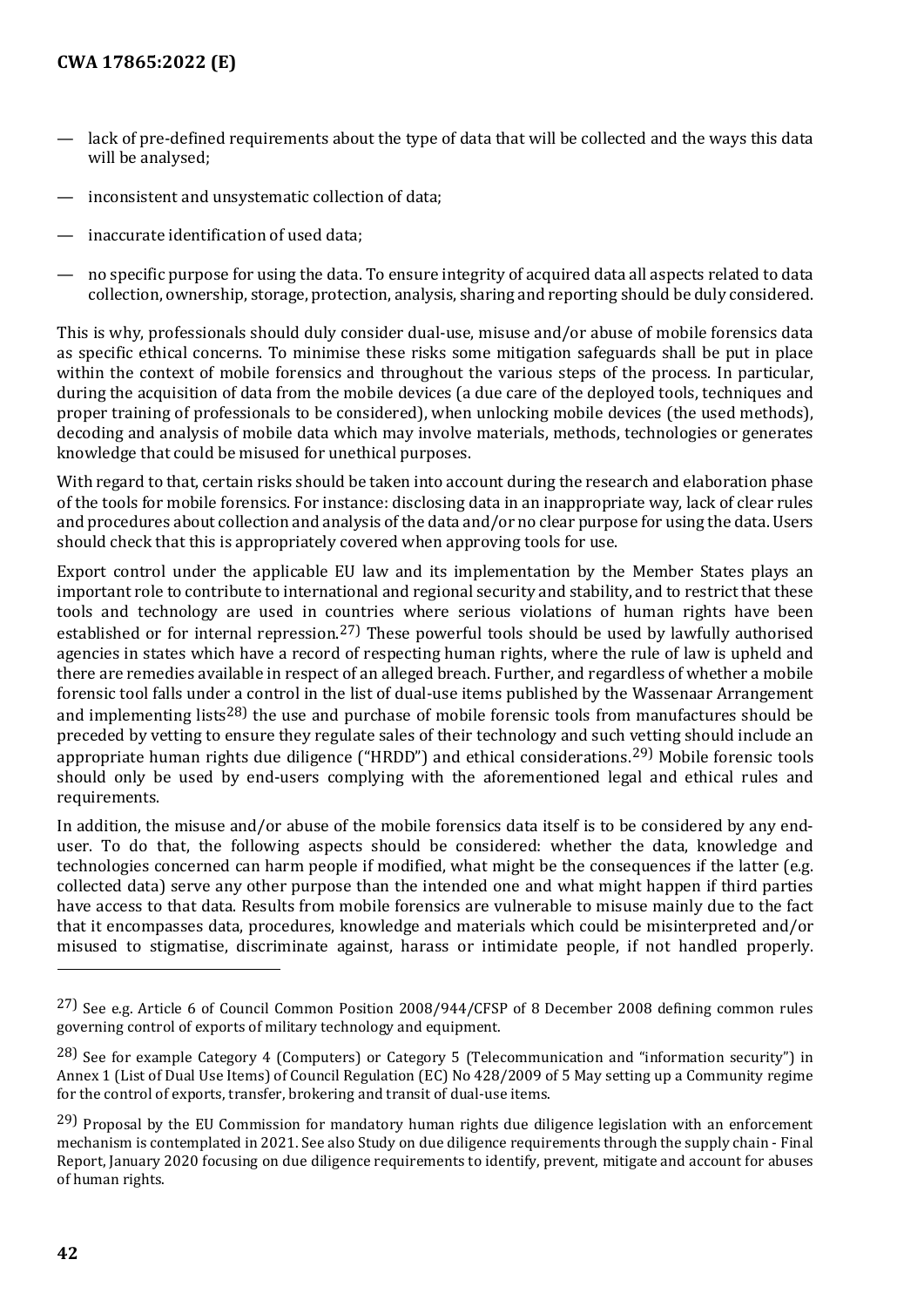Furthermore, it involves technologies that might infringe fundamental rights. This is why appropriate security policies and measures and a governance framework are of primary importance. In many countries, cyber security and data protection law, amongst others, will impose specific requirements for this. Still, it is a general principle of best practice, even absent of any specific legal obligations.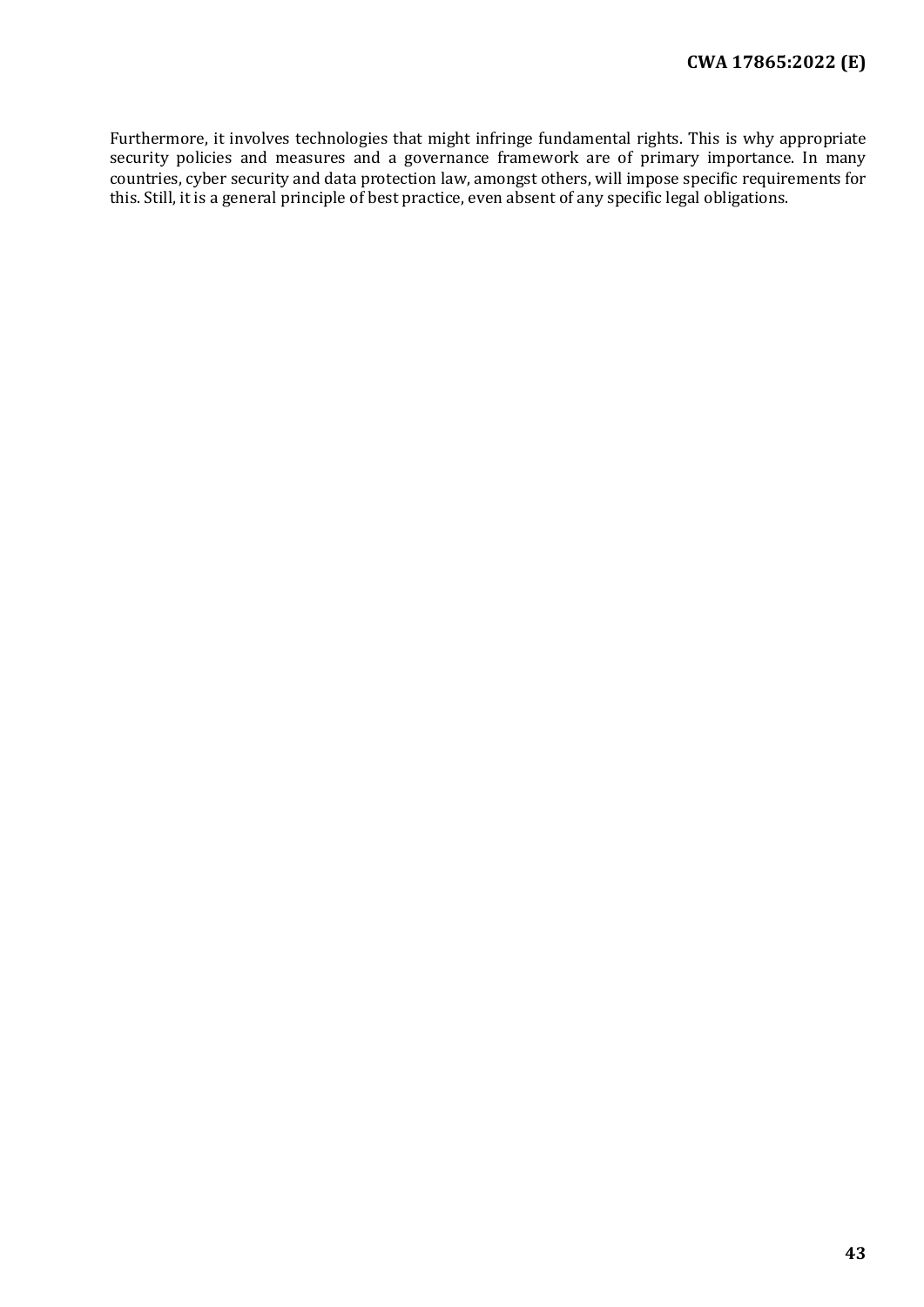## **Annex A**

### (informative)

## <span id="page-43-0"></span>**A Good Practice Guide for Mobile Forensic Tool Selection**

## <span id="page-43-1"></span>**A.1 Permissibility**

#### *Do practitioners have lawful permission, authority, or consent to use the forensic tool?*

A mobile device often contains considerable amounts of data and falls within the definition of 'Personal Data' under the Law Enforcement Directive and the General Data Protection Regulation.[30](#page-43-6)) Users should ensure they have lawful authority to recover data, which require adherence to the criminal justice legislation and applicable data protection laws. Users should ensure they have lawful authority to recover data.

## <span id="page-43-2"></span>**A.2 Proportionality**

#### *Is the use of the tool proportional and justified?*

Given the possible intrusions into privacy, can practitioners take steps to ensure that only evidential data which is necessary is recovered? Does the tool have the functionality to help limit the intrusion to specific time or dates to aid investigators?

## <span id="page-43-3"></span>**A.3 Validity**

#### *Is the use of the tool valid in the circumstances?*

A mobile forensic tool is not always the only option to recover evidence. For example, if the case needs to establish the time and date of a telephone call – consider the use of Call Data Records from the network operator as an alternative and reliable source of evidence. Ensure the use of tools is reasonable, necessary, and proportional in the given circumstances.

## <span id="page-43-4"></span>**A.4 Security**

#### *Can practitioners rely on the evidence produced by the tool?*

Ensure the tool has protection mechanisms built in to prevent accidental alteration or deletion of digital data. Ideally, select a tool purpose-built for forensics where possible that has an established record and can demonstrate a secure chain of custody for the evidence produced.

## <span id="page-43-5"></span>**A.5 Processes**

#### *Can tool users follow a prescribed workflow to adhere to agreed standards?*

Where possible, users should consider tools that allow for a comprehensive set of guidance notes whilst performing a device extraction. Ideally, that information should be used to guide practitioners through a pre-defined workflow to ensure best practice.

j

<span id="page-43-6"></span><sup>30)</sup> European Commission - What is Personal Data? [https://ec.europa.eu/info/law/law-topic/data](https://ec.europa.eu/info/law/law-topic/data-protection/reform/what-personal-data_en)[protection/reform/what-personal-data\\_en](https://ec.europa.eu/info/law/law-topic/data-protection/reform/what-personal-data_en)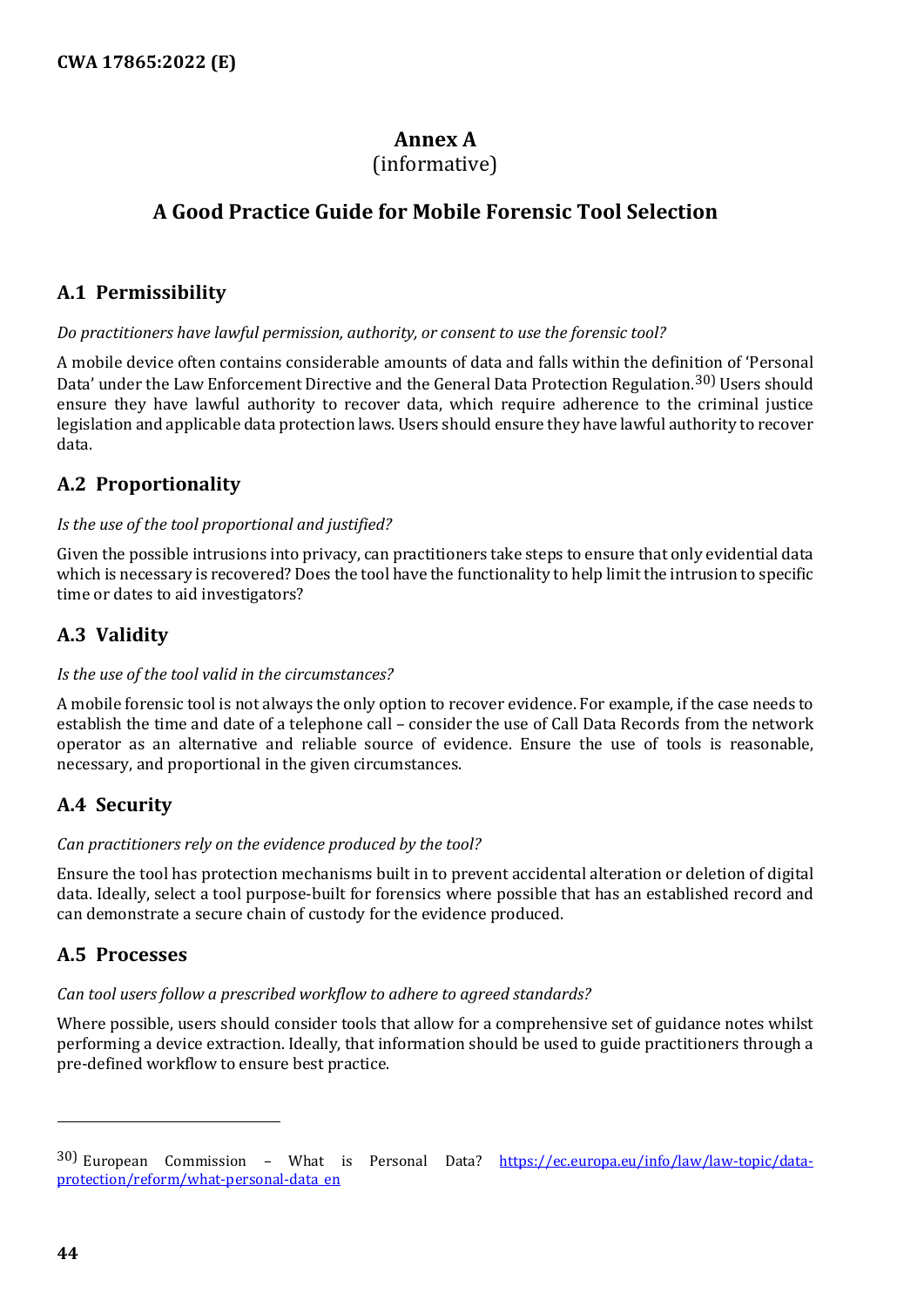## <span id="page-44-0"></span>**A.6 Ethics**

#### *Does the tool manufacturer respect international laws, fundamental rights and technology export controls?*

The selection of a tool should involve vetting of the manufacturer and the contemplated business relationship, including whether the manufacturer is subject to export control that restricts the use of such powerful tools in countries which use it for internal repression or other serious violations of human rights, and taking due account of other relevant business conduct aspects as part of a HRDD and ethical considerations.

(It should also be noted that the European Commission intends to propose mandatory human rights due diligence legislation with an enforcement mechanism in 2021).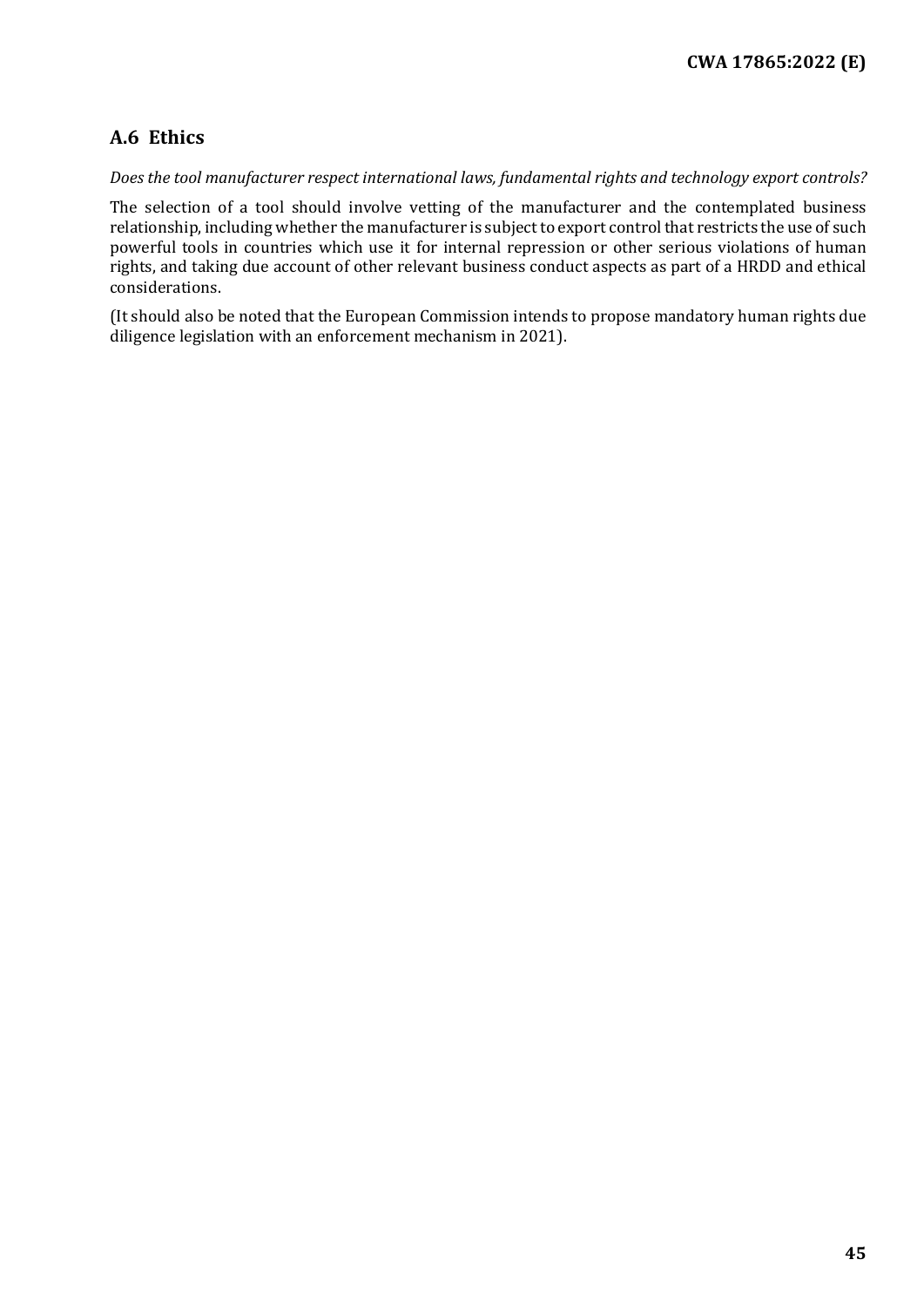## **Annex B**

## (informative)

## **Mobile Forensic Tool – Checklist for Selection**

<span id="page-45-0"></span>

| N <sub>o</sub> | Function                                                | Description                                                                                                                                          |  |
|----------------|---------------------------------------------------------|------------------------------------------------------------------------------------------------------------------------------------------------------|--|
| $\mathbf{1}$   | Extraction of mobile phone data                         | The tool shall be able to access and read data from<br>mobile devices, SIM Cards, memory cards and related<br>mobile tech.                           |  |
| $\overline{2}$ | Quick and intuitive extraction<br>process               | The tool should be able to handle large data volumes<br>and not slow down investigations and be easy to use to<br>aid training processes.            |  |
| 3              | standard<br>Ability to process<br>forensic file formats | The tool shall be able to both ingest and export<br>forensic file formats to support verification of mobile<br>data in other tools.                  |  |
| $\overline{4}$ | Understood to be forensically<br>sound                  | The tool shall operate with forensic soundness, not<br>altering sources and preserving metadata on extracted<br>items.                               |  |
| 5              | The tool shall provide auditing<br>functionality        | There is a need for a range of tool process information<br>to be gathered to inform users and allow for<br>independent verification.                 |  |
| 6              | Ability to process structured<br>data formats           | Mobile device investigations will involve<br>data<br>contained within databases e.g., SQL, Plists, the tool<br>chosen should be able to handle this. |  |
| $\overline{7}$ | Ability to extract and present<br>geospatial data       | Modern smartphone data is often geotagged or<br>contains geo location data which can assist in<br>investigations.                                    |  |
| 8              | Ability to extract and present<br>temporal info         | Some files recovered will have time information in<br>terms of metadata, but some files will also contain<br>timestamped entries such as chat logs.  |  |
| 9              | Facilitate tagging / categorising<br>items              | A key part of review is being able to assign items to<br>different categories to assist future investigation work.                                   |  |
| 10             | Filter by keyword                                       | The tool shall give the user the ability to search<br>information based on case knowledge which will<br>include key words.                           |  |
| 11             | Ability to identify source of<br>relevant data          | Once an investigator has identified an artifact as<br>relevant to the case, it shall be able to be linked back to<br>the original source.            |  |
| 12             | Present understandable reports                          | The tool should produce reports about the case, both<br>during the investigation and as reports for formal<br>court documents.                       |  |
| 13             | Ability to recover smartphone<br>app data               | The tool should be able to extract and/or parse<br>structured data from mobile apps.                                                                 |  |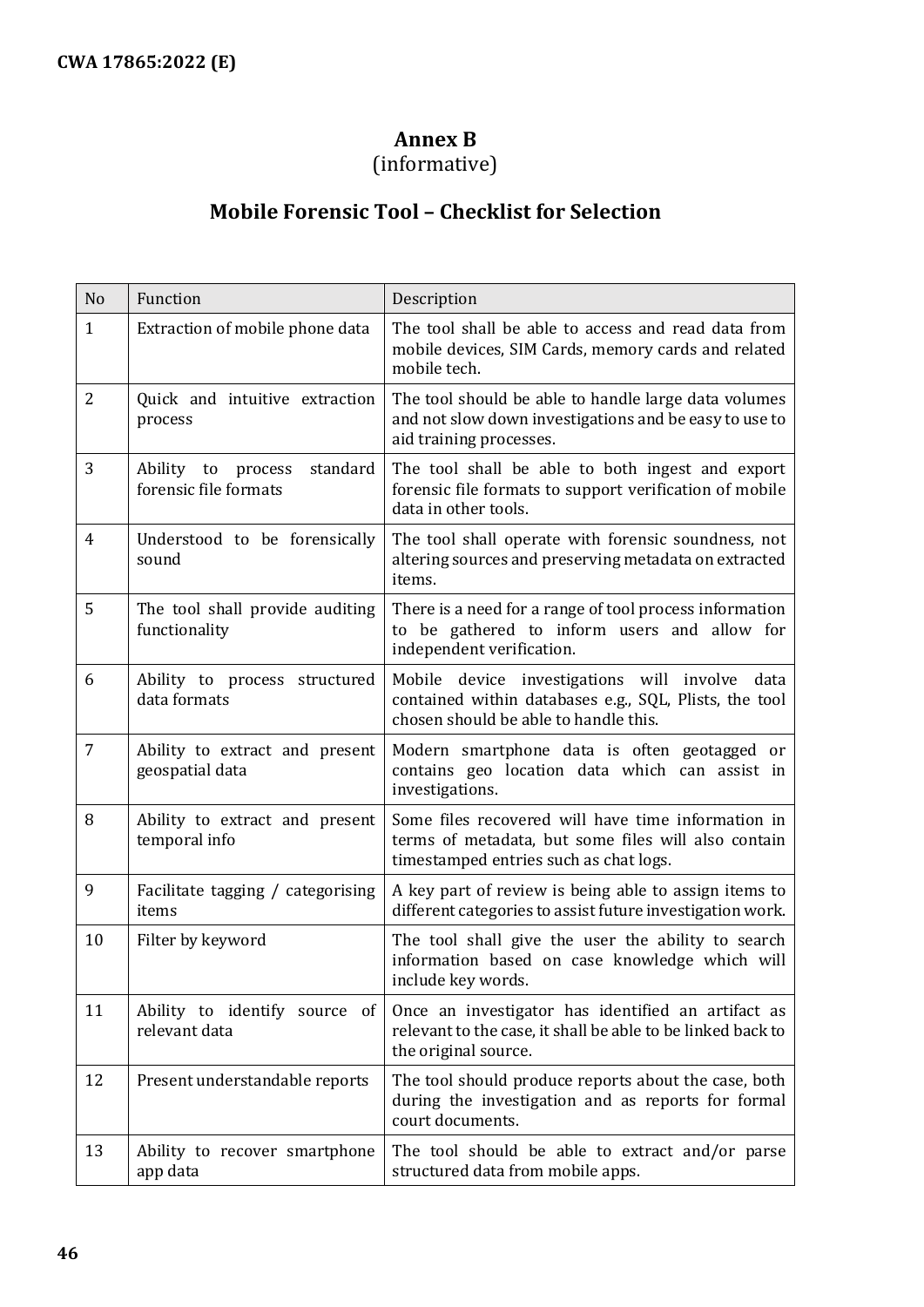| N <sub>o</sub> | Function               | Description                                                                                                                                        |
|----------------|------------------------|----------------------------------------------------------------------------------------------------------------------------------------------------|
| 14             | Scripting capabilities | The tool should be able to allow users to perform<br>specific operations for the extraction and processing of<br>the data in user-defined batches. |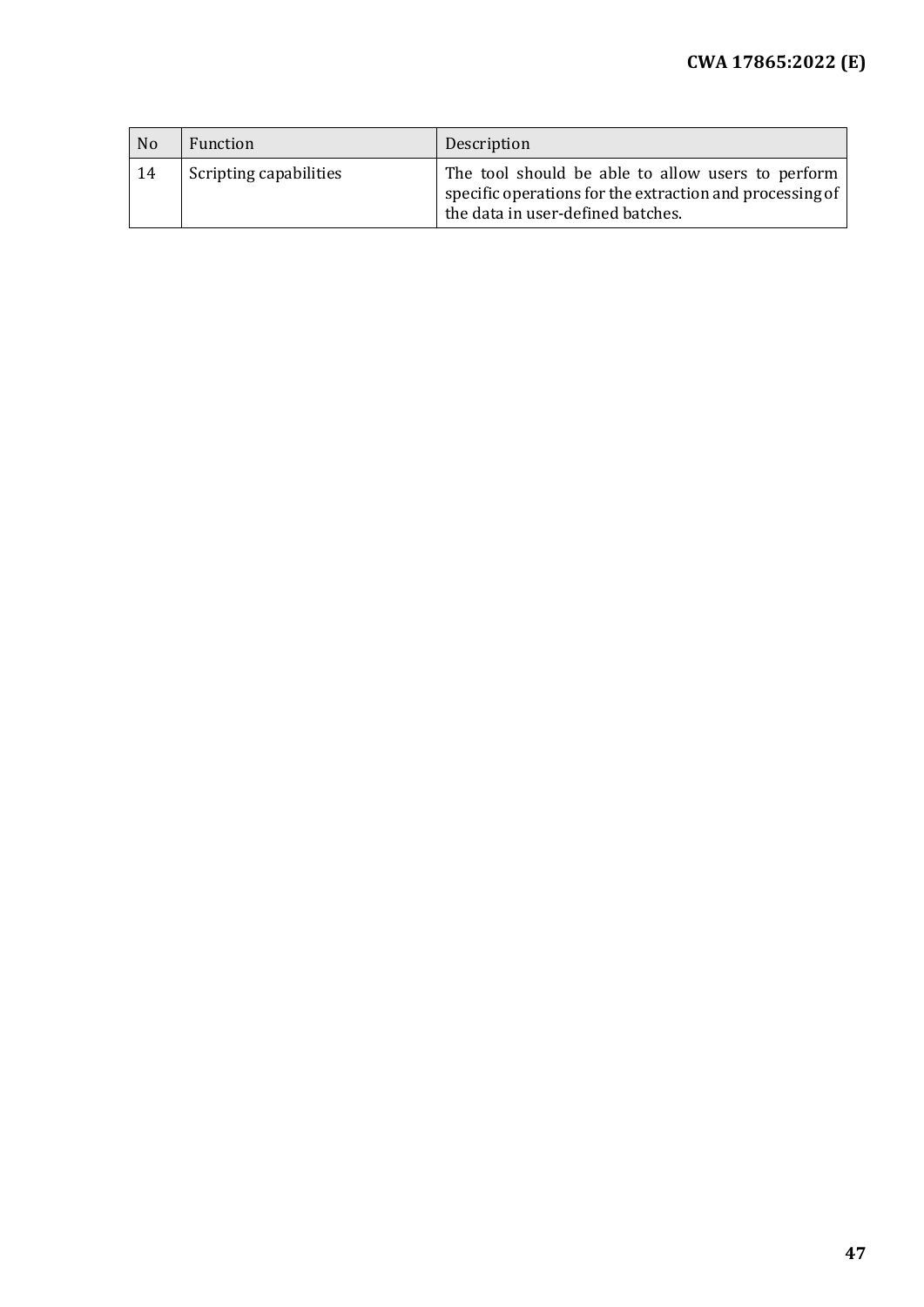## **Annex C**

(informative)

## **Mobile Forensic Tool – Risk Register**

<span id="page-47-0"></span>Please use this document to record and monitor known issues, risks or behaviours related to mobile forensic tools that need to be considered by examiners:

| N <sub>o</sub> | Tool<br>and<br><b>Version No</b> | <b>Risk Title</b>                                                     | Details                                                                                                                                                                                                                                                                                                                                                                                                                                                                                                                                                     | Examiner<br>Entry     | Date            |
|----------------|----------------------------------|-----------------------------------------------------------------------|-------------------------------------------------------------------------------------------------------------------------------------------------------------------------------------------------------------------------------------------------------------------------------------------------------------------------------------------------------------------------------------------------------------------------------------------------------------------------------------------------------------------------------------------------------------|-----------------------|-----------------|
| $\mathbf{1}$   | Product<br>X<br>version Y        | Failure<br>to<br>detect altered<br>file<br>extensions of<br>artifacts | Via logical examination it has been<br>noted that this tool does not detect<br>when a suspect deliberately alters<br>the file extension to disguise them.<br>This is relevant particularly to<br>Child Sexual Abuse investigations,<br>where a known method is to<br>disguise<br>data by deliberately<br>altering the file extension. For<br>example, changing a picture file<br>name from 'Bad_Picture.jpg' to<br>'Bad_Picture.pdf'<br>avoid<br>to<br>detection. Hidden pictures like this<br>will not be reported by this tool via<br>logical extraction. | Officer<br>Smith 1234 | $1st$ Jan 2020  |
| $\overline{2}$ | Product<br>Z<br>version A        | Interference<br>with<br>other<br>forensic tools<br>on same PC         | This version is known to interfere<br>with other digital forensic tools<br>operating on the same Windows<br>computer as it will lock out<br>available USB ports. This often is<br>misreported as the other tools fail<br>acquire a mobile device,<br>to<br>whereas it is in fact caused by this<br>tool failing to release USB port<br>drivers when finished.                                                                                                                                                                                               | Professor<br>Jones    | 1st April 2020  |
| 3              | Product<br>B<br>version C        | Case File Data<br>Protection<br>not working<br>as expected            | Review of recent NIST Report<br>information<br>testing this<br>tool<br>reports that it fails to detect a<br>deliberate attempt to modify the<br>case data after extraction. Careful<br>attention needs to be given to<br>securing data if this tool is used for<br>extraction purposes to<br>verify<br>results.                                                                                                                                                                                                                                             | Supervisor<br>Roberts | $1st$ July 2020 |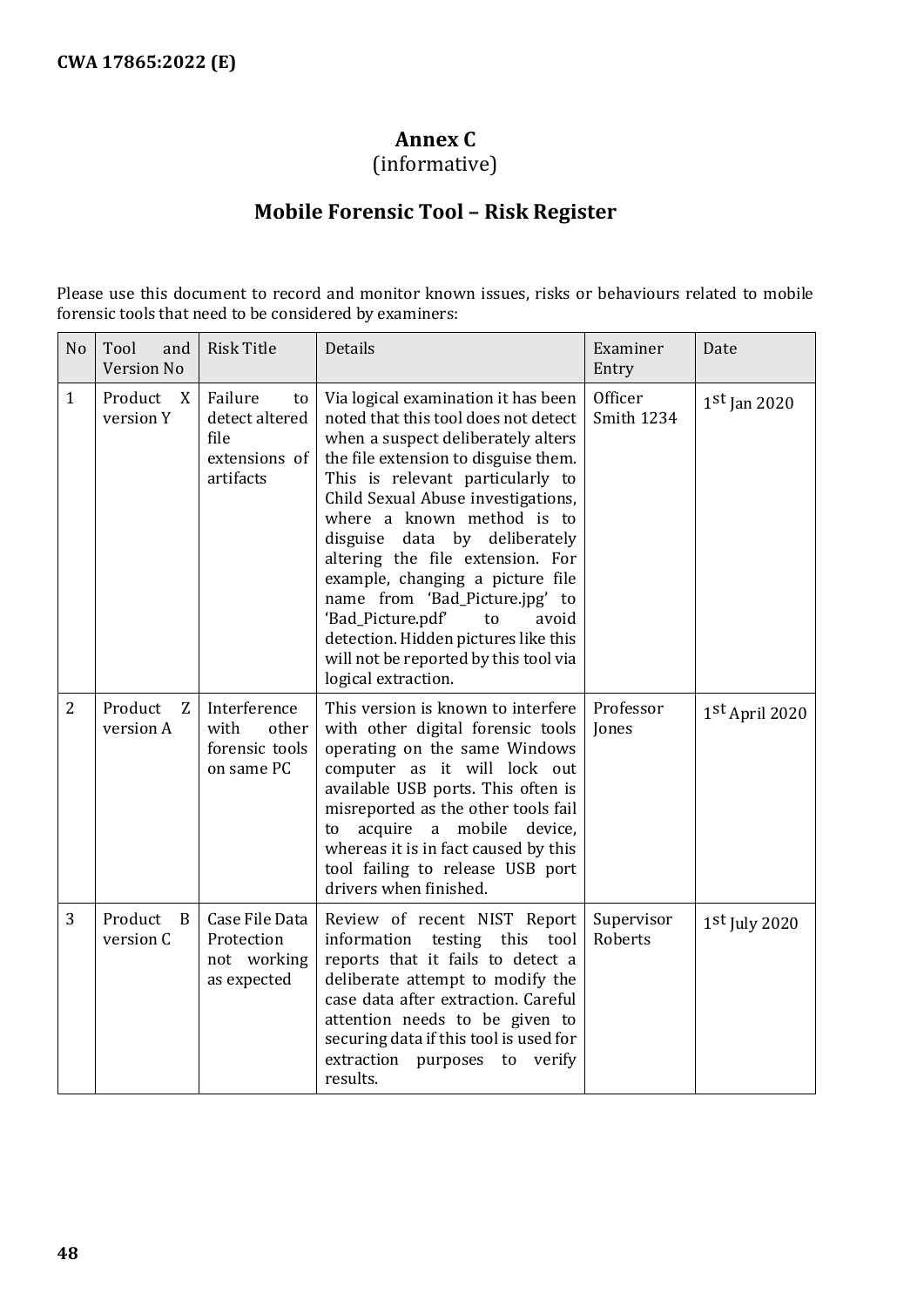## **Annex D**

## (informative)

## **Six Steps to Successful to Mobile Validation**

#### <span id="page-48-1"></span><span id="page-48-0"></span>**D.1 Step 1: Determine all possible extraction methods for the search authority**

- a) It is necessary to ensure that the seizure is legally authorized via consent, warrant, title, etc.
- b) Think before you start and consider the order of extraction. Time is often the critical factor and there are cases when you may need to review some data manually (which may take just a few seconds) and only then make a decision which method to use.
	- 1) Learn as much as possible about the target device to be able to choose the most appropriate extraction method and tool(s). For many devices, several different methods exist, and they often complement each other. Evaluate all possible risks for each, and start with the safest method and work to the most comprehensive (which may be the most risky), if time allows. It may be helpful to have a logical acquisition even if full file system can be obtained.
	- 2) Keeping the device powered on and network isolated increases the chances of accessing the device, so please try to accommodate that. Note that some devices will turn on when plugged in, enabling them to be remotely wiped when they connect to network.
	- 3) Read the tools or vendors product guides and help files. They contain lots of useful information that will help you deciding the way forward with your seized device.
	- 4) If the device is not supported by your tools, contact the vendors and ask if there is a possible solution coming in future planned release.
	- 5) For eDiscovery cases be mindful of necessary upstream ingestion needs, and possible conversion(s) necessary from forensic tools. Keep in mind this may not only apply to eDiscovery investigations.
	- 6) Ideally, interact with the device as little as possible prior to carrying out any extraction, given the possibility of triggering database changes, altering logs and usage records. Ensure that interaction with the target device which may change settings or data is necessary, proportionate, and deliberate.
	- 7) Understand that exploits and specialized techniques are often required to recover data from smartphones. Be aware that some exploits will require the device to be restarted several times.
	- 8) Understand what each extraction method will obtain from the device. Read the tool support notes wherever possible.
	- 9) If data is not extracted, double-check all the connections and power. If still unsuccessful attempt to extract with another tool or another extraction method. Additionally, it may make sense to continue research and request support for devices that are not easily extracted from a vendor. If support is updated, additional extractions can then be obtained.
- c) Obtain extractions from external components of the mobile device.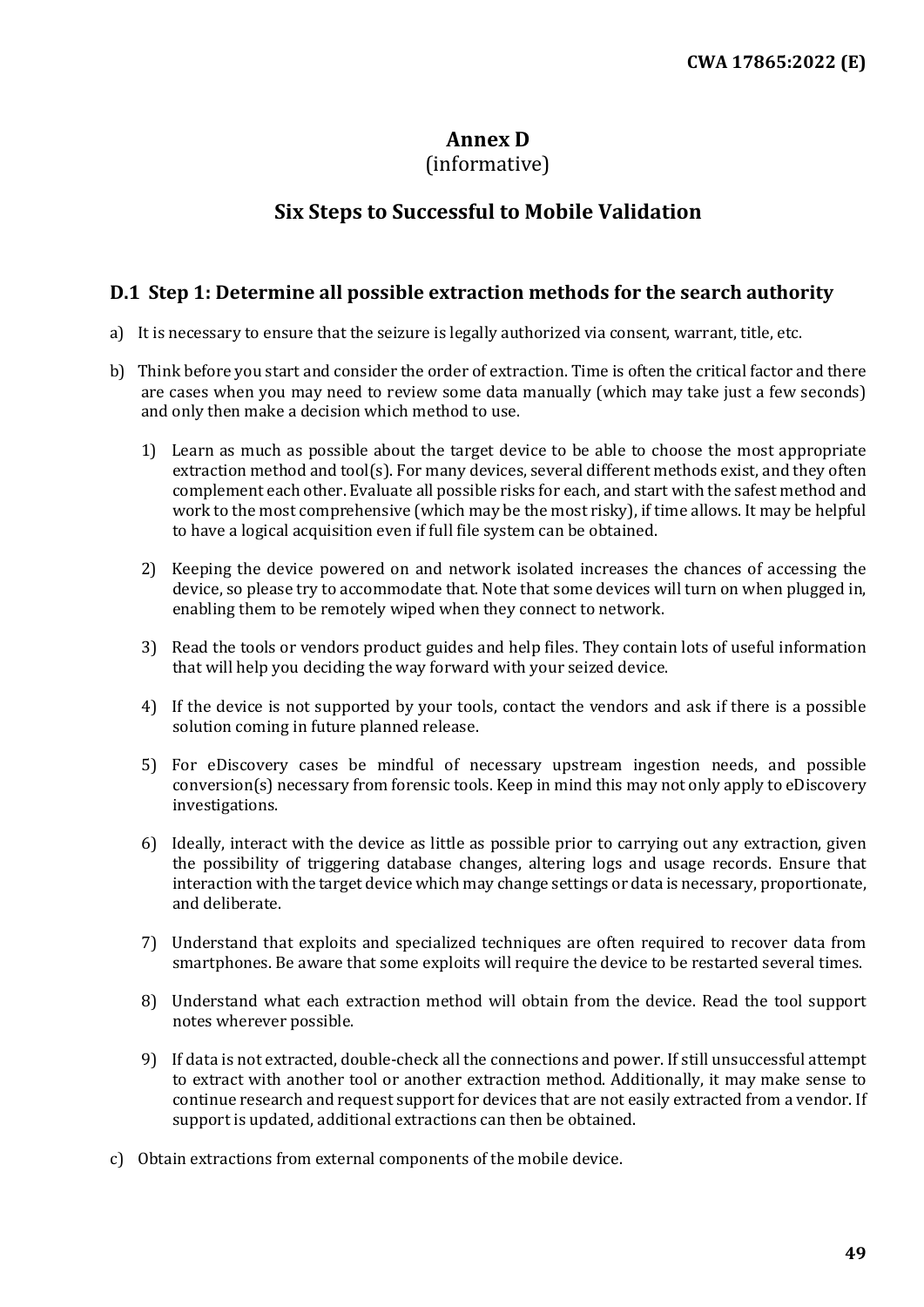- 1) UICC (SIM) cards remove after the extraction of the device and acquire separately using your tool of choice.
- 2) SD cards and the like should be acquired inside the device first and then should be removed, write-protected and acquired outside of the device, assuming time allows.
	- In the instance of adoptable or encrypted storage, it will need to be acquired through the device.
- d) If legally authorized, extract cloud data.
	- 1) Explain to the judge/attorneys/client why cloud data is just as relevant as the data on the device.
	- 2) Social media and applications store data in the cloud that may not be accessible on the device.
	- 3) Data recovered from a smartphone may lead to the discovery of possible cloud data and potential keys enabling access to cloud repositories.
	- 4) Try to obtain warrant for data from Online providers if the data is relevant to your investigation.
	- 5) Be aware that acquiring cloud data can raise alarms on the suspect's account. Act quickly once started.
- e) If using an acquisition technique that is either new, unconventional or known to be unreliable, begin with a less invasive acquisition (such as a logical) so that in the event of a technique going wrong you are not left with nothing.
	- 1) Understand if the tool or method is using native extraction methods.
	- 2) If proprietary methods are used by the tools, make sure you understand how the tool functions and ask the vendor, where needed. When possible, test the methodology on an exemplar device before attempting the method on evidence. This may not always be possible.
	- 3) Understand the configuration options that have been set for your extractions. (i.e. options settings that have been selected for the extraction, since this will impact not only how you acquire the data, but how you will review the data).
- f) Obtain acknowledgment (preferably written) from the investigator in charge (ideally after consultation with prosecutors) and/or device owner if you believe there is a potential for device bricking, warranty invalidation, or physical damage to the device.
	- 1) If a method has not been tested and publicly researched, try the method on a test device.
	- 2) Obtain all extractions possible before attempting an extraction that could potentially damage a device. In some instances, it is advantageous to wait for an extraction method to be developed before attempting a methodology that could cause permanent physical damage to the device.
- g) Use more than one tool or method to extract data that may be the focal point or key artifact of the crime. Understand that mobile log and system data (clock, etc.) constantly changes (user created artifacts should not change assuming the device is properly isolated), and two data extractions may not be exactly the same, nor necessary.
- h) Always check which applications are installed on the device and determine the level of support your chosen tools offer.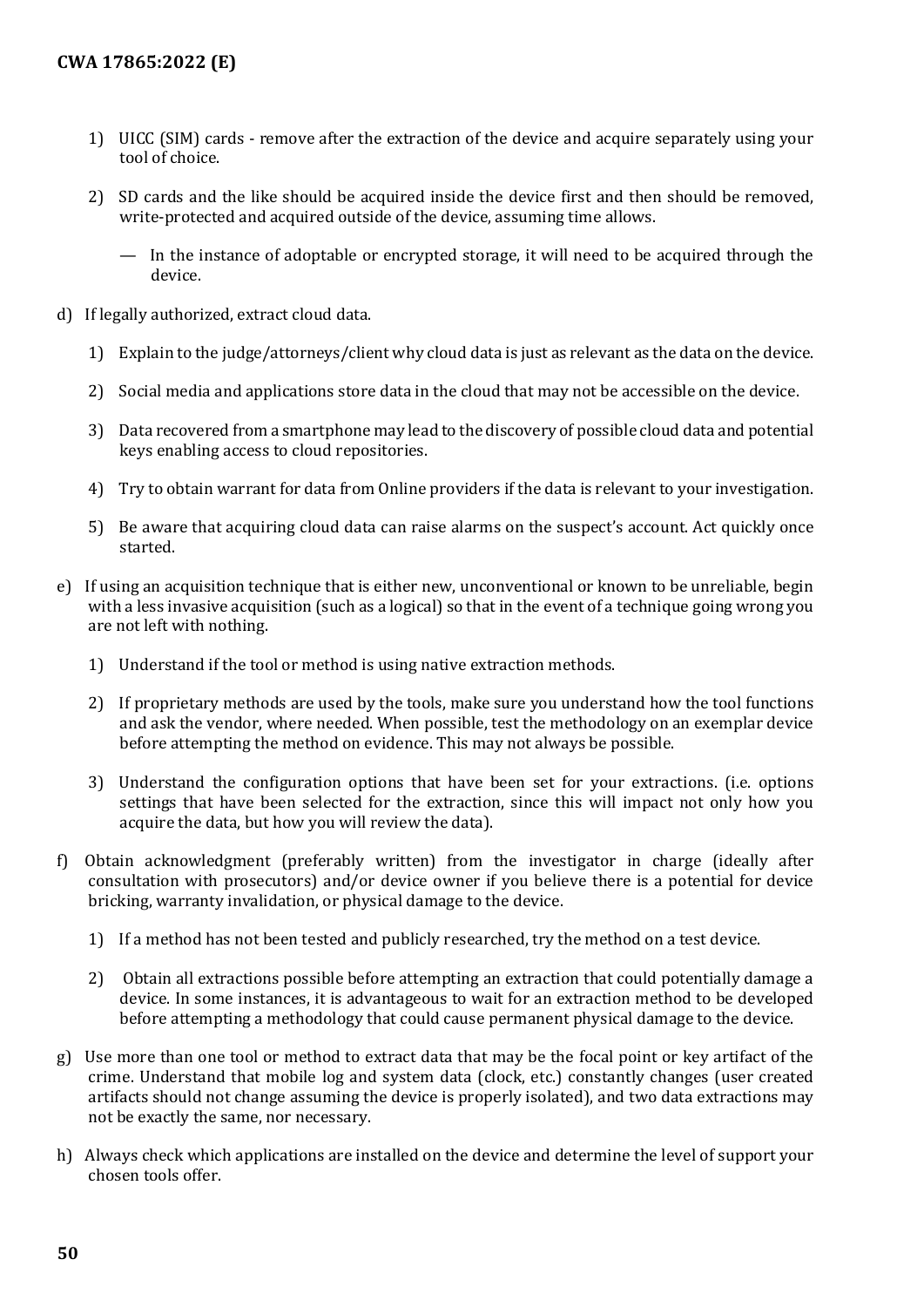- 1) Different levels of extraction and support exist depending on device, chipset, OS version, and application version.
- 2) Document the versions of tools used to ensure your report stands valid based upon the level of support for applications at the time of examining the evidence.
- 3) Be aware that processes such as application downgrade may be necessary to recover data, changing application versions and requiring restarts of the device.
- 4) Manual verification may be required to ensure all applications are accounted for.

#### <span id="page-50-0"></span>**D.2 Step 2: Process the data in more than one tool**

- a) Make sure you update your tools regularly. Be sure to read the release notes and check if the added support fixes a bug or provides the necessary support for your device.
	- 1) Updating tools and verifying the updates can take extended periods of time.
	- 2) When tools update, new bugs may be introduced. Make sure you verify against old versions or correlate artifacts to other tools and scripts to ensure data is being presented as expected.
- b) Compare artifact results across more than one tool for anything that is considered essential evidence, whether exculpatory or inculpatory. These artifacts should be your priority for validation. Refer to D.3 step 3 when data is inconsistent. (Native application artifacts, contacts, calls, messages, browser, images).
	- 1) Make sure you know how the tool you are using will represent the data. Ask if you aren't sure if the tool is decoding and aggregating data or not.
	- 2) Be sure to check the source of the data if there are any discrepancies between tools.
	- 3) Different tools might parse different data types from same application.
	- 4) Most tools support import of extractions from other tools and are able to decode them. Use it to verify your primary tools findings, this can be done after the device is returned to confirm your findings.
	- 5) Verify the duplicated data between different tools and concatenate data from the tools to give the most accurate representation of the application data.
	- 6) Combine the results of different tools for tricky cases where different techniques can give additional results: carving, data evasion techniques, secure messaging that can leave remnants on the device, etc.
	- 7) Make sure you reference and refer to CASE and FORMOBILE guidance.
- c) Learn the intricacies of your tools.
	- 1) Be familiar with how your tools deduplicate, filter and show results.
	- 2) Be familiar with how keyword searching works in your tools so that you understand the results.
	- 3) Be familiar with file formats and how they are represented by the tools.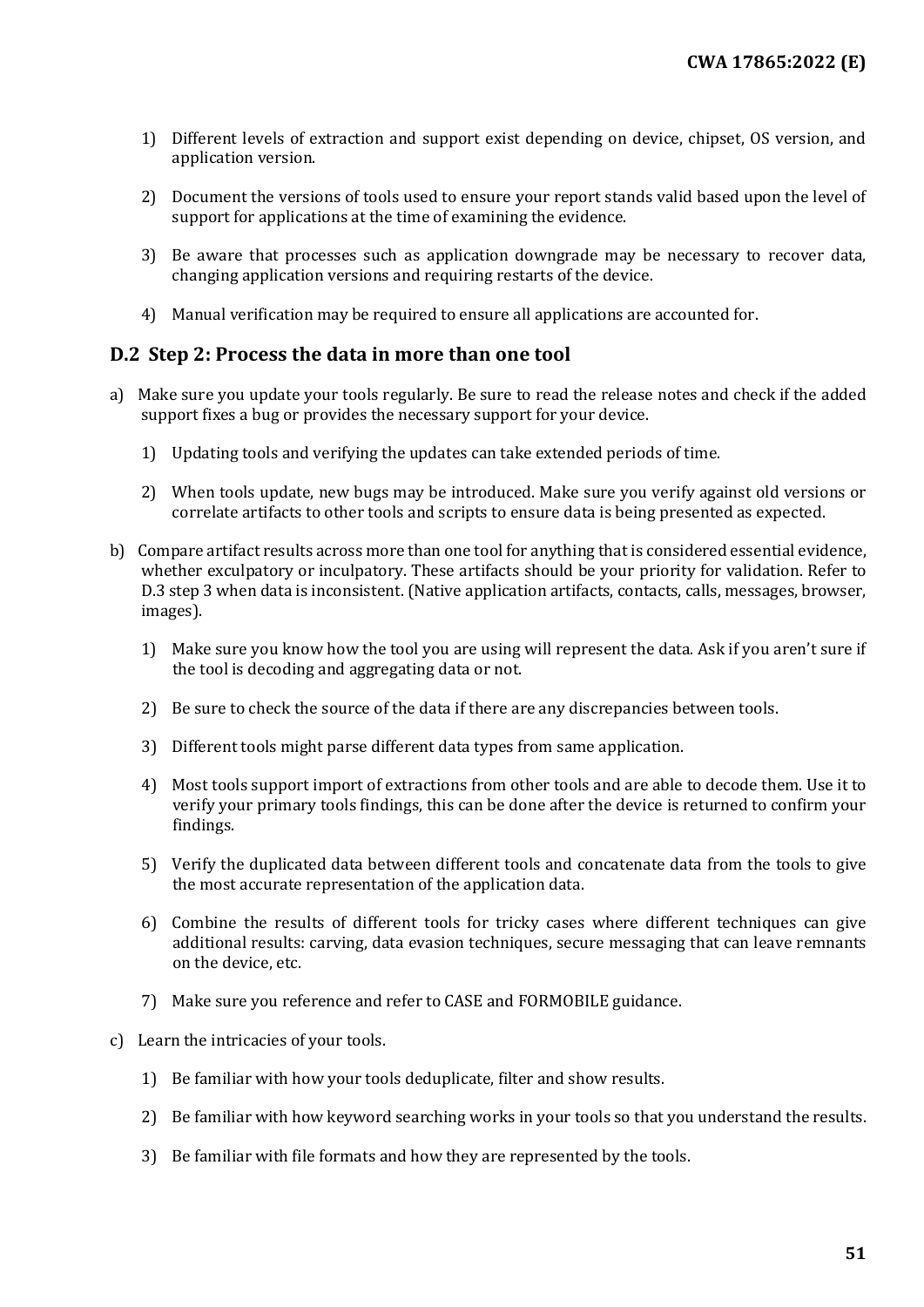- 4) Be familiar with the way your tool handles timestamps (default time zone, automatic conversion or not, etc.). Be aware that not all applications store all timestamps related to the device time. Mobile apps can utilize time offsets that are not related to UTC or the time zone of the device.
- d) If available, know your tool's capabilities to parse unsupported application's data in a semi-automatic way, but understand the limitations and deep dive where necessary.
- e) Make sure your tool settings are correct to recover deleted artifacts, parse unsupported applications, provide connections, etc. Make sure to verify after every update.
- f) Compare the list of installed applications to the list of applications supported by the tool(s) you are using.

#### <span id="page-51-0"></span>**D.3 Step 3: Deep dive forensics: Where the push button stops and forensic examinations begin**

- a) Do the artifacts make sense?
	- 1) Are they legible?
	- 2) Does the timeframe correlate to the crime?
	- 3) Are they contextual?
- b) Compare to the source/device.
- c) Do not forget removable media (UICC (SIM) and MicroSD Cards).
- d) Manually verify key artifacts on the handset and photograph them or use a tool to photograph them – what is the time set to?
	- 1) It is wise to note the time zone for where the device was derived and the time zone of your lab (i.e. Device seized in Eastern Time but sent to a lab in Central Time).
- e) Leverage community tools and scripts.
- f) Create sample files for keyword searching to ensure the tools are properly showing results.
- g) Work closely with investigators on the case to help develop timelines and filters.
- h) Take your time and research always ask for help, when needed. Avoid reinventing the wheel without at least being aware existing research has already been done.
- i) Make sure you understand all potential application data sources and data formats, so you can extract and analyse data unsupported by your toolset.

#### <span id="page-51-1"></span>**D.4 Step 4: Validation (Types: Visual, cross-tool, call detail records, CCTV, carving, replication)**

- a) Follow the source file for the artifact.
	- 1) The source should be identified and reported if the artifact is important to your investigation.
	- 2) The source file should be followed and verified for critical evidence.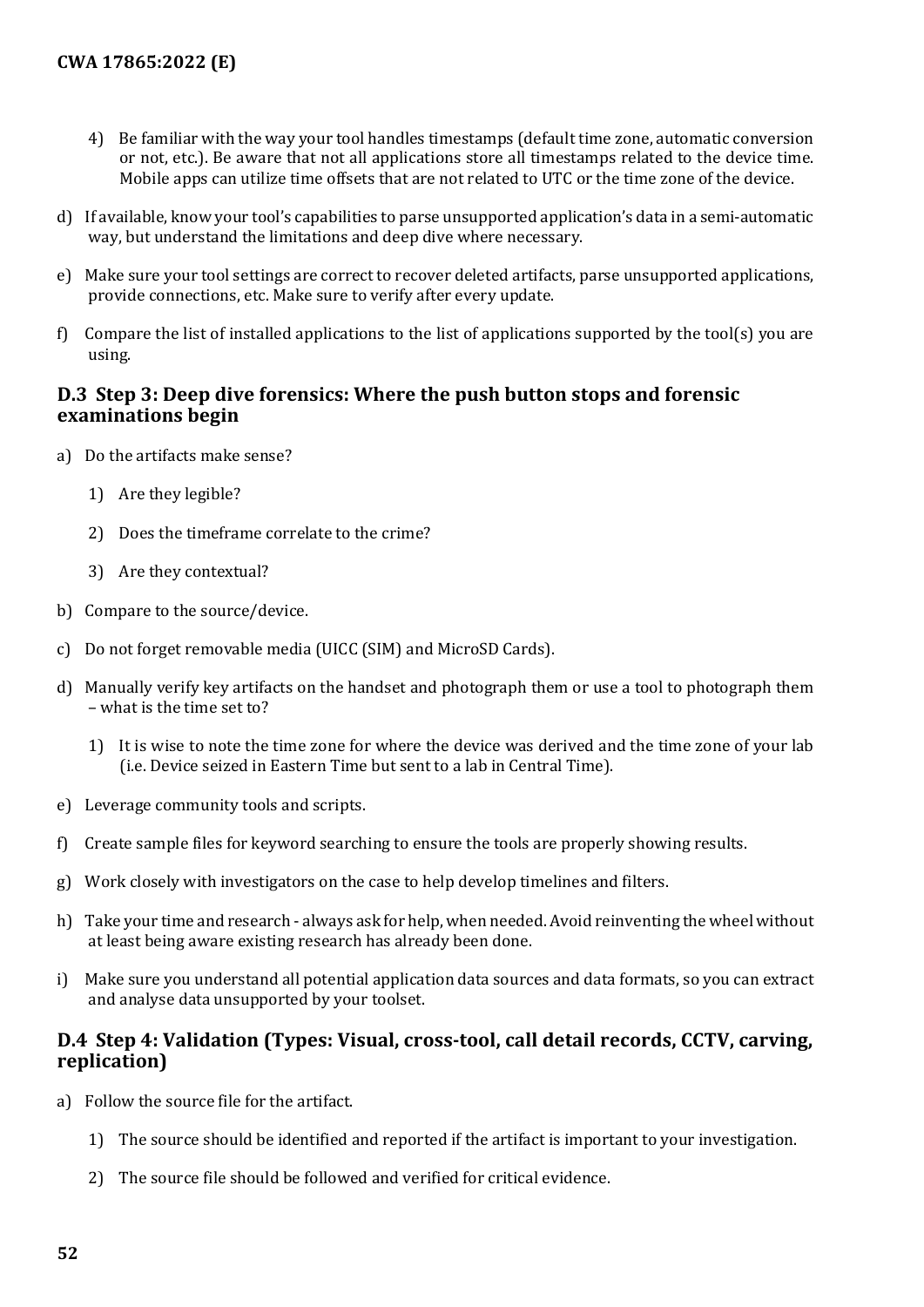- 3) The source should be provided for future validation/verification purposes.
- 4) On encrypted devices, tracing the data to its source hex data, is not trivial. Be prepared to answer questions on why decoded data cannot be viewed in hex viewer in the raw data dump. The same might apply on translation layers as well.
- b) Examine databases, plists and relevant files in their native format or in a file viewer. This should be done after an extraction has been obtained.
- c) Validate timestamps are the timestamps shown in the device local time or UTC? Cross check for daylight saving time, time zone changes, time sync, etc.
	- 1) Know where the timestamp comes from (handset vs mobile network).
	- 2) Time zones can be tricky. Make sure you do not assume the user stayed in one location.
	- 3) Make sure your tool is extracting relevant timestamps. Verify on the device, if necessary.
- d) Don't fear Hex and know how to keyword search in Hex. If you are not familiar with looking at raw data with Hex viewers, find training that will further your understanding in this area. This applies to other structures found on mobile devices.
- e) Reach out for support and to get your questions answered (there is no stupid question as the field is wide and changing rapidly). Be sure to use tool vendors support for any product-specific questions you have.
- f) Reach out for community support.
- g) Create test data to replicate your findings when the data may cause confusion. Even more important when cross time zone data exists, you are reporting on/researching a non-supported application or when you have found "the smoking gun" and want to be sure to corroborate using all available sources of information.
- h) Take ample notes pertaining to validation steps taken.
- i) Retain all research and documentation created should it be required to be provided or referred to at a later stage by a third party.
- j) Ensure understanding of recovered data. Not all recovered data is user deleted.

NOTE For more information see [https://www.nist.gov/publications/standardization-file-recovery](https://www.nist.gov/publications/standardization-file-recovery-classification-and-authentication)[classification-and-authentication.](https://www.nist.gov/publications/standardization-file-recovery-classification-and-authentication)

#### <span id="page-52-0"></span>**D.5 Step 5: Reporting/Sharing your findings**

- a) Highlight evidence relevant to the investigation.
- b) Explain your findings know and understand what you are reporting.
- c) Consider data privacy concerns and subsets reports when passed to third parties.
- d) Provide opinions only when required or legally permitted, if appropriate. And annotate or appropriately mark said comments as opinions.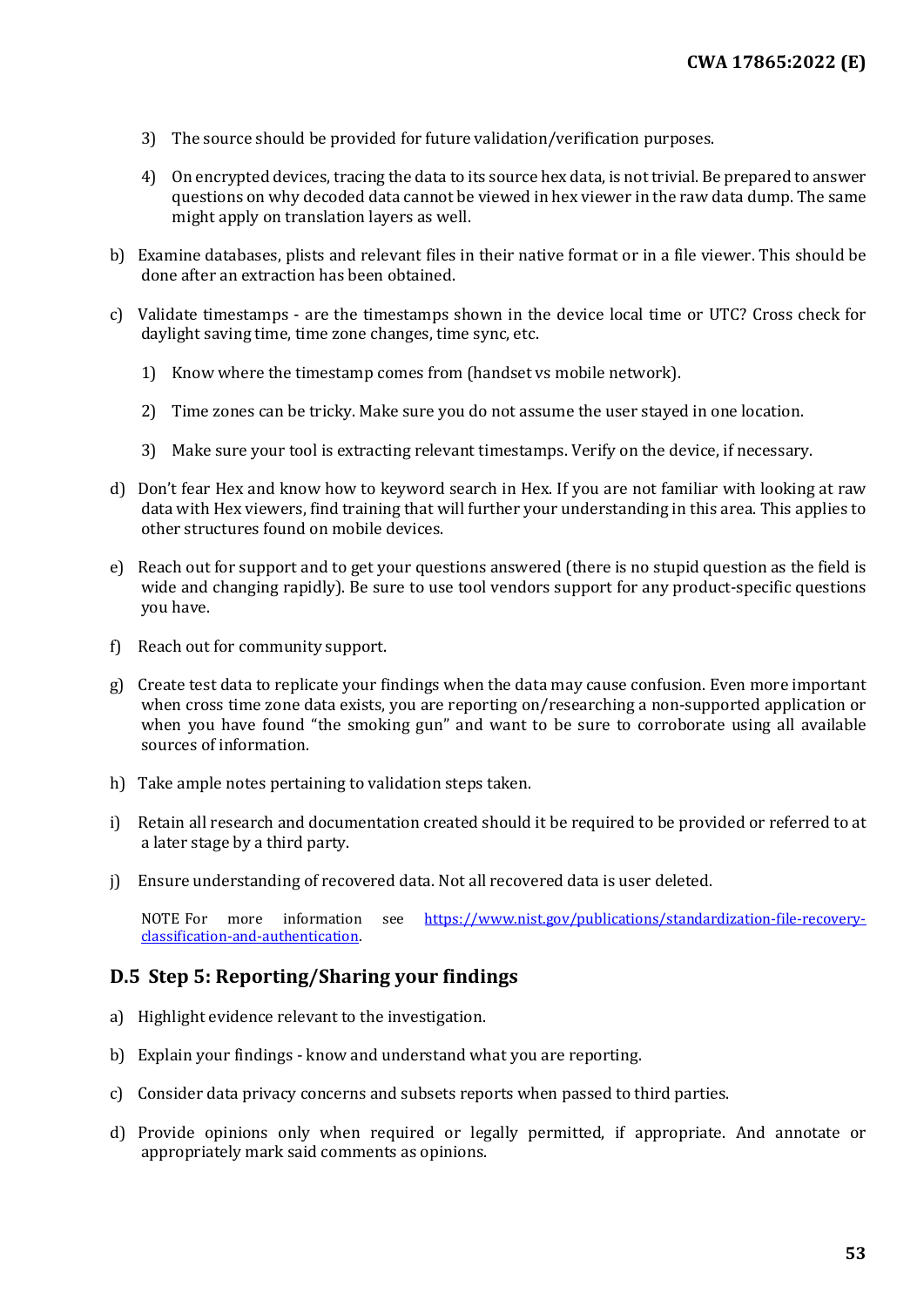- e) Make sure you validate what you report.
	- 1) Even a quick validation works.
	- 2) If possible, have a colleague review the narrative report as a sanity check.
- f) Take and keep notes to be prepared for testifying in court sometimes years after your investigation.
- g) Set the expectations for your report.
- h) eDiscovery clients may require specific output for their reports.
- i) Where possible, share your findings within your organization or the Digital Forensics and Incident Response (DFIR) community via a blog or whitepaper.

#### <span id="page-53-0"></span>**D.6 Step 6: Education**

- a) Digital Forensics and Incident Response (DFIR) is a fast-moving field and what we practiced yesterday may differ from today (powering devices down and removing battery, removing UICC (SIM) cards vs keeping devices in a powered-on state. We need to adapt.).
- b) Stay as current as possible.
	- 1) Take Training Vendor training, Vendor-neutral training, self-training, in person or online/ondemand.
	- 2) Be familiar with all relevant case law in your jurisdiction and know when you are in 'setting new precedent' territory.
	- 3) Create a list of active researchers and follow them.
	- 4) If possible, share your own research with the community. If you have faced this issue/question, there is a good chance others will or already have.
	- 5) Participate in capture the flag (CTF) challenges where test data is provided to enhance your skills in the form of a game/challenge.
	- 6) Ask the DFIR community for help.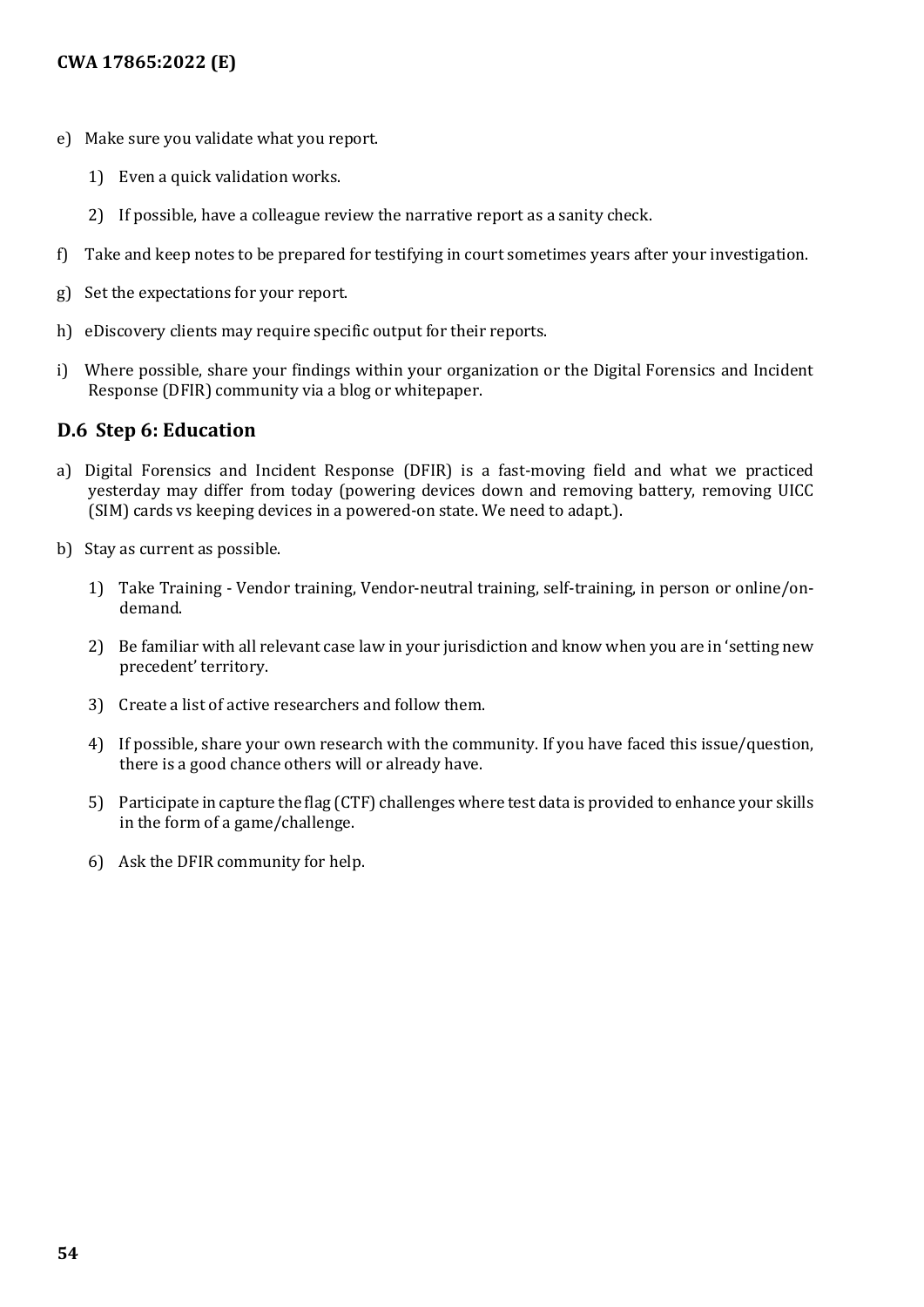## **Annex E**

## (informative)

## **Forensic Information Report Template**

#### <span id="page-54-1"></span><span id="page-54-0"></span>**E.1 General**

This Annex provides an example for a Forensic Information Report Template.

## <span id="page-54-2"></span>**E.2 Forensic Information Report**

| Date of Report:        | Click or tap here to enter text. |
|------------------------|----------------------------------|
| Report provided by:    | Click or tap here to enter text. |
| Organisation:          | Click or tap here to enter text. |
| <b>Contact Person:</b> | Click or tap here to enter text. |
| Case Number:           | Click or tap here to enter text. |

Appendix to Report (if any): Click or tap here to enter text.

The forensic information contained in this report is based on the information provided at the time and initial findings and / or assessment of a crime scene and exhibit(s). A record of all actions taken and tools applied during the forensic investigation is documented and preserved in this report in an open and accessible audit log trail and made available to the courts if used as evidence.

#### **1 Case Information**

#### **1.1 General Information**

| Case Number:     | Click or tap here to enter text. |
|------------------|----------------------------------|
| Request Number:  | Click or tap here to enter text. |
| Date of Request: | Click or tap here to enter text. |
| Contact Person:  | Click or tap here to enter text. |
| Suspects:        | Click or tap here to enter text. |

#### **1.2 Material to be examined**

| Material received from: |                                  |
|-------------------------|----------------------------------|
| Via:                    | Click or tap here to enter text. |
| Date Received:          | Click or tap here to enter text. |
| Exhibit 1:              | Click or tap here to enter text. |
| Exhibit 2:              | Click or tap here to enter text. |
| Exhibit 3:              | Click or tap here to enter text. |

#### **1.3 Requested Examination**

Click or tap here to enter text concerning the requested examination case and questions to be answered.

#### **1.4 Received Information**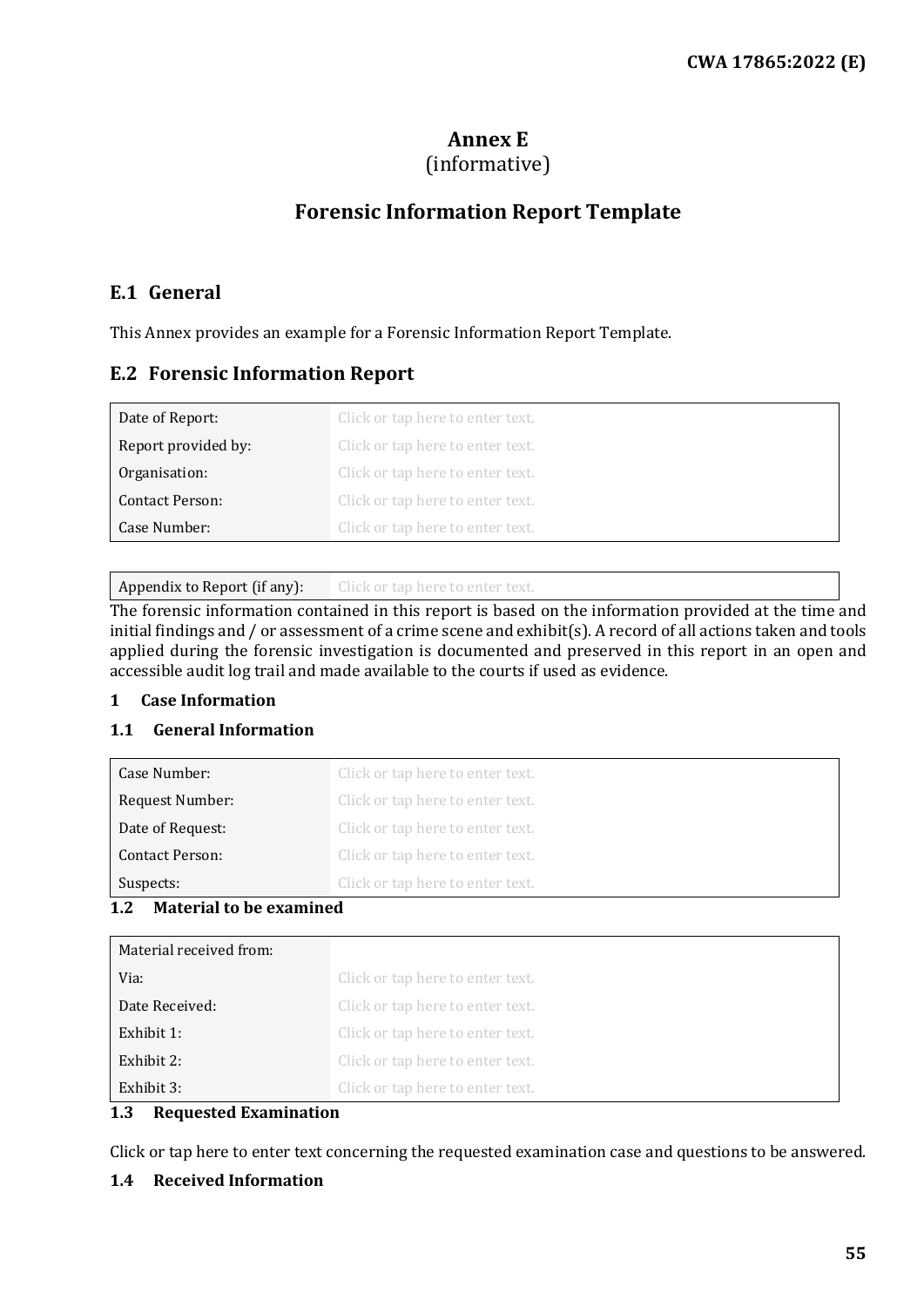## **CWA 17865:2022 (E)**

Click or tap here to enter text concerning the received information to the case.

### **2 Personnel and Competence**

| Reporting Officer:          | Click or tap here to enter text. |
|-----------------------------|----------------------------------|
| $Certification(s)$ :        | Click or tap here to enter text. |
| Training activity $(s)$ :   | Click or tap here to enter text. |
| $Qualification(s)$ :        | Click or tap here to enter text. |
| Expiry date of competences: | Click or tap here to enter text. |

# **3 Initial Inspection Phase and Device Identification**

|                           | <b>Exhibit 1</b>           | <b>Exhibit 2</b>           | <b>Exhibit 3</b>           |
|---------------------------|----------------------------|----------------------------|----------------------------|
| Date of inspection        | Click or tap here to show  | Click or tap here to show  | Click or tap here to show  |
|                           | calendar.                  | calendar.                  | calendar.                  |
| Time of inspection        | Click or tap here to enter | Click or tap here to enter | Click or tap here to enter |
|                           | text.                      | text.                      | text.                      |
|                           |                            |                            |                            |
| <b>Initial inspection</b> |                            |                            |                            |
| Mobile device model       | Click or tap here to enter | Click or tap here to enter | Click or tap here to enter |
|                           | text.                      | text.                      | text.                      |
| Unique permanent          | Click or tap here to enter | Click or tap here to enter | Click or tap here to enter |
| identifier / label        | text.                      | text.                      | text.                      |
| Description of the device | Click or tap here to enter | Click or tap here to enter | Click or tap here to enter |
|                           | text.                      | text.                      | text.                      |
| Packaging                 | Click or tap here to enter | Click or tap here to enter | Click or tap here to enter |
|                           | text.                      | text.                      | text.                      |
| Accessories               | Click or tap here to enter | Click or tap here to enter | Click or tap here to enter |
|                           | text.                      | text.                      | text.                      |
| Damages                   | Click or tap here to enter | Click or tap here to enter | Click or tap here to enter |
|                           | text.                      | text.                      | text.                      |
| Device manipulations      | Click or tap here to enter | Click or tap here to enter | Click or tap here to enter |
|                           | text.                      | text.                      | text.                      |
| State of device           | Click or tap here to enter | Click or tap here to enter | Click or tap here to enter |
| $($ on $/$ off $)$        | text.                      | text.                      | text.                      |
| Flight mode               | Click or tap here to enter | Click or tap here to enter | Click or tap here to enter |
| $($ on / off $)$          | text.                      | text.                      | text.                      |
| Connected to service      | Click or tap here to enter | Click or tap here to enter | Click or tap here to enter |
| (yes / no)                | text.                      | text.                      | text.                      |
| Connected to Wi-Fi        | Click or tap here to enter | Click or tap here to enter | Click or tap here to enter |
| (yes / no)                | text.                      | text.                      | text.                      |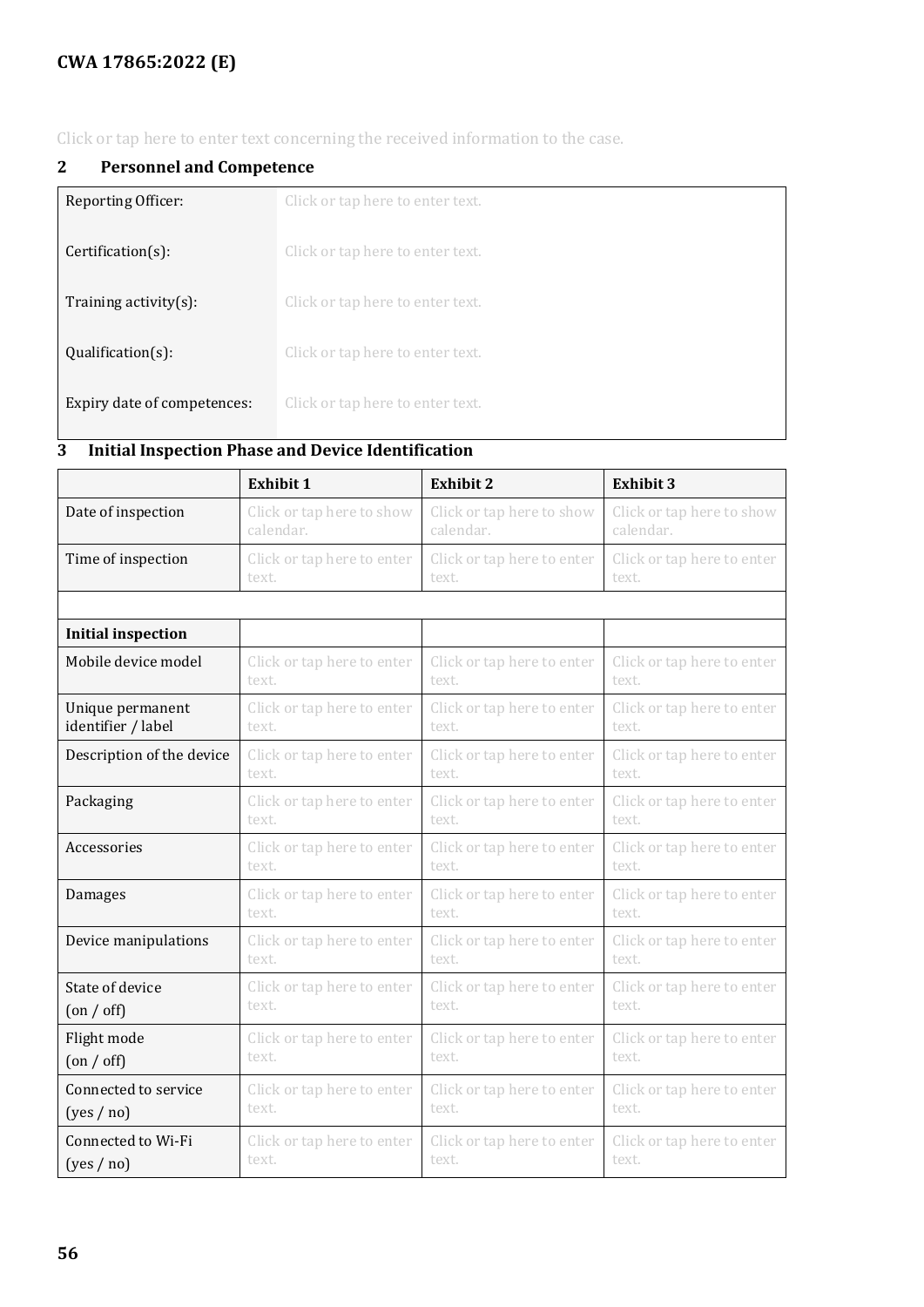|                                          | <b>Exhibit 1</b>           | <b>Exhibit 2</b>           | <b>Exhibit 3</b>           |
|------------------------------------------|----------------------------|----------------------------|----------------------------|
| SIM present                              | Click or tap here to enter | Click or tap here to enter | Click or tap here to enter |
| (yes / no)                               | text.                      | text.                      | text.                      |
| <b>ICCID</b>                             | Click or tap here to enter | Click or tap here to enter | Click or tap here to enter |
|                                          | text.                      | text.                      | text.                      |
| Memory card present                      | Click or tap here to enter | Click or tap here to enter | Click or tap here to enter |
| (yes / no)                               | text.                      | text.                      | text.                      |
| Battery charge level                     | Click or tap here to enter | Click or tap here to enter | Click or tap here to enter |
|                                          | text.                      | text.                      | text.                      |
| Running apps / software                  | Click or tap here to enter | Click or tap here to enter | Click or tap here to enter |
|                                          | text.                      | text.                      | text.                      |
| Known changes of state                   | Click or tap here to enter | Click or tap here to enter | Click or tap here to enter |
|                                          | text.                      | text.                      | text.                      |
| Vulnerable data                          | Click or tap here to enter | Click or tap here to enter | Click or tap here to enter |
|                                          | text.                      | text.                      | text.                      |
| Volatile data                            | Click or tap here to enter | Click or tap here to enter | Click or tap here to enter |
|                                          | text.                      | text.                      | text.                      |
| <b>Expiration periods</b>                | Click or tap here to enter | Click or tap here to enter | Click or tap here to enter |
|                                          | text.                      | text.                      | text.                      |
| Lock codes / PIN                         | Click or tap here to enter | Click or tap here to enter | Click or tap here to enter |
|                                          | text.                      | text.                      | text.                      |
| <b>Device Identification</b>             |                            |                            |                            |
| Serial Number                            | Click or tap here to enter | Click or tap here to enter | Click or tap here to enter |
|                                          | text.                      | text.                      | text.                      |
| Visual ID of IMEI                        | Click or tap here to enter | Click or tap here to enter | Click or tap here to enter |
|                                          | text.                      | text.                      | text.                      |
| <b>IMEI</b>                              | Click or tap here to enter | Click or tap here to enter | Click or tap here to enter |
|                                          | text.                      | text.                      | text.                      |
| Phone number                             | Click or tap here to enter | Click or tap here to enter | Click or tap here to enter |
|                                          | text.                      | text.                      | text.                      |
| Operating system                         | Click or tap here to enter | Click or tap here to enter | Click or tap here to enter |
|                                          | text.                      | text.                      | text.                      |
| OS version                               | Click or tap here to enter | Click or tap here to enter | Click or tap here to enter |
|                                          | text.                      | text.                      | text.                      |
| Firmware version                         | Click or tap here to enter | Click or tap here to enter | Click or tap here to enter |
|                                          | text.                      | text.                      | text.                      |
| <b>Decision</b>                          |                            |                            |                            |
| Device has to be<br>examined immediately | $\Box$                     | $\Box$                     | $\Box$                     |
| 0 <sub>R</sub>                           |                            |                            |                            |
| Device can be examined<br>later          | $\Box$                     | $\Box$                     | $\Box$                     |

**Pictures of the exhibits:**

#### **4 Instruction and Authorisation**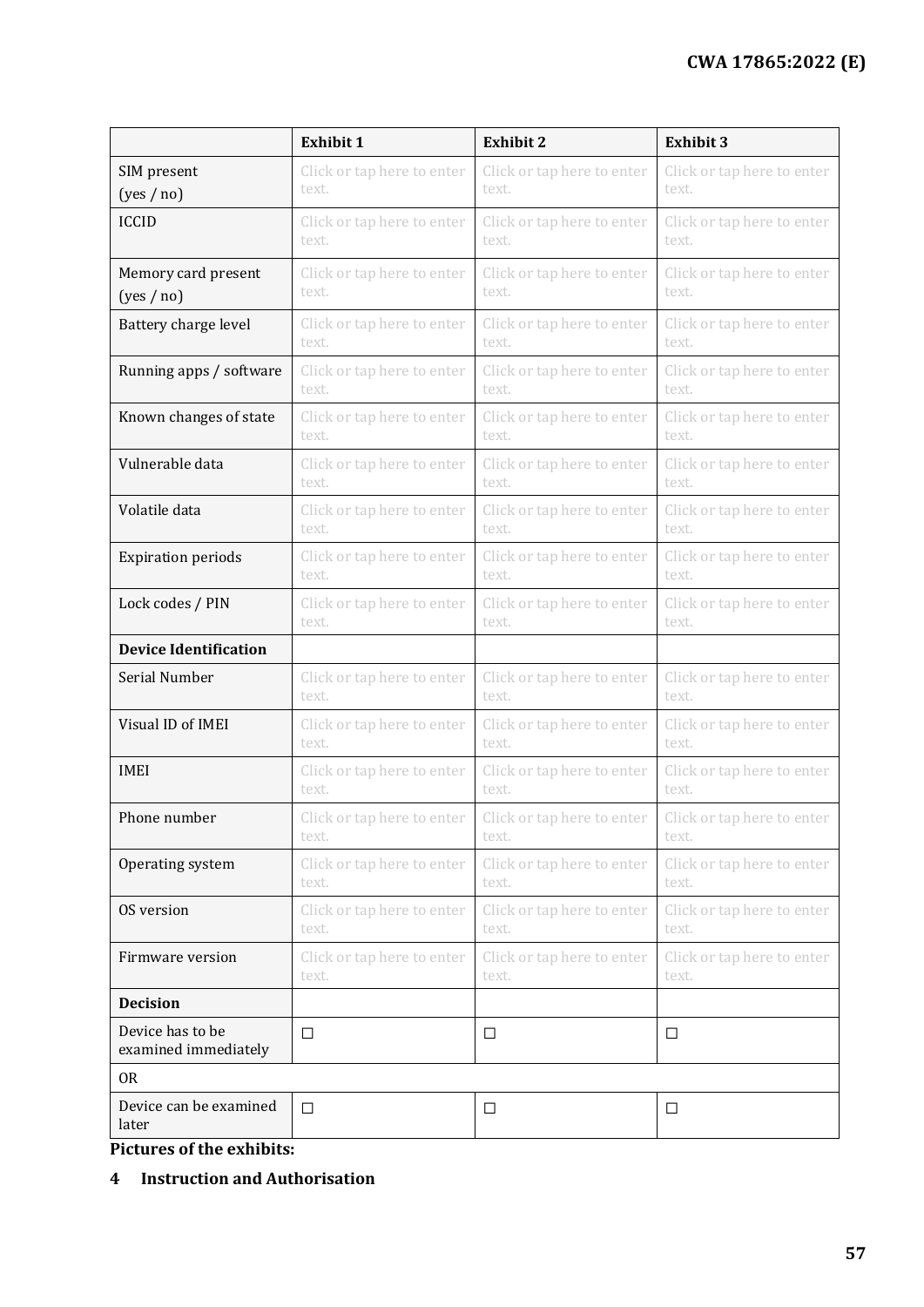The handling of the device including the reporting was discussed in agreement with the requestor of the examination as per 1.3 Requested Examination and 1.4 Received Information. A forensic strategy was selected and authorised by the requestor.

#### **5 Tools Selection**

The following tools and methods were selected as appropriate for the requested examination and as per requirements of the case and used for inspection and acquisition of the devices' content:

| <b>Exhibit 1:</b> Click or tap here to define device. |                                  |                                  |                           |  |
|-------------------------------------------------------|----------------------------------|----------------------------------|---------------------------|--|
| Name of the tool / software                           | Version of the tool<br>software  | Use case / purpose               | Is the tool<br>validated? |  |
| Click or tap here to enter text.                      | Click or tap here to enter text. | Click or tap here to enter text. | $\Box$ Yes                |  |
|                                                       |                                  |                                  | $\square$ No              |  |
| Click or tap here to enter text.                      | Click or tap here to enter text. | Click or tap here to enter text. | $\Box$ Yes                |  |
|                                                       |                                  |                                  | $\square$ No              |  |
| Click or tap here to enter text.                      | Click or tap here to enter text. | Click or tap here to enter text. | $\Box$ Yes                |  |
|                                                       |                                  |                                  | $\Box$ No                 |  |

| <b>Exhibit 2:</b> Click or tap here to define device. |                                  |                                  |                           |  |
|-------------------------------------------------------|----------------------------------|----------------------------------|---------------------------|--|
| Name of the tool / software                           | Version of the tool<br>software  | Use case / purpose               | Is the tool<br>validated? |  |
| Click or tap here to enter text.                      | Click or tap here to enter text. | Click or tap here to enter text. | $\Box$ Yes                |  |
|                                                       |                                  |                                  | $\Box$ No                 |  |
| Click or tap here to enter text.                      | Click or tap here to enter text. | Click or tap here to enter text. | $\Box$ Yes                |  |
|                                                       |                                  |                                  | $\square$ No              |  |
| Click or tap here to enter text.                      | Click or tap here to enter text. | Click or tap here to enter text. | $\Box$ Yes                |  |
|                                                       |                                  |                                  | $\Box$ No                 |  |

| <b>Exhibit 3:</b> Click or tap here to define device. |                                  |                                  |                            |  |
|-------------------------------------------------------|----------------------------------|----------------------------------|----------------------------|--|
| Name of the tool / software                           | Version of the tool<br>software  | Use case / purpose               | Is the tool<br>validated?  |  |
| Click or tap here to enter text.                      | Click or tap here to enter text. | Click or tap here to enter text. | $\Box$ Yes<br>$\square$ No |  |
| Click or tap here to enter text.                      | Click or tap here to enter text. | Click or tap here to enter text. | $\Box$ Yes<br>$\square$ No |  |
| Click or tap here to enter text.                      | Click or tap here to enter text. | Click or tap here to enter text. | $\Box$ Yes<br>$\Box$ No    |  |

#### **6 Acquisition and Accessing of Data**

#### **6.1 Acquisition Method and Process**

|                            | <b>Exhibit 1:</b> Click or tap here to define device. |                                |  |
|----------------------------|-------------------------------------------------------|--------------------------------|--|
| Date of extraction process | Start time of extraction process                      | End time of extraction process |  |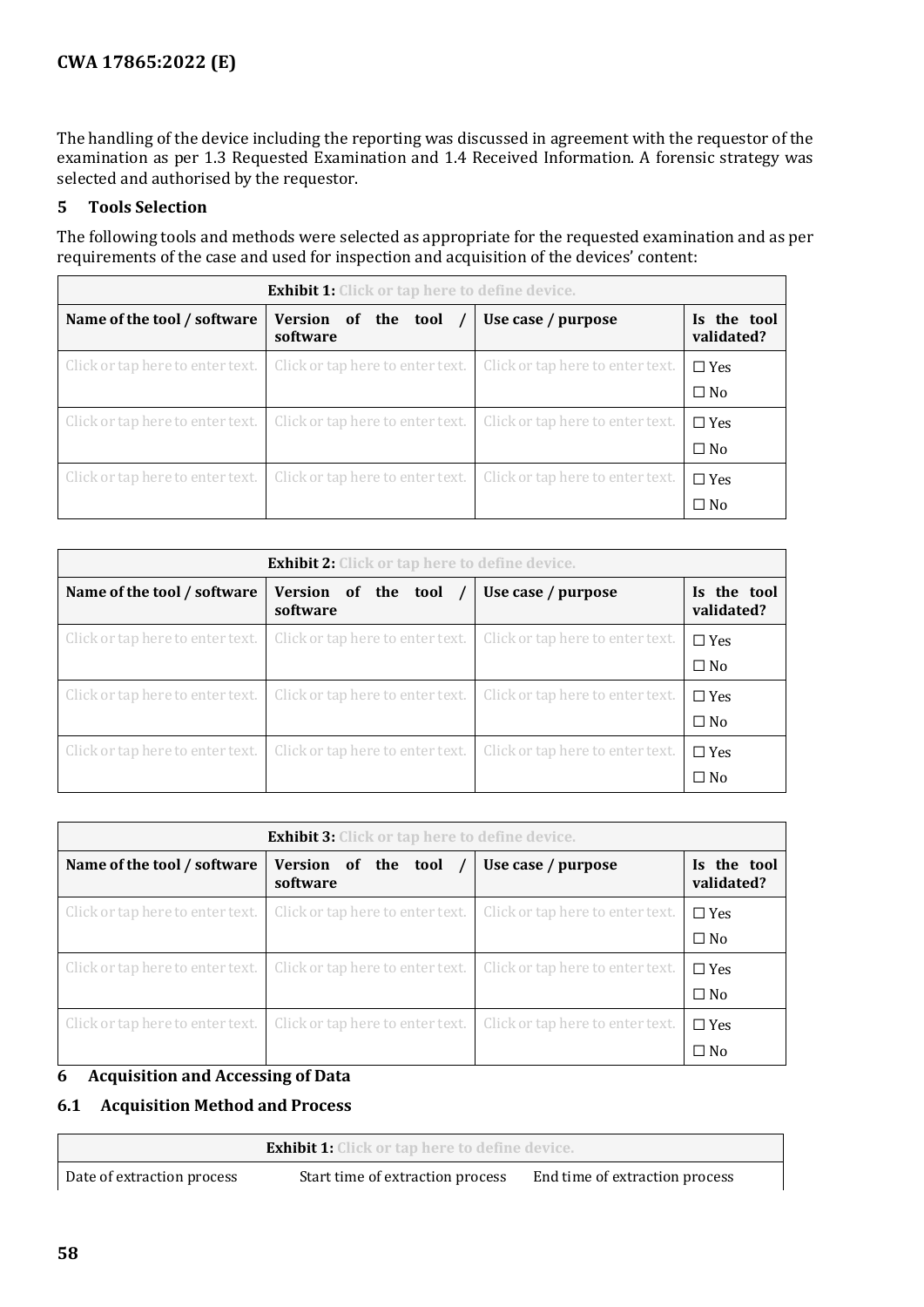## **CWA 17865:2022 (E)**

| calendar.                                   | Click or tap here to show Click or tap here to enter text. | Click or tap here to enter text. |  |  |  |
|---------------------------------------------|------------------------------------------------------------|----------------------------------|--|--|--|
|                                             | <b>Techniques to obtain data</b>                           |                                  |  |  |  |
| Connection(s) type                          | Operator ID                                                | Agent required                   |  |  |  |
| Click or tap here to enter text.            | Click or tap here to enter text.                           | Click or tap here to enter text. |  |  |  |
|                                             | <b>Extraction process used</b>                             |                                  |  |  |  |
| Click or tap here to enter text.            |                                                            |                                  |  |  |  |
|                                             |                                                            |                                  |  |  |  |
|                                             | <b>Extraction errors</b>                                   |                                  |  |  |  |
| Click or tap here to enter text.            |                                                            |                                  |  |  |  |
|                                             |                                                            |                                  |  |  |  |
| Specific hardware / platform system details |                                                            |                                  |  |  |  |
| Click or tap here to enter text.            |                                                            |                                  |  |  |  |
|                                             |                                                            |                                  |  |  |  |

| <b>Exhibit 2:</b> Click or tap here to define device.                   |                                  |                                  |  |  |
|-------------------------------------------------------------------------|----------------------------------|----------------------------------|--|--|
| Date of extraction process                                              | Start time of extraction process | End time of extraction process   |  |  |
| Click or tap here to show Click or tap here to enter text.<br>calendar. |                                  | Click or tap here to enter text. |  |  |
|                                                                         | <b>Techniques to obtain data</b> |                                  |  |  |
| Connection(s) type                                                      | Operator ID                      | Agent required                   |  |  |
| Click or tap here to enter text.                                        | Click or tap here to enter text. | Click or tap here to enter text. |  |  |
|                                                                         | <b>Extraction process used</b>   |                                  |  |  |
| Click or tap here to enter text.                                        |                                  |                                  |  |  |
| <b>Extraction errors</b>                                                |                                  |                                  |  |  |
| Click or tap here to enter text.                                        |                                  |                                  |  |  |
|                                                                         |                                  |                                  |  |  |
| Specific hardware / platform system details                             |                                  |                                  |  |  |
| Click or tap here to enter text.                                        |                                  |                                  |  |  |
|                                                                         |                                  |                                  |  |  |

| <b>Exhibit 3:</b> Click or tap here to define device.                                                       |                                  |  |  |  |
|-------------------------------------------------------------------------------------------------------------|----------------------------------|--|--|--|
| Date of extraction process<br>Start time of extraction process<br>End time of extraction process            |                                  |  |  |  |
| Click or tap here to show Click or tap here to enter text.<br>Click or tap here to enter text.<br>calendar. |                                  |  |  |  |
|                                                                                                             | <b>Techniques to obtain data</b> |  |  |  |
| Agent required<br>Connection(s) type<br>Operator ID                                                         |                                  |  |  |  |
| Click or tap here to enter text.<br>Click or tap here to enter text.<br>Click or tap here to enter text.    |                                  |  |  |  |
| <b>Extraction process used</b>                                                                              |                                  |  |  |  |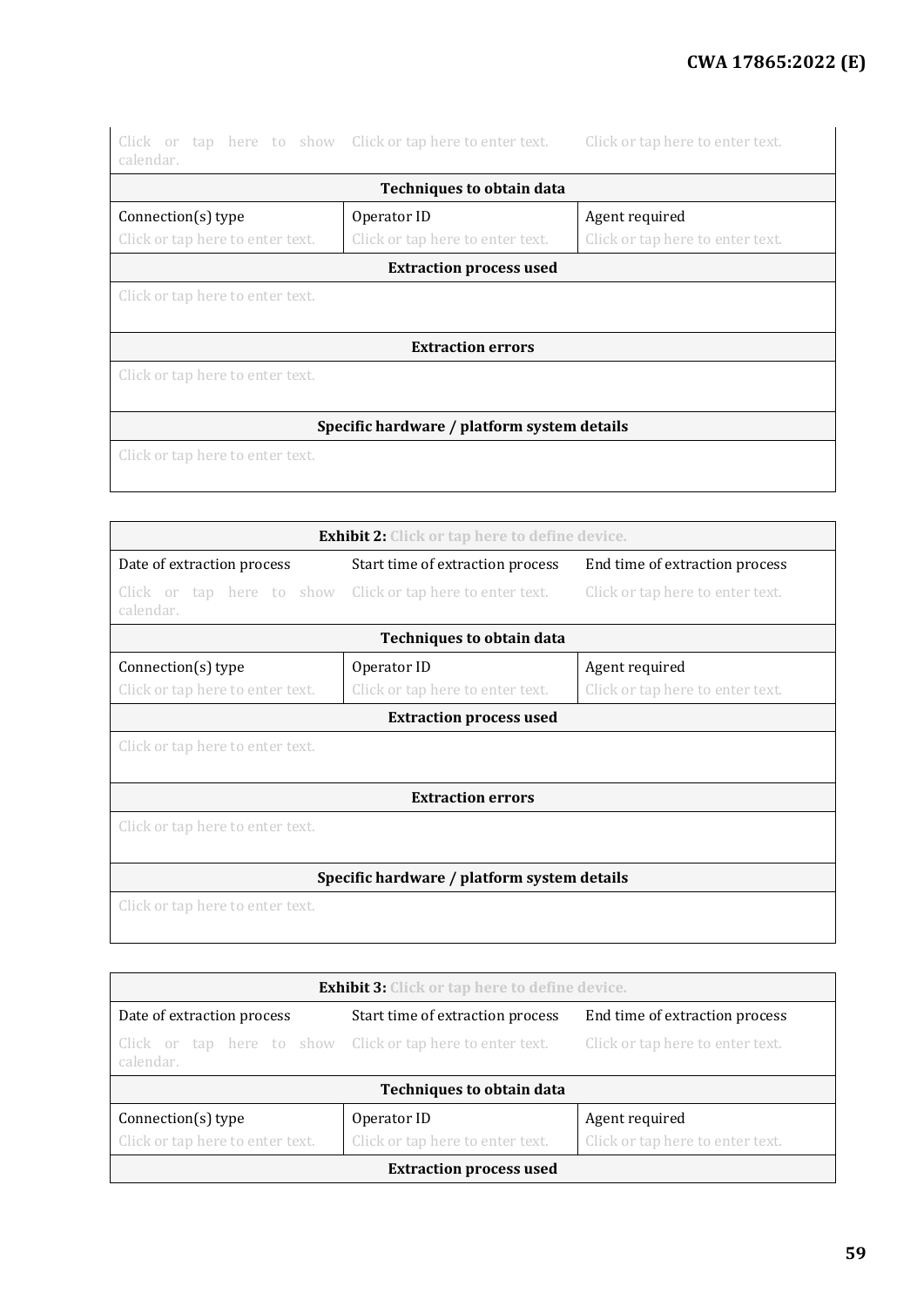Click or tap here to enter text.

**Extraction errors**

Click or tap here to enter text.

#### **Specific hardware / platform system details**

Click or tap here to enter text.

### **6.2 Acquisition Results**

#### Following results were obtained and material generated during the acquisition phase:

| <b>Exhibit 1:</b> Click or tap here to define device. |                                     |                                     |                                     |  |
|-------------------------------------------------------|-------------------------------------|-------------------------------------|-------------------------------------|--|
| Physical image                                        | Logical image                       | Volatile memory (RAM)               | Cloud server data                   |  |
| Click or tap here to enter<br>text.                   | Click or tap here to<br>enter text. | Click or tap here to enter<br>text. | Click or tap here to enter<br>text. |  |
| Additional information (optional)                     |                                     |                                     |                                     |  |
| Click or tap here to enter text.                      |                                     |                                     |                                     |  |

| <b>Exhibit 2:</b> Click or tap here to define device. |                                                      |                                                              |                                                          |  |
|-------------------------------------------------------|------------------------------------------------------|--------------------------------------------------------------|----------------------------------------------------------|--|
| Physical image<br>Click or tap here to enter<br>text. | Logical image<br>Click or tap here to<br>enter text. | Volatile memory (RAM)<br>Click or tap here to enter<br>text. | Cloud server data<br>Click or tap here to enter<br>text. |  |
| Additional information (optional)                     |                                                      |                                                              |                                                          |  |
| Click or tap here to enter text.                      |                                                      |                                                              |                                                          |  |

| <b>Exhibit 3:</b> Click or tap here to define device. |                                                      |                                                              |                                                          |  |
|-------------------------------------------------------|------------------------------------------------------|--------------------------------------------------------------|----------------------------------------------------------|--|
| Physical image<br>Click or tap here to enter<br>text. | Logical image<br>Click or tap here to<br>enter text. | Volatile memory (RAM)<br>Click or tap here to enter<br>text. | Cloud server data<br>Click or tap here to enter<br>text. |  |
| Additional information (optional)                     |                                                      |                                                              |                                                          |  |
| Click or tap here to enter text.                      |                                                      |                                                              |                                                          |  |

## **6.3 Decoding and Decryption**

| <b>Exhibit 1:</b> Click or tap here to define device.          |  |  |  |
|----------------------------------------------------------------|--|--|--|
| <b>Decoding performed on:</b> Click or tap here to enter text. |  |  |  |
| Decoding / decryption errors                                   |  |  |  |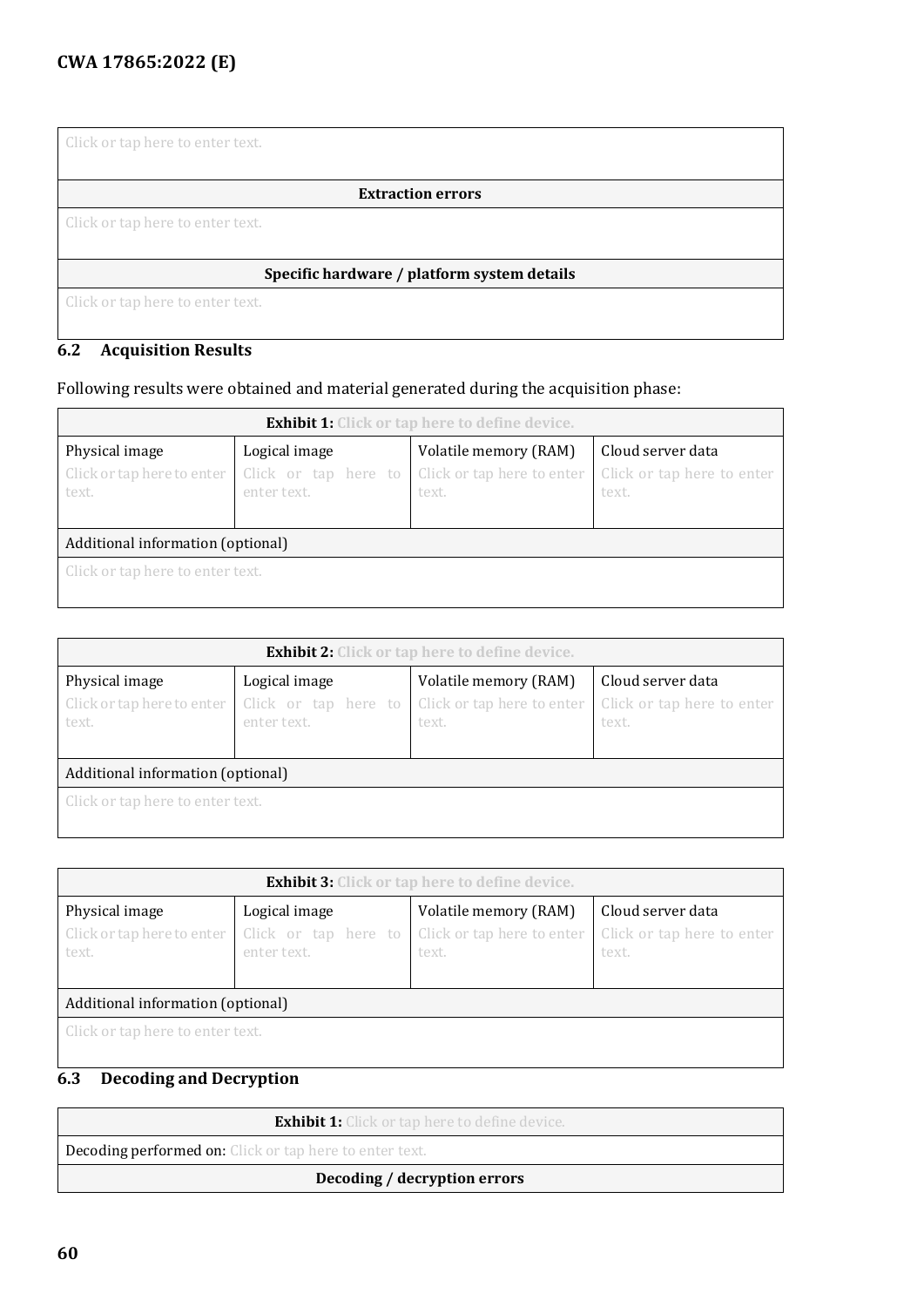Click or tap here to enter text.

#### **Decoding and decryption results**

Click or tap here to enter text.

**Exhibit 2:** Click or tap here to define device.

Decoding performed on: Click or tap here to enter text.

**Decoding / decryption errors**

Click or tap here to enter text.

#### **Decoding and decryption results**

Click or tap here to enter text.

#### **Exhibit 3:** Click or tap here to define device.

Decoding performed on: Click or tap here to enter text.

#### **Decoding / decryption errors**

Click or tap here to enter text.

#### **Decoding and decryption results**

Click or tap here to enter text.

#### **7 Analysis and Evidence**

#### **7.1 Analysis Methods**

#### To accommodate the questions mentioned in 1.3, forensic analysis of the extracted data was done as described below:

Click or tap here to describe your analysis methods.

#### **7.2 Analysis Results**

All date and time information in this chapter is based on the local time zone of: Click or tap here to enter time zone.

|                   | <b>Exhibit 1</b>           | <b>Exhibit 2</b>                                                 | <b>Exhibit 3</b>                    |
|-------------------|----------------------------|------------------------------------------------------------------|-------------------------------------|
| Origin of exhibit | Click or tap here to enter | Click or tap here to enter                                       | Click or tap here to enter          |
|                   | text.                      | text.                                                            | text.                               |
| Usage             | text.                      | Click or tap here to enter   Click or tap here to enter<br>text. | Click or tap here to enter<br>text. |
| Data Content      | Click or tap here to enter | Click or tap here to enter                                       | Click or tap here to enter          |
|                   | text.                      | text.                                                            | text.                               |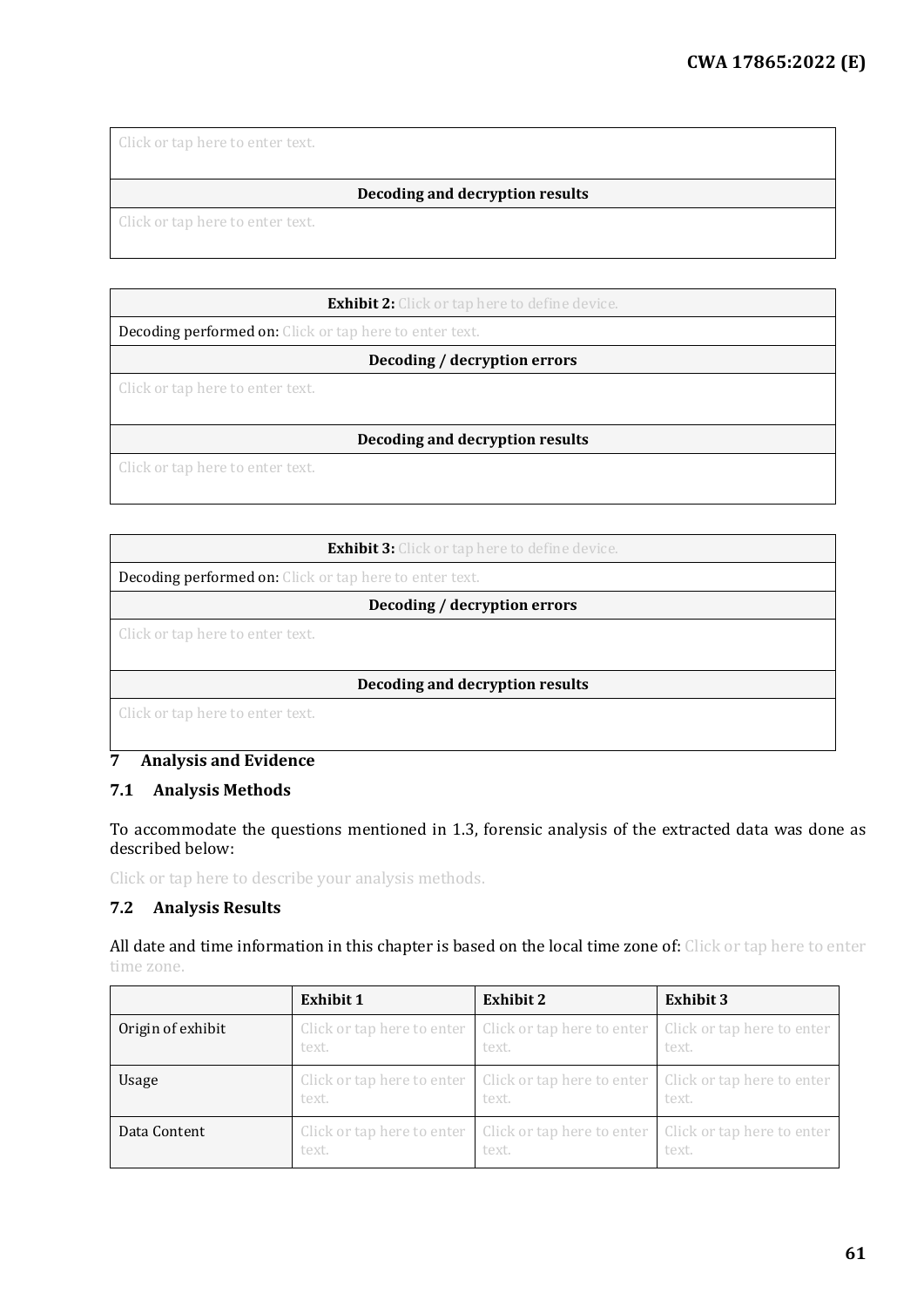| Access restrictions |       | $\Box$ Click or tap here to enter $\Box$ Click or tap here to enter $\Box$ Click or tap here to enter |       |
|---------------------|-------|-------------------------------------------------------------------------------------------------------|-------|
|                     | text. | text.                                                                                                 | text. |

#### 7.2.1 Question 1 Examination Request

Click or tap here to describe your analysis results regarding question 1 of examination request.

#### 7.2.2 Question 2 Examination Request

Click or tap here to describe your analysis results regarding question 2 of examination request.

#### 7.2.3 Question 3 Examination Request

Click or tap here to describe your analysis results regarding question 3 of examination request.

#### 7.2.4 Question 4 Examination Request

Click or tap here to describe your analysis results regarding question 4 of examination request.

#### <span id="page-61-0"></span>**7.3 Analysis Interpretation**

#### 7.3.1 Question 1 Examination Report

Click or tap here to describe your analysis interpretation regarding question 1 of examination request.

#### 7.3.2 Question 2 Examination Report

Click or tap here to describe your analysis interpretation regarding question 2 of examination request.

#### 7.3.3 Question 3 Examination Report

Click or tap here to describe your analysis interpretation regarding question 3 of examination request.

#### 7.3.4 Question 4 Examination Report

Click or tap here to describe your analysis interpretation regarding question 4 of examination request.

#### <span id="page-61-1"></span>**7.4 Review and Validation**

#### The methods used, processes and results in this report have been reviewed by:

| Expiry date of competences:<br>$\mathbf{r}$ and $\mathbf{r}$ and $\mathbf{r}$ and $\mathbf{r}$ and $\mathbf{r}$ and $\mathbf{r}$ and $\mathbf{r}$ and $\mathbf{r}$ and $\mathbf{r}$ and $\mathbf{r}$ and $\mathbf{r}$ and $\mathbf{r}$ and $\mathbf{r}$ and $\mathbf{r}$ and $\mathbf{r}$ and $\mathbf{r}$ and $\mathbf{r}$ and | Click or tap here to enter text.<br>1:1:1:1 |
|---------------------------------------------------------------------------------------------------------------------------------------------------------------------------------------------------------------------------------------------------------------------------------------------------------------------------------|---------------------------------------------|
|                                                                                                                                                                                                                                                                                                                                 |                                             |
| $Qualification(s)$ :                                                                                                                                                                                                                                                                                                            | Click or tap here to enter text.            |
| Training activity $(s)$ :                                                                                                                                                                                                                                                                                                       | Click or tap here to enter text.            |
| $Certification(s)$ :                                                                                                                                                                                                                                                                                                            | Click or tap here to enter text.            |
| Reviewer:                                                                                                                                                                                                                                                                                                                       | Click or tap here to enter text.            |

#### The findings in the report were validated as follows:

Click or tap here to enter text.

#### Disclaimer for non-validated findings: *(optional, if needed)*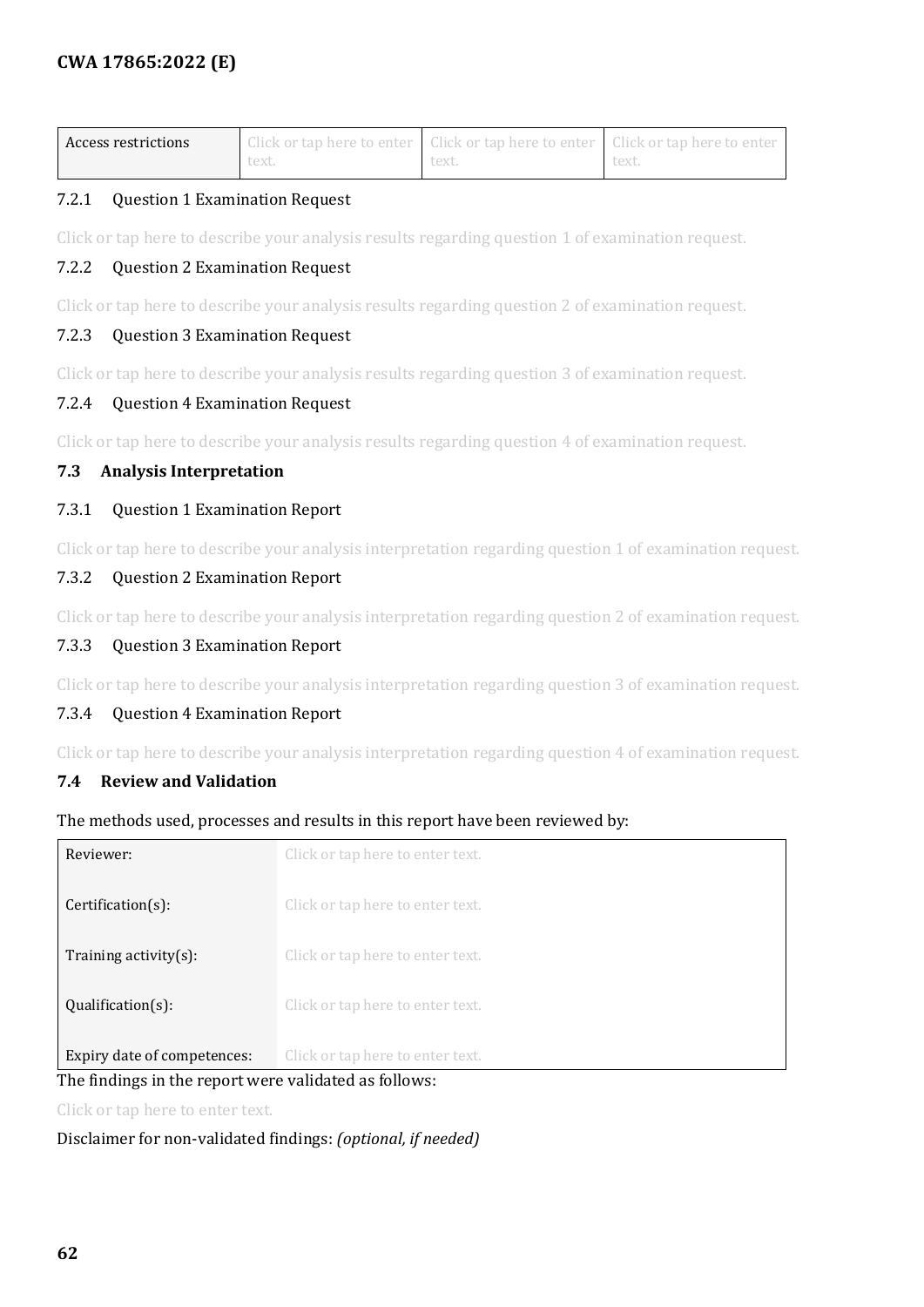There is the possibility that there are data within the exhibit(s) which have not been extracted by the process(es) used. Further validation work of the process(es) used will not be undertaken unless the material is reasonably challenged by a party or if new information indicates that the material may be incomplete or inaccurate. Should this be the case, the issue shall be brought to the attention of the laboratory. The exhibit(s) may have to be resubmitted for validation work or even a further examination.

#### **8 Additional Information**

Click or tap here to enter text.

#### **11 Conclusion**

Click or tap here to enter text.

#### **ANNEX:Glossary of Terms**

| <b>Abbreviation / Term</b> | <b>Description</b> |
|----------------------------|--------------------|
|                            |                    |
|                            |                    |
|                            |                    |
|                            |                    |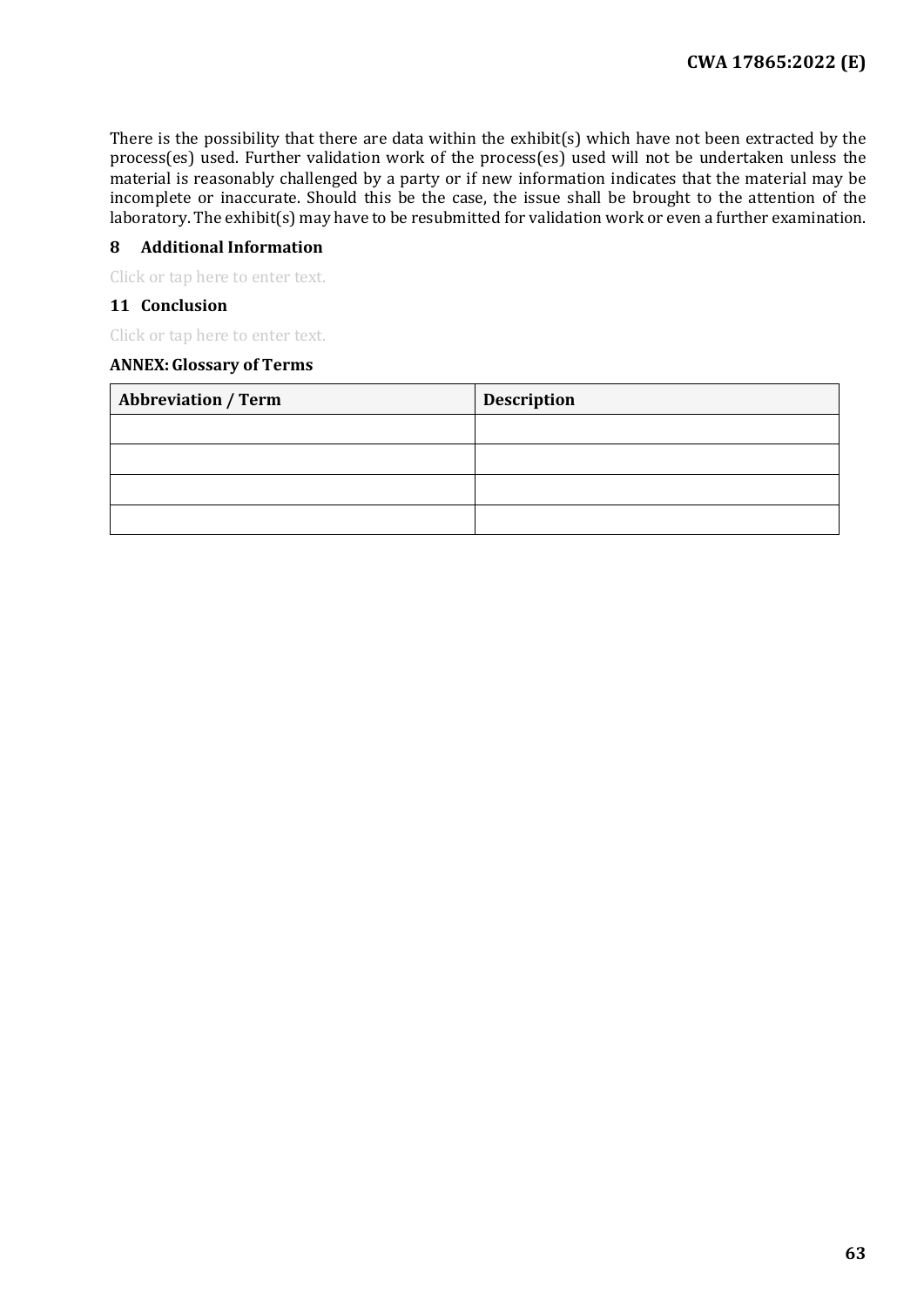## **Annex F**

#### (informative)

## <span id="page-63-0"></span>**Governance implications of the use of Artificial Intelligence in mobile forensics**

ISO/IEC 38507 provides guidance for members of the governing body of an organization to enable and govern the use of Artificial Intelligence (AI), in order to ensure their effective, efficient and acceptable use within the organization.

When using Artificial Intelligence in mobile forensics, the governance process should ensure the following:

- Human control and oversight shall be possible.
- The AI shall produce results that are accurate, reliable and reproducible and do not introduce inaccuracies or mistakes. This shall be verified.
- The AI shall be secure and threat resilient and a risk management approach shall be in place.
- The AI shall support the implementation of privacy requirements, data protection rules and good data governance.
- The AI and its functionality shall be as transparent as possible. Transparency includes elements such as traceability, explainability and explicability of the functioning and understandability and interpretability of the results.
- The AI shall provide guarantees in relation to supporting non-discrimination and fairness in the administration of justice, respecting the diversity present in society.
- The broader societal and environmental impact of the AI shall be considered.
- The AI shall allow and/or support measures of accountability, such as logging of events, actions and results and should enable an audit trail of what has happened.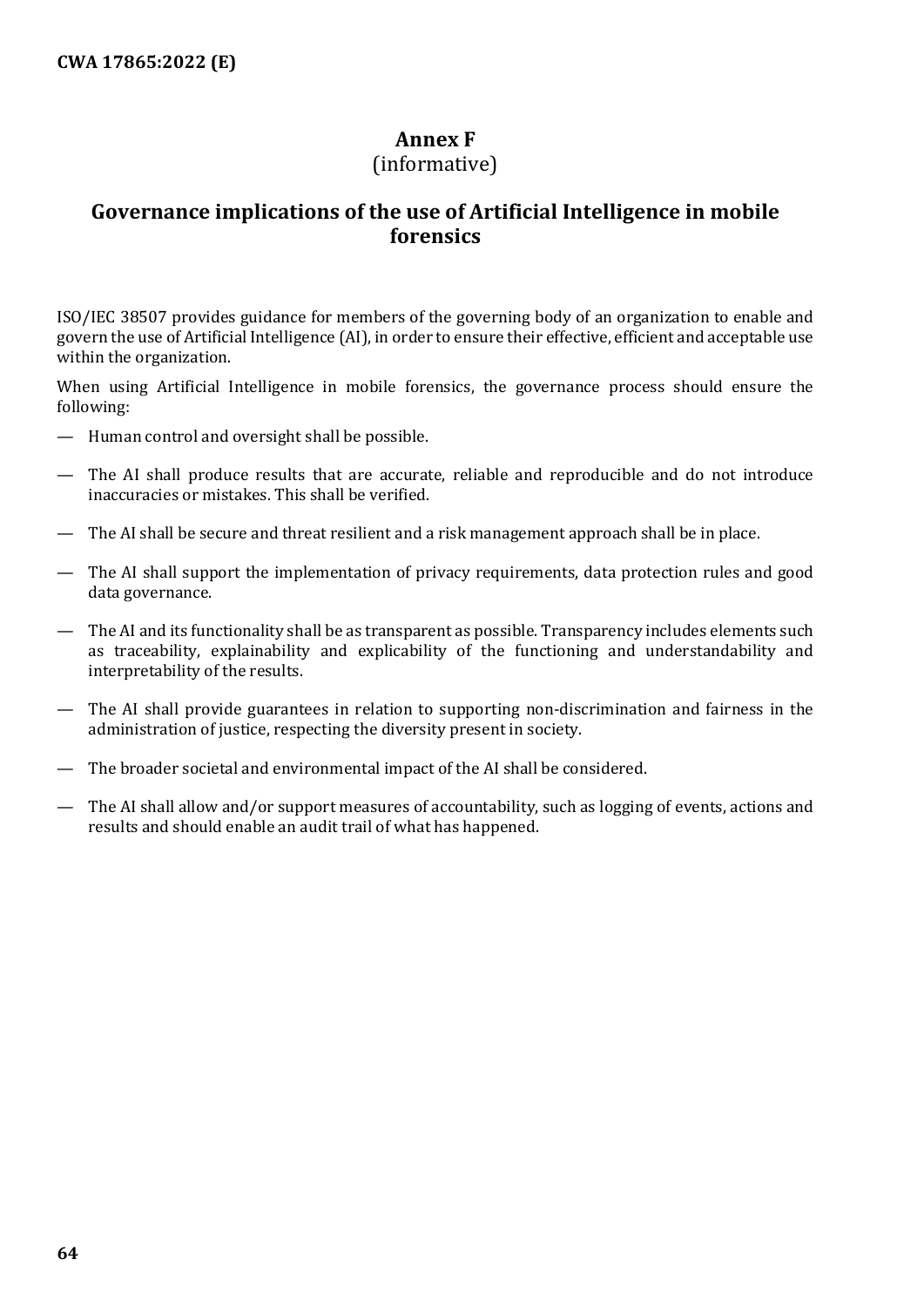## <span id="page-64-0"></span>Bibliography

- [1] ISO/IEC 30121, *Information technology — Governance of digital forensic risk framework*
- [2] ISO/IEC 38507, *Information technology — Governance of IT — Governance implications of the use of artificial intelligence by organizations*
- [3] ISO 9000, *Quality management systems — Fundamentals and vocabulary*
- [4] ISO 9001, *Quality management systems — Requirements*
- [5] ISO 20387, *Biotechnology — Biobanking — General requirements for biobanking*
- [6] Directive 2012/13/EU of the European Parliament and of the Council of 22 May 2012 on the right to information in criminal proceedings
- [7] Directive 2014/41/EU of the European Parliament and of the Council of 3 April 2014 regarding the European Investigation Order in criminal matters
- [8] Directive (EU) 2016/343 of the European Parliament and of the Council of 9 March 2016 on the strengthening of certain aspects of the presumption of innocence and of the right to be present at the trial in criminal proceedings
- [9] Directive (EU) 2016/680 of the European Parliament and of the Council of 27 April 2016 on the protection of natural persons with regard to the processing of personal data by competent authorities for the purposes of the prevention, investigation, detection or prosecution of criminal offences or the execution of criminal penalties, and on the free movement of such data, and repealing Council Framework Decision 2008/977/JHA
- [10] Regulation (EU) 2016/679 of the European Parliament and of the Council of 27 April 2016 on the protection of natural persons with regard to the processing of personal data and on the free movement of such data, and repealing Directive 95/46/EC (General Data Protection Regulation)
- [11] INTERPOL. (2019). Global guidelines for digital forensics laboratories. [https://www.interpol.int/content/download/13501/file/INTERPOL\\_DFL\\_GlobalGuidelinesDigit](https://www.interpol.int/content/download/13501/file/INTERPOL_DFL_GlobalGuidelinesDigitalForensicsLaboratory.pdf) [alForensicsLaboratory.pdf](https://www.interpol.int/content/download/13501/file/INTERPOL_DFL_GlobalGuidelinesDigitalForensicsLaboratory.pdf)
- [12] INTERPOL. (2021). Guidelines for digital Forensics First responders Best practices for search and seizure of electronic and digital evidence [https://www.interpol.int/content/download/16243/file/Guidelines%20to%20Digital%20Fore](https://www.interpol.int/content/download/16243/file/Guidelines%20to%20Digital%20Forensics%20First%20Responders_V7.pdf) [nsics%20First%20Responders\\_V7.pdf](https://www.interpol.int/content/download/16243/file/Guidelines%20to%20Digital%20Forensics%20First%20Responders_V7.pdf)
- [13] NIST SP 800-72, *Guidelines on PDA Forensics*
- [14] The Council of Europe. (2001). Convention on Cybercrime. Budapest: <https://www.coe.int/en/web/conventions/full-list/-/conventions/treaty/185>
- [15] Proposal for a Regulation of the European Parliament and of the Council laying down harmonised rules on Artificial Intelligence (Artificial Intelligence Act) and amending certain Union legislative Act (COM/2021/206 final)[. https://eur-lex.europa.eu/legal](https://eur-lex.europa.eu/legal-content/EN/TXT/?uri=CELEX%3A52021PC0206)[content/EN/TXT/?uri=CELEX%3A52021PC0206](https://eur-lex.europa.eu/legal-content/EN/TXT/?uri=CELEX%3A52021PC0206)